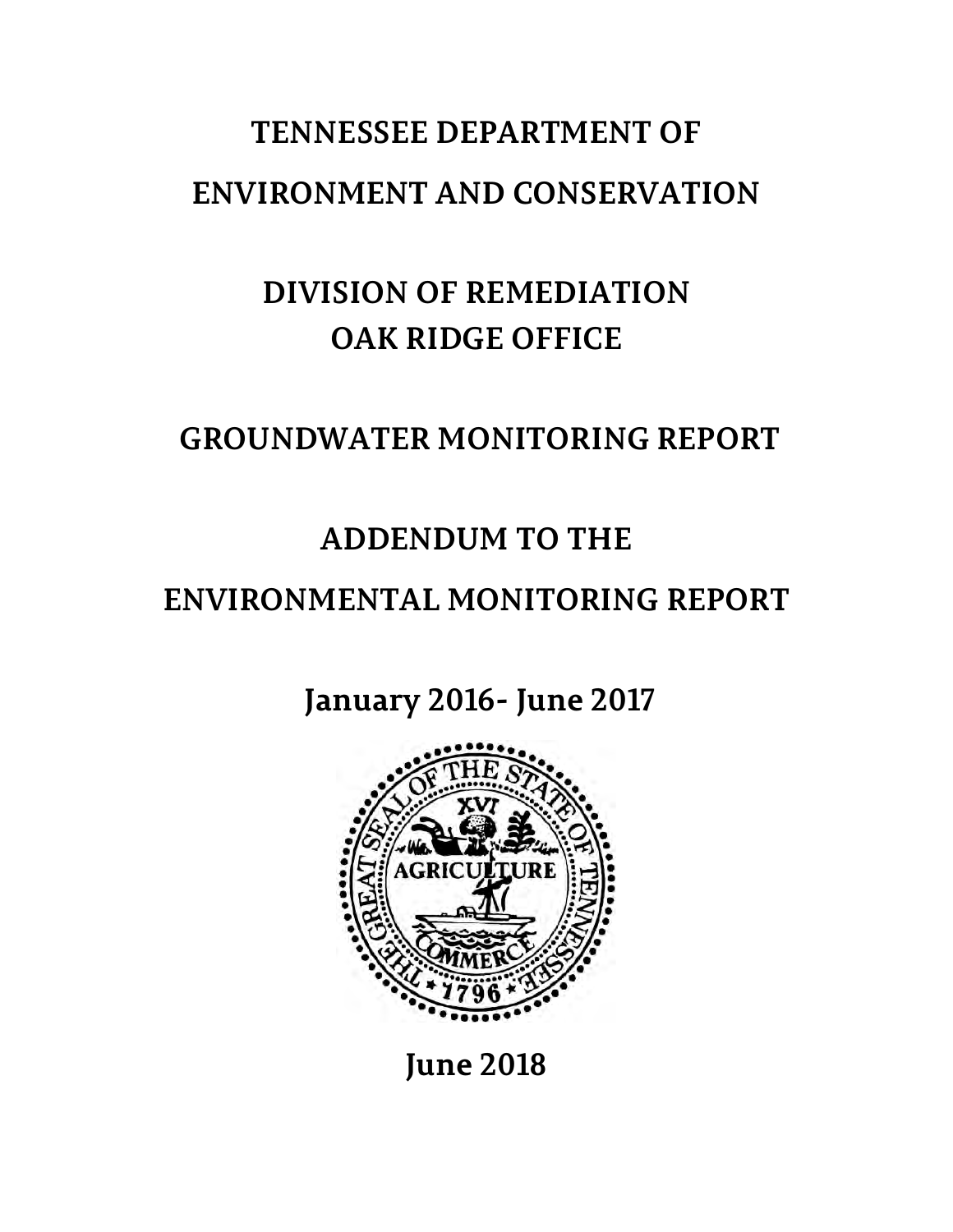**Pursuant to the State of Tennessee's policy of non-discrimination, the Tennessee Department of Environment and Conservation does not discriminate on the basis of race, sex, religion, color, national or ethnic origin, age, disability, or military service in its policies, or in the admission or access to, or treatment or employment in its programs, services or activities. Equal employment Opportunity/Affirmative Action inquiries or complaints should be directed to the EEO/AA Coordinator, Office of General Counsel, William R. Snodgrass Tennessee Tower 2nd Floor, 312 Rosa L. Parks Avenue, Nashville, TN 37243, 1-888-867-7455. ADA inquiries or complaints should be directed to the ADAAA Coordinator, William Snodgrass Tennessee Tower 2nd Floor, 312 Rosa L. Parks Avenue, Nashville, TN 37243, 1-866-253-5827. Hearing impaired callers may use the Tennessee Relay Service 1-800-848-0298.**

> To reach your local ENVIRONMENTAL ASSISTANCE CENTER Call 1-888-891-8332 or 1-888-891-TDEC

> > This report was published with 100% federal funds DE-EM0001620 DE-EM0001621



Tennessee Department of Environment and Conservation Authorization No. 327040 June 2018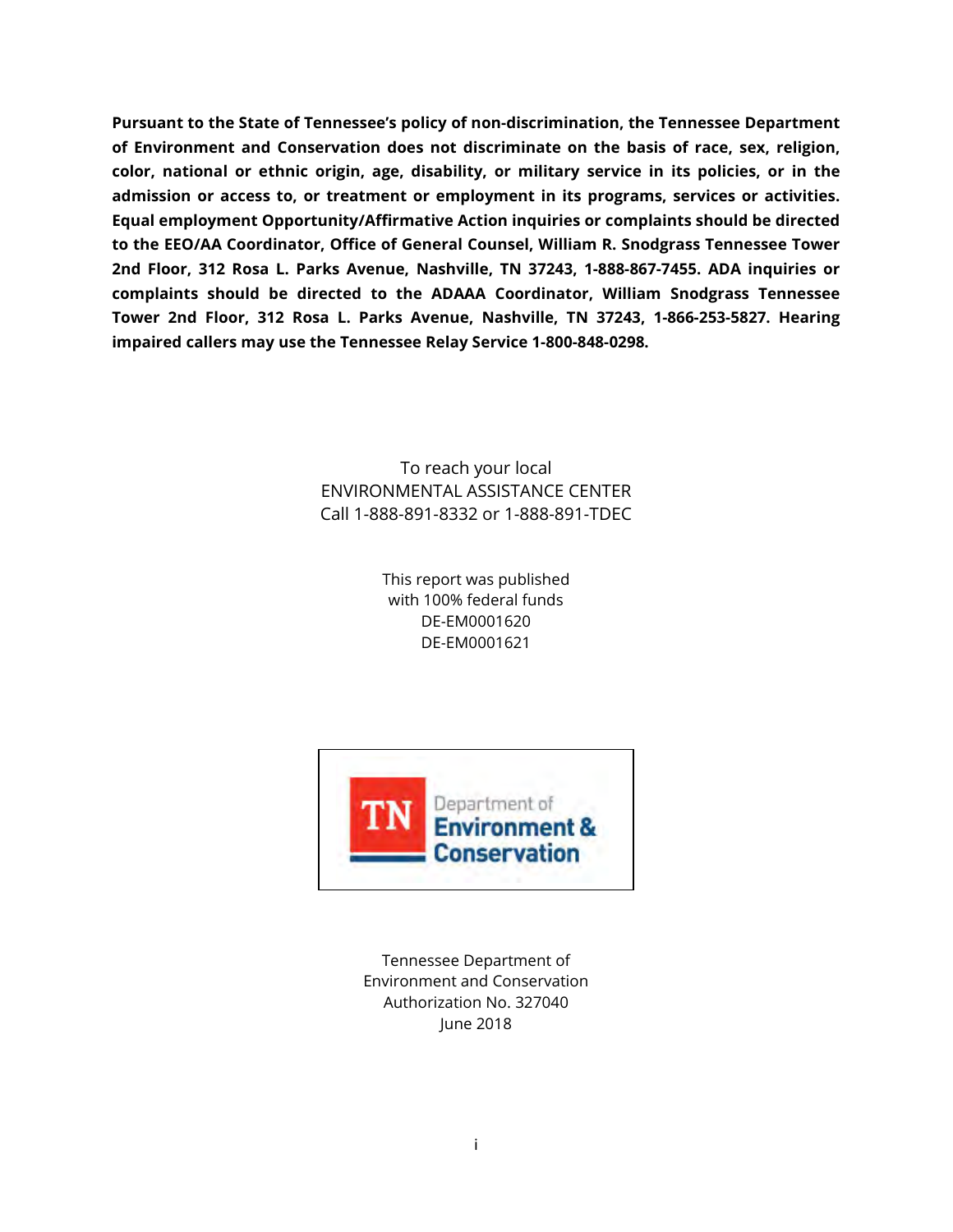### **List of Acronyms and Common Abbreviations**

| Ag            | Silver                                                                |
|---------------|-----------------------------------------------------------------------|
| Al            | Aluminum                                                              |
| Am            | Americium                                                             |
| As            | Arsenic                                                               |
| В             | Boron                                                                 |
| Ba            | Barium                                                                |
| Be            | Beryllium                                                             |
| Bi            | <b>Bismuth</b>                                                        |
| Ca            | Calcium                                                               |
| CC            | cubic centimeter                                                      |
| Cd            | Cadmium                                                               |
| <b>CERCLA</b> | Comprehensive Environmental Response, Compensation, and Liability Act |
| $CI^-$        | chloride                                                              |
| cm            | centimeter                                                            |
| $\mathsf{Cm}$ | Curium                                                                |
| $Co-60$       | Cobalt-60                                                             |
| COC           | <b>Contaminants of Concern</b>                                        |
| <b>CRBR</b>   | Clinch River Breeder Reactor                                          |
| $Cs-137$      | Cesium-137                                                            |
| Cu            | Copper                                                                |
| Cr            | Chromium                                                              |
| DO            | dissolved oxygen                                                      |
| <b>DOE</b>    | U.S. Department of Energy                                             |
| DoR-OR        | Division of Remediation, Oak Ridge Office                             |
| Dup           | duplicate                                                             |
| EMP           | Environmental Monitoring Plan                                         |
| EMR           | <b>Environmental Monitoring Report</b>                                |
| <b>EMWMF</b>  | Environmental Management Waste Management Facility                    |
| <b>EPA</b>    | U.S. Environmental Protection Agency                                  |
| <b>ETTP</b>   | East Tennessee Technology Park                                        |
| $F^{\dagger}$ | Fluoride                                                              |
| <b>FFA</b>    | <b>Federal Facility Agreement</b>                                     |
| FB            | field blank                                                           |
| Fe            | Iron                                                                  |
| g             | gram                                                                  |
| GW            | <b>Ground Water</b>                                                   |
| <b>GWQC</b>   | Ground Water Quality Criteria                                         |
| $H-3$         | Tritium                                                               |
| HA            | <b>Health Advisory</b>                                                |
| Hg            | Mercury                                                               |
| K.            | Potassium                                                             |
| kg            | kilogram                                                              |
| km            | kilometer                                                             |
| I, L          | liter                                                                 |
| LHAV          | Lifetime Health Advisory Value                                        |
|               |                                                                       |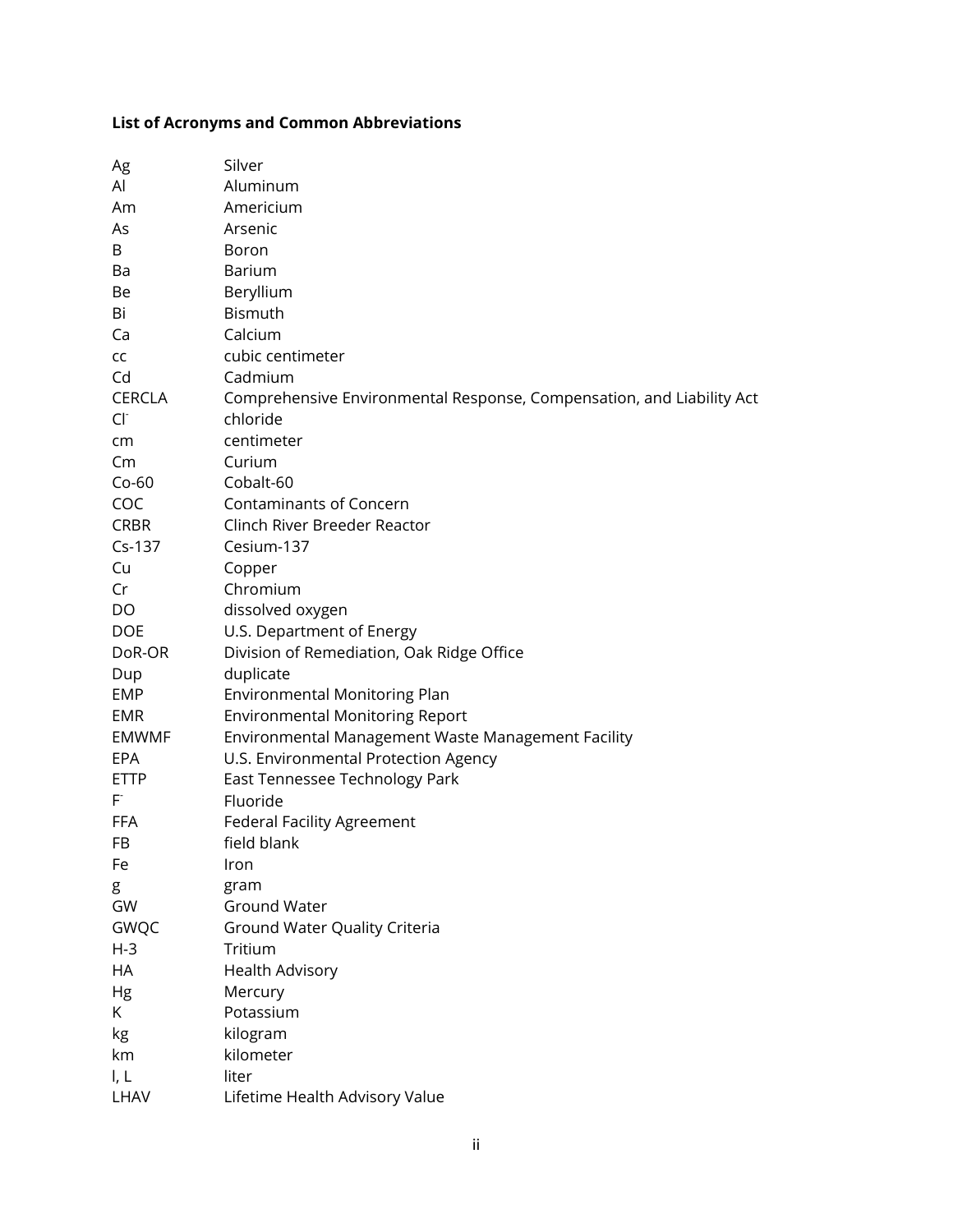| Li              | Lithium                                        |
|-----------------|------------------------------------------------|
| <b>LSP</b>      | Lovely Spring                                  |
| m               | meter                                          |
| m <sup>3</sup>  | cubic meter                                    |
| MCL             | Maximum Contaminant Level (for drinking water) |
| <b>MDC</b>      | Minimum Detectable Concentration               |
| MDL             | <b>Method Detection Limit</b>                  |
| MQL             | Maximum Quantification Level                   |
| MeHg            | methylmercury                                  |
| mg              | milligram                                      |
| Mg              | Magnesium                                      |
| ml              | milliliter                                     |
| Mn              | Manganese                                      |
| mrem            | 1/1000 of a rem - millirem                     |
| mv              | millivolt                                      |
| N, S, E, W      | North, South, East, West                       |
| Na              | Sodium                                         |
| <b>NAWQA</b>    | National Water Quality Assessment Program      |
| ng              | nanogram                                       |
| Ni              | Nickel                                         |
| <b>NNSA</b>     | National Nuclear Security Administration       |
| NO <sub>3</sub> | Nitrate                                        |
| NO <sub>2</sub> | Nitrite                                        |
| Np-237          | Neptunium-237                                  |
| <b>NPDWR</b>    | National Primary Drinking Water Regulations    |
| <b>NTU</b>      | Nephelometric Turbidity Unit                   |
| OREIS           | Oak Ridge Environmental Information System     |
| ORNL            | Oak Ridge National Laboratory                  |
| ORP             | <b>Oxidation Reduction Potential</b>           |
| <b>ORR</b>      | Oak Ridge Reservation                          |
| Pb              | Lead                                           |
| <b>PCB</b>      | polychlorinated biphenyls                      |
| pCi             | 1x10-12 Curie (picoCurie)                      |
| pCi/L           | picoCuries per liter                           |
| $pCi/m^3$       | picoCuries per cubic meter                     |
| рH              | Proportion of Hydrogen Ions (acid vs. base)    |
| ppb             | parts per billion                              |
| ppm             | parts per million                              |
| <b>PRG</b>      | <b>Preliminary Remediation Goals</b>           |
| Pu              | Plutonium                                      |
| QA              | Quality Assurance                              |
| QA/QC           | quality assurance/quality control              |
| QC              | <b>Quality Control</b>                         |
| Ra              | Radium                                         |
| <b>RSL</b>      | Regional Screening Levels                      |
| RWA#            | <b>Residential Well Number</b>                 |
| Sb              | Antimony                                       |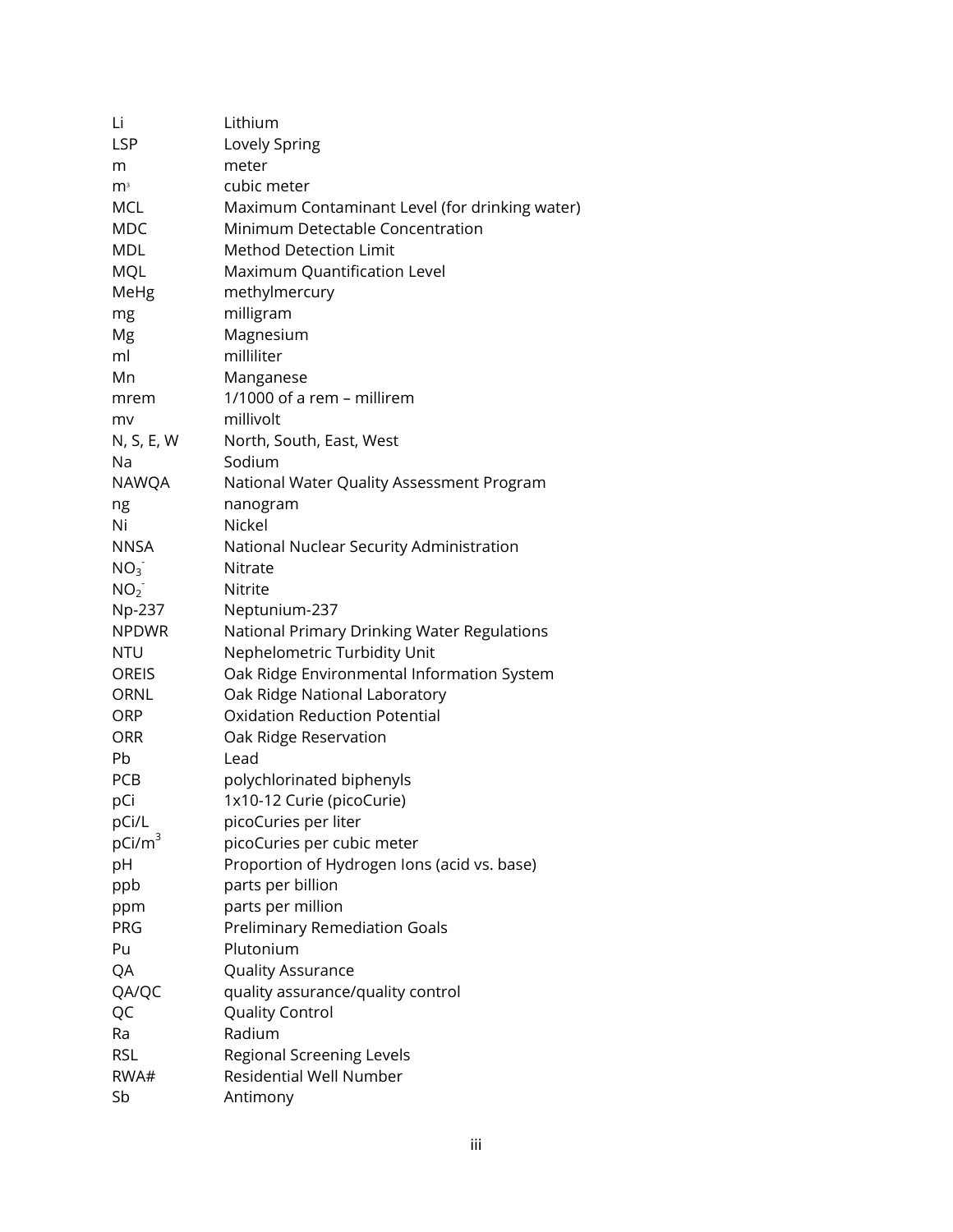| <b>SMCL</b> | Secondary MCLs (non-regulatory)                          |
|-------------|----------------------------------------------------------|
| SOP         | <b>Standard Operating Procedure</b>                      |
| $SO_4^2$    | Sulfate                                                  |
| $SPG-#$     | Spring Sample Number                                     |
| $Sr-90$     | Strontium-90                                             |
| SU          | <b>Standard Units</b>                                    |
| SW          | Surface Water                                            |
| SWSA#       | Solid Waste Storage Area Number                          |
| $Tc-99$     | Technetium-99                                            |
| <b>TCE</b>  | Trichloroethene                                          |
| <b>TDEC</b> | Tennessee Department of Environment and Conservation     |
| <b>TDH</b>  | Tennessee Department of Health                           |
| <b>TDS</b>  | <b>Total Dissolved Solids</b>                            |
| Th-232      | Thorium-232                                              |
| TI          | Thallium                                                 |
| <b>TR</b>   | <b>Target Risk</b>                                       |
| <b>TWQC</b> | Tennessee Water Quality Criteria                         |
| U.S.        | <b>United States</b>                                     |
| U-234       | Uranium-234                                              |
| $U-235$     | Uranium-235                                              |
| $U-236$     | Uranium-236                                              |
| U-238       | Uranium-238                                              |
| <b>USGS</b> | U. S. Geological Survey                                  |
| V           | Vanadium                                                 |
| <b>VOC</b>  | Volatile Organic Compound                                |
| $Y-12$      | U.S. Department of Energy Y-12 National Security Complex |
| Zn          | Zinc                                                     |
| μS          | microSiemens                                             |
| μg          | microgram                                                |
| µrem        | micro rem                                                |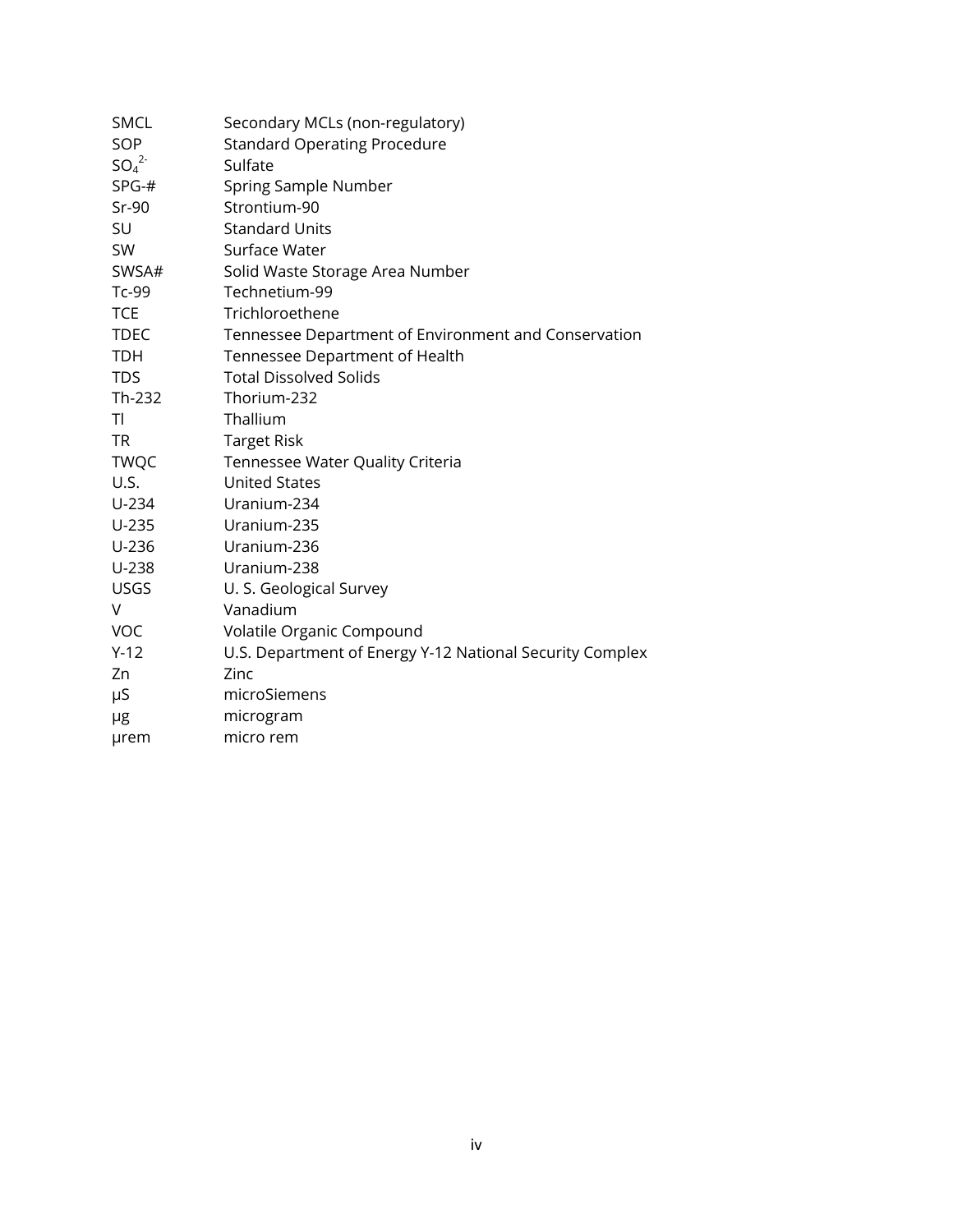## **Table of Contents**

| 1.1 |  |
|-----|--|
| 1.2 |  |
|     |  |
|     |  |
| 1.3 |  |
|     |  |
|     |  |
|     |  |
|     |  |
|     |  |
| 1.4 |  |
| 1.5 |  |
| 2.0 |  |
| 2.1 |  |
| 2.2 |  |
|     |  |
|     |  |
|     |  |
|     |  |
| 2.3 |  |
|     |  |
|     |  |
|     |  |
|     |  |
|     |  |
| 2.4 |  |
| 2.5 |  |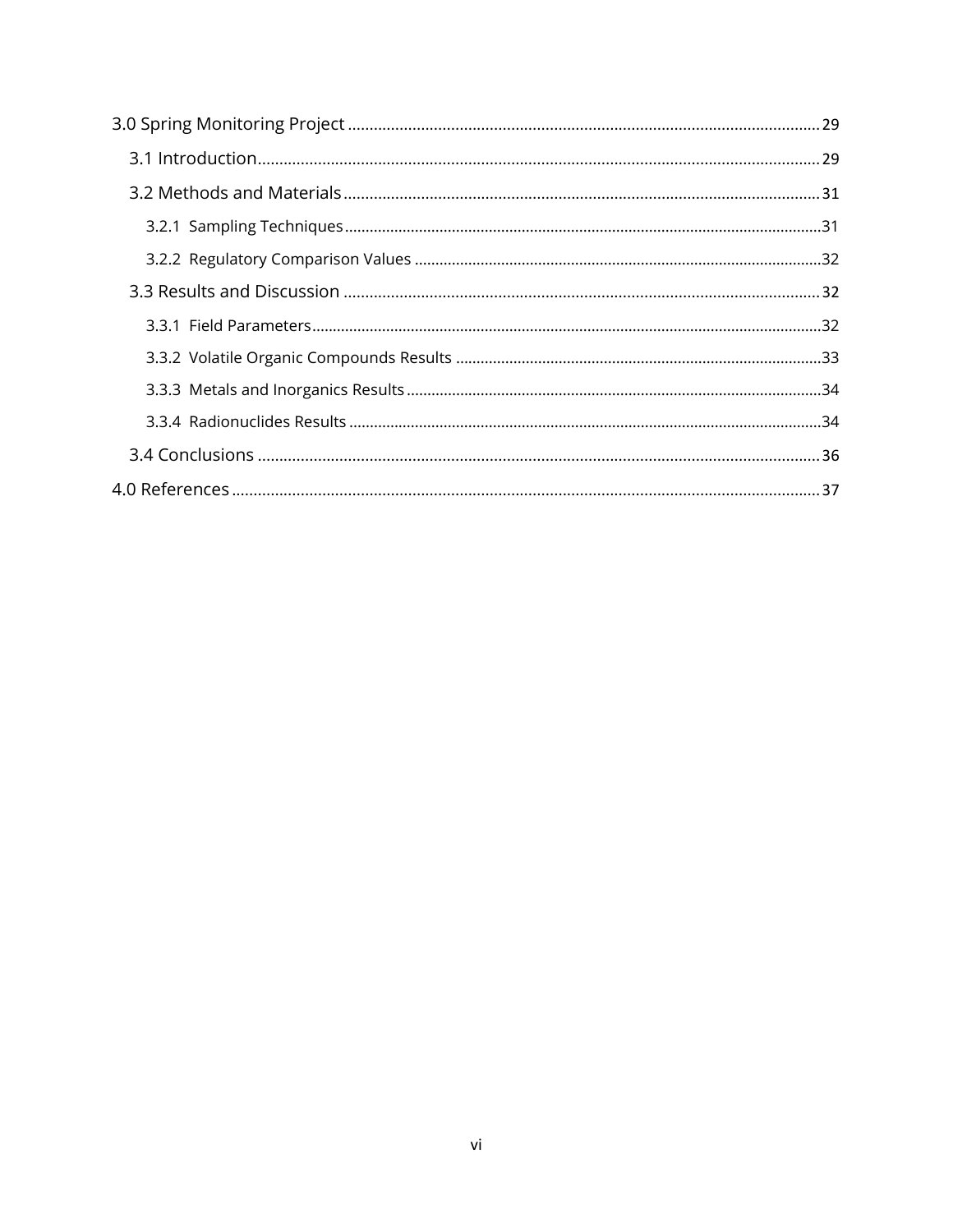## <span id="page-7-0"></span>**Executive Summary**

The Tennessee Department of Environment and Conservation (TDEC), Division of Remediation, Oak Ridge Office (DoR-OR), submits this addendum to the annual Environmental Monitoring Report for the period January 1, 2016 through June 30, 2017 (TDEC 2018).

This addendum summarizes the three groundwater projects conducted from January 1, 2016 through June 30, 2017. Projects include:

- Background Residential Well Monitoring
- Offsite Residential Well Monitoring
- Spring Monitoring

The Background Residential Well Monitoring Project focuses on assessing water quality from residential groundwater wells located northeast of the reservation. Wells were selected that were located in similar rock units to the rock units found within possible ORR contamination sources. These samples were collected with the intent to evaluate fundamental chemical data, hydrogeologic characteristics and geochemical parameters that would be found in native groundwater. This dataset will be used to aid DOR-OR in estimating naturally occurring chemicals and radiological background concentration ranges, as they are regionally distributed in areas not potentially affected by operations at the ORR.

The Offsite Residential Well Monitoring Project collects samples from residential groundwater wells located outside the boundaries of the Oak Ridge Reservation. While downgradient groundwater flow is generally accepted as predominantly to the south and southwest of the ORR, samples were also collected from wells in an area north and northwest of Y-12 per resident request. The intent of this project is to protect human health and the environment by evaluating water quality in the areas surrounding the ORR by assessing if contaminants from ORR may have migrated beyond the boundaries of the reservation footprint.

The Spring Monitoring Project is the continuation of an ongoing project that assesses the ambient health of the groundwater, both up gradient (northeast) and downgradient (southwest) of the reservation, by collecting water quality parameters and samples from for historic "named" springs located both on and off the ORR and along geologic strike to the northeast and southwest. Findings are used as a baseline to help identify and characterize unplanned releases and to evaluate DOE monitoring and control measures that manage groundwater releases to the environment.

All three projects are intimately connected in that they all allow for DoR-OR to gauge the water quality of groundwater offsite of the ORR and the surrounding areas.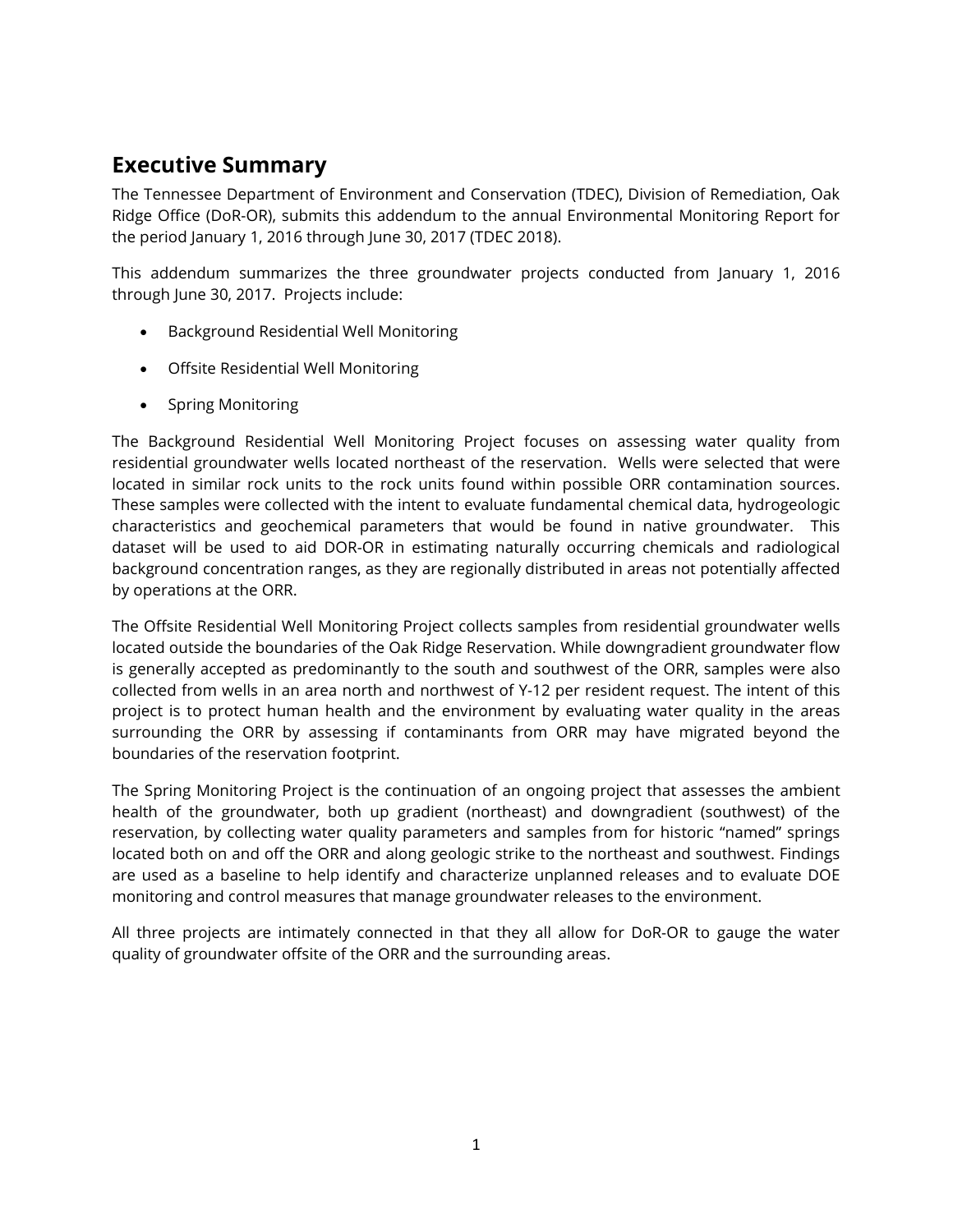## <span id="page-8-0"></span>**1.0 Background Residential Well Monitoring Project**

## <span id="page-8-1"></span>**1.1 Introduction**

From January 1, 2016 to June 30, 2017, DoR-OR sampled and analyzed groundwater collected from residential wells located upgradient of the ORR. These samples were collected with the intent to evaluate fundamental chemical data, hydrogeologic characteristics and geochemical parameters that would be found in native groundwater. The area of investigation identified for the background study, includes locations that are upgradient (generally northeast) of the ORR which are thought to be independent from ORR influence, but are found along an inferred groundwater pathway that would flow toward the ORR (based on regional geologic units, as well as groundwater flow in the area that typically moves from northeast to southwest). The sample locations can be seen in Figures 1.1 and 1.2. This dataset will be used to aid DOR-OR in estimating the naturally occurring chemical and radiological background concentration ranges, as they should be regionally distributed. Sample sites were chosen from locations where the groundwater from the sampled wells would be in contact with similar rock types that exist on and downgradient of the ORR.



**Figure 1.1: Background Residential Well Locations**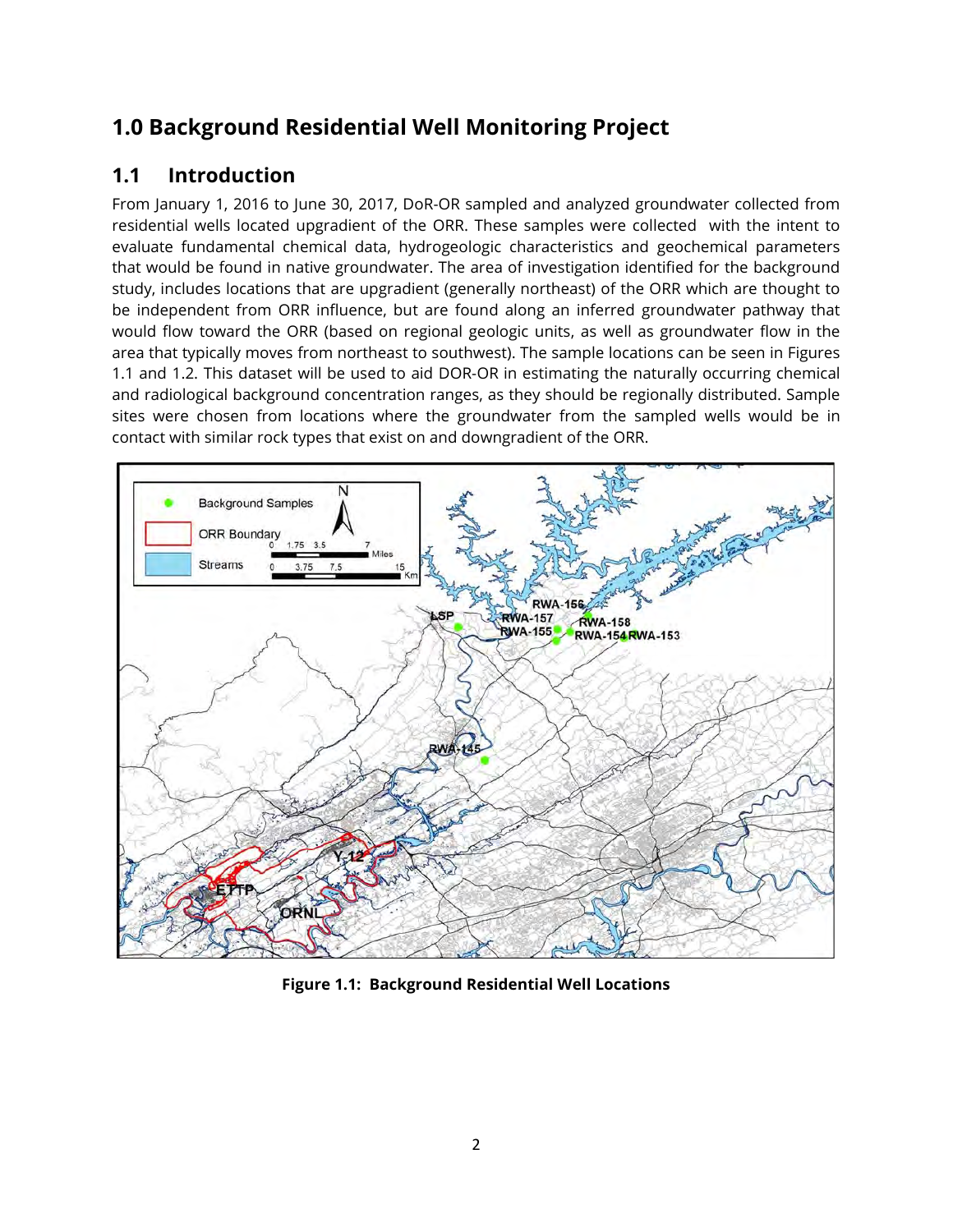

**Figure 1.2: Background Well Locations with Respect to Rock Type**

With this data, the expectation is to determine spatial (between wells) and temporal (over time) trends of background groundwater. This information will be used to provide comparison data between background water samples and offsite groundwater samples collected that may be impacted by ORR operations. This comparison will assist DOR-OR in the decision-making process while addressing cleanup goals under the Federal Facilities Agreement (FFA) and it will help fulfill TDEC's mission of protecting human health and the environment. Groundwater data collected from locations downgradient (offsite) from the ORR from similar rock units may also be compared to these background values, to help determine if a potential release attributable to ORR facilities may have occurred.

## <span id="page-9-0"></span>**1.2 Methods and Materials**

Groundwater samples were collected from seven residential wells and one spring location all upgradient, between January 1, 2016 and June 30, 2017.

A consistently implemented groundwater sampling procedure (TDEC 2004) helped ensure data comparability between sampling events and between sites. A sample for quality assurance and quality control (QA/QC) was used to ensure the security and quality of the samples during collection and shipping to the laboratory for analysis.

Chemical data, hydrogeologic characteristics and geochemical parameters including pH, temperature, oxidation-reduction potential, and conductivity were measured at each well. This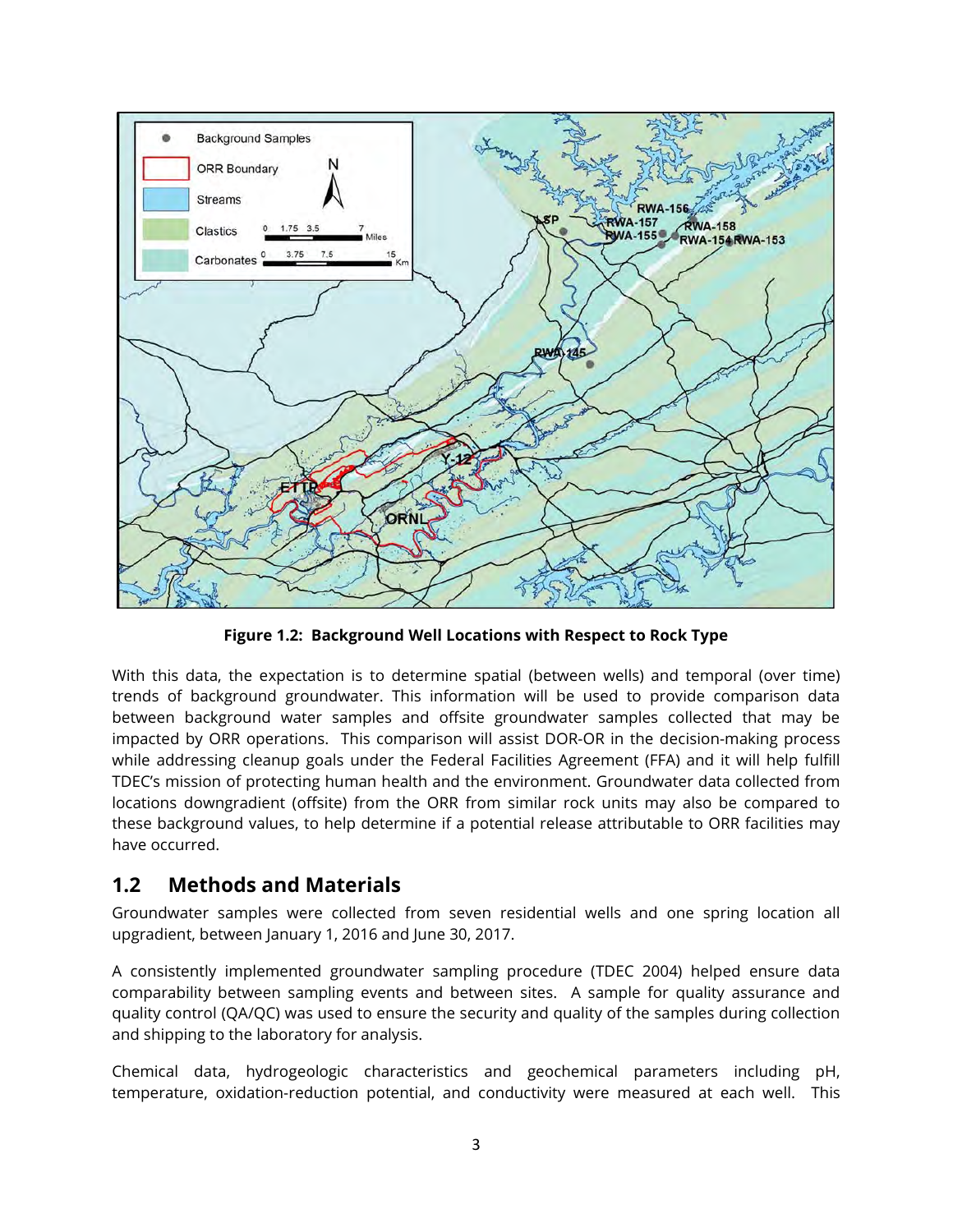information was collected to help estimate the naturally occurring chemical and or radiological background concentration ranges of groundwater as they are regionally distributed in the background area of study.

#### <span id="page-10-0"></span>**1.2.1 Sampling Techniques**

Seven of the locations selected for background sampling were residential wells, i.e., wells with inplace plumbing. One location was a groundwater spring. The background sample locations are shown in Figures 1.1 and 1.2. All background location sampling done during this time frame was cosampled with DOE. DoR-OR analyzed the background samples for the suite of groundwater characteristics and potential contaminants of concern listed in Table 1.2.1.2.

Prior to sampling the selected background locations, groundwater was purged (i.e. let run from the sample port for a certain amount of time until parameters stabilize). The goal of the purging process is to remove water that may have been standing in a holding tank or other location. This allows samplers to obtain a groundwater sample that is pulled directly from the surrounding groundwater aquifer.

#### **1.2.1.1 Water Quality Parameters**

Water quality indicator parameters were collected using a YSI Professional Plus Multiparameter Instrument during purging. Field parameters are the easiest indicators for determining when the formation water is being removed. Stabilization of parameters is required before samples may be collected for lab analysis. Field water quality parameter measurements were made at five minute intervals. Field parameter stabilization is defined as four consecutive readings within the criteria presented in Table 1.2.1.1 below. If field measurements have not stabilized after five well-volumes have been removed, then the project lead shall determine whether collecting a sample is appropriate.

| <b>Measurement (units)</b>    | <b>Normal Range</b> | <b>Acceptable Variability<sup>1</sup></b> |  |  |  |  |
|-------------------------------|---------------------|-------------------------------------------|--|--|--|--|
| Temperature (°C)              | 10 to 18            | ±10%                                      |  |  |  |  |
| pH (SU)                       | 4.6 to 8.5          | ± 0.1                                     |  |  |  |  |
| Specific Conductivity (µS/cm) | 10 to 8,000         | ±5%                                       |  |  |  |  |
| Turbidity (NTU)               | variable            | ±10%                                      |  |  |  |  |
| ORP[Eh](mV)                   | variable            | $± 10$ mv                                 |  |  |  |  |

**Table 1.2.1.1: Water Quality Indicator Parameters**

**1 Acceptable variability over four consecutive readings.**

**°C - Degrees Celsius.**

**NTU - Nephelometric turbidity unit.**

**SU - Standard Units**

**ORP - Oxidation Reduction Potential**

**Eh - Reduction Potential**

**µS/cm - MicroSiemens per centimeter.**

**mV - Millivolt.**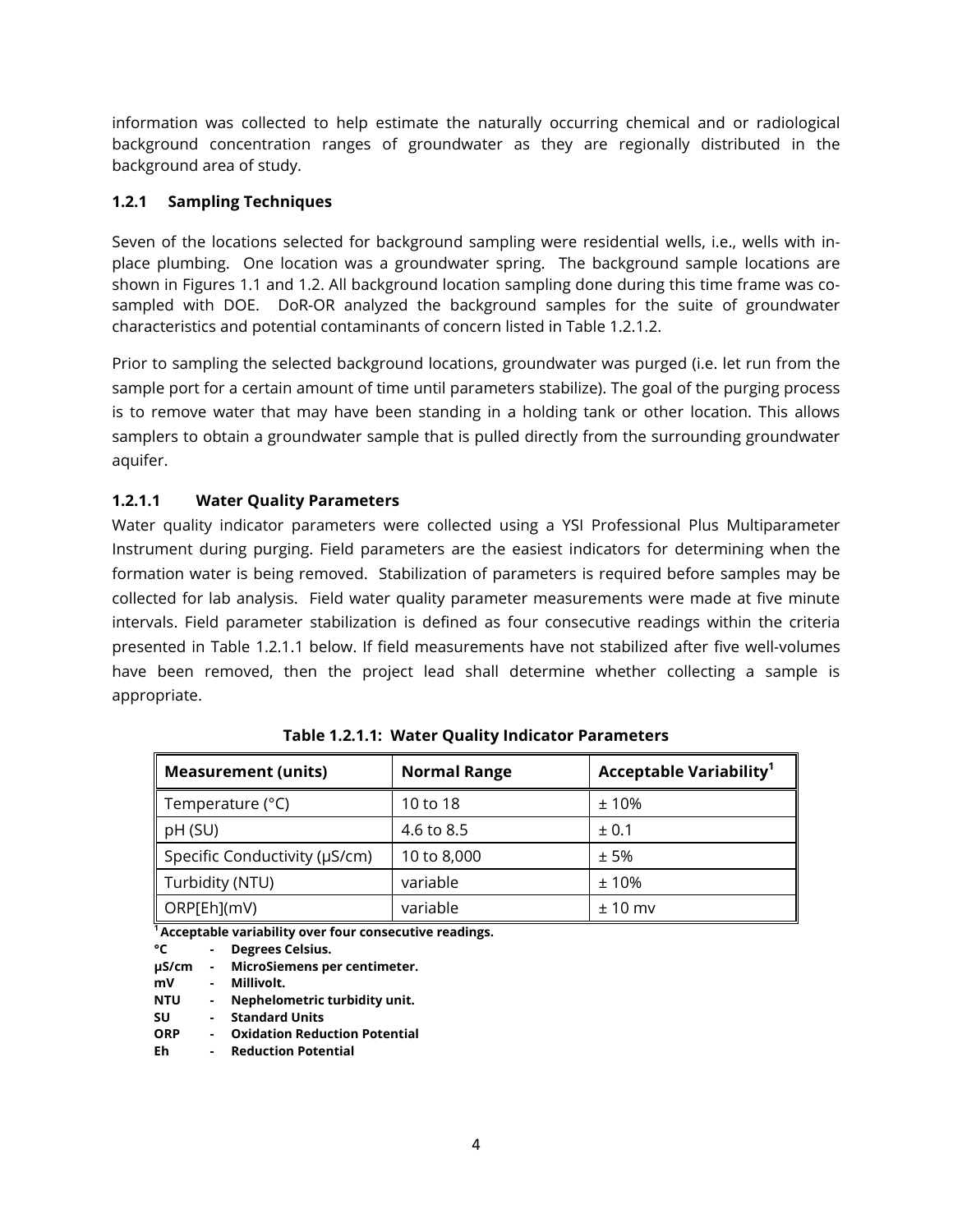#### **1.2.1.2 Sample Collection**

Samples are collected following stabilization of parameters, from a valve or cold water tap as close to the well as possible. Care was taken to collect samples where possible from ports located prior to any storage or pressure tanks or physical and chemical treatment system that might have been present. All hoses or other attachments that may have been connected to the well sampling port at the residential well locations were removed prior to sampling.

Samples were collected directly into the appropriate sample containers. The preferred order of sampling is: volatile organic compounds (VOCs), metals, inorganic analytes and then radiochemical analytes.

With the exception of the four 1-gallon containers for radionuclide analysis, all samples were stored on ice and out of direct sunlight prior to delivery to the state lab.

The eight background groundwater samples were sent to the Tennessee Department of Health Laboratory (TDH) in Nashville for analyses of the Table 1.2.1.2 analytes. Five of those eight groundwater samples also included sample aliquots that were shipped to the University of Arkansas, Department of Geosciences Stable Isotope Laboratory for analysis of stable nitrogen, oxygen, and deuterium (hydrogen) isotopes to determine the sources of nitrate in groundwater (i.e. industrial, soil, human/animal waste, and/or fertilizer) and the types or sources of recharge to groundwater. Those results will be reported in the 2018 DoR-OR EMR

The suite of analytes in this background study is consistant with the constituent suite being analyzed in the Offsite Residential Well Monitoring Project described in section 2.0 of this report. This correlation of analyses will support comparisons of groundwater quality between the Background and Offsite Residential Well Monitoring Projects.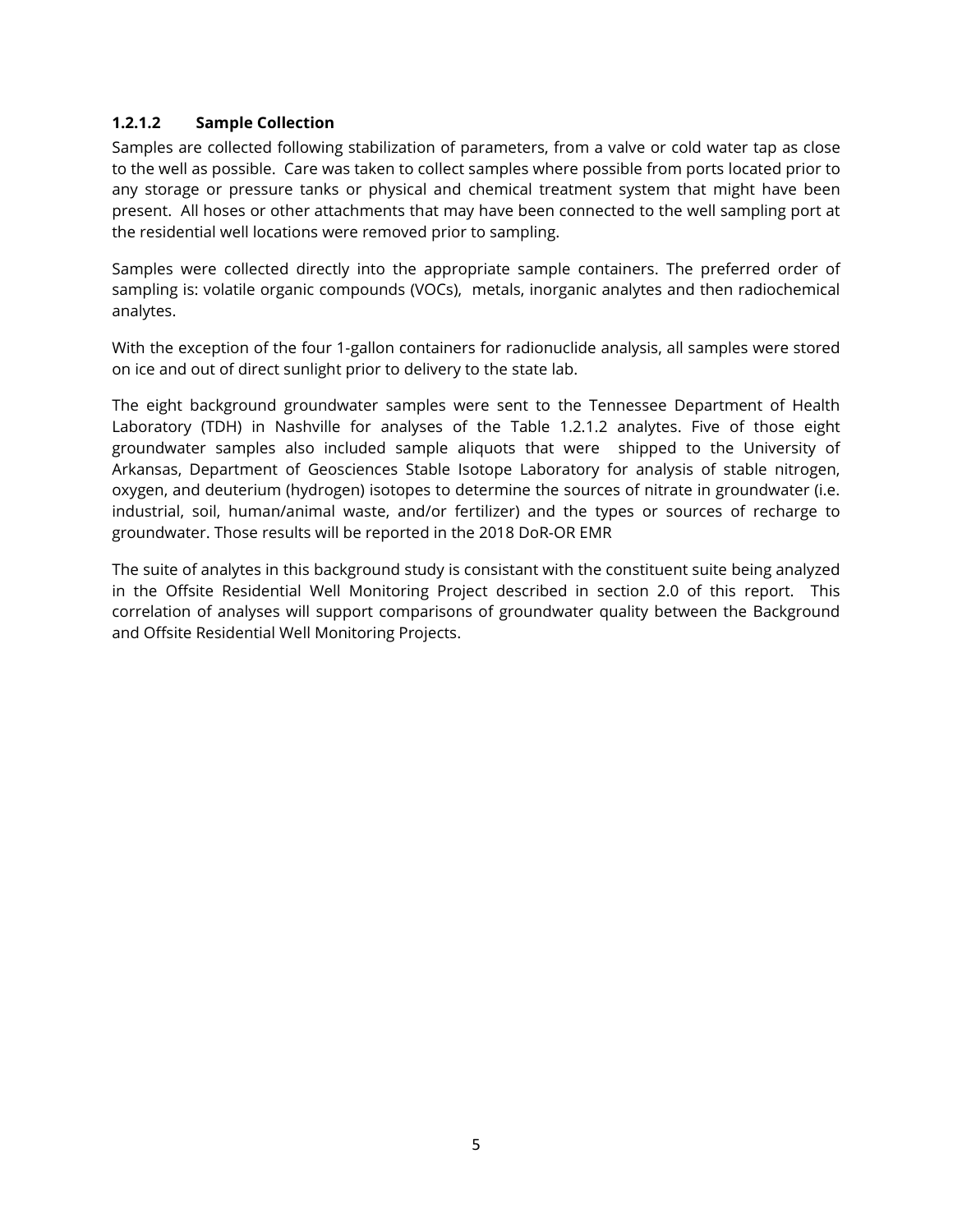| <b>Groundwater Analyte List for Background Locations</b> |                                  |                                      |  |  |  |  |  |  |  |
|----------------------------------------------------------|----------------------------------|--------------------------------------|--|--|--|--|--|--|--|
| <b>VOCs</b>                                              |                                  |                                      |  |  |  |  |  |  |  |
| EPA 8260 B list for low level detection <sup>1</sup>     |                                  |                                      |  |  |  |  |  |  |  |
| <b>METALS</b>                                            |                                  |                                      |  |  |  |  |  |  |  |
| aluminum                                                 | chromium                         | silver                               |  |  |  |  |  |  |  |
| antimony                                                 | iron                             | sodium                               |  |  |  |  |  |  |  |
| arsenic                                                  | lithium                          | strontium                            |  |  |  |  |  |  |  |
| barium                                                   | lead                             | thallium                             |  |  |  |  |  |  |  |
| beryllium                                                | magnesium                        | uranium                              |  |  |  |  |  |  |  |
| boron                                                    | manganese                        | vanadium                             |  |  |  |  |  |  |  |
| cadmium                                                  | mercury                          | zinc                                 |  |  |  |  |  |  |  |
| calcium                                                  | nickel                           | total hardness, as calcium carbonate |  |  |  |  |  |  |  |
| chromium                                                 | potassium                        |                                      |  |  |  |  |  |  |  |
| copper                                                   | selenium                         |                                      |  |  |  |  |  |  |  |
| <b>INORGANICS</b>                                        |                                  |                                      |  |  |  |  |  |  |  |
| calcium carbonate alkalinity                             | sulfate                          | oxygen-18 (in nitrate) <sup>3</sup>  |  |  |  |  |  |  |  |
| chloride                                                 | nitrate and nitrite              | deuterium (in water) <sup>3</sup>    |  |  |  |  |  |  |  |
| fluoride                                                 | ammonia                          | oxygen-18 (in water) <sup>3</sup>    |  |  |  |  |  |  |  |
| total dissolved solids                                   | nitrogen-15 (in nitrate) $3$     |                                      |  |  |  |  |  |  |  |
| <b>RADIONUCLIDES</b>                                     |                                  |                                      |  |  |  |  |  |  |  |
| gross alpha                                              | tritium                          | radium-228                           |  |  |  |  |  |  |  |
| gross beta                                               | gamma radionuclides <sup>2</sup> | isotopic uranium                     |  |  |  |  |  |  |  |
| strontium-89                                             | technetium-99                    | transuranic radionuclides            |  |  |  |  |  |  |  |
| strontium-90                                             | radium-226                       |                                      |  |  |  |  |  |  |  |

#### **Table 1.2.1.2: Groundwater Analyses List**

1 EPA-8260 B- volatile organic compound analyses list: https://www.epa.gov/sites/production/files/2015- 12/documents/8260b.pdf

2 gamma list includes: Ra-226, Pb-210, Pb-212, Pb-214, Tl-206, Tl-208, Bi-212, Bi-214, K-40

 $^3$  stable isotope data to be included in the next EMR

#### <span id="page-12-0"></span>**1.2.2 Regulatory Comparison Values**

In order to understand the quality of groundwater in private wells, DoR-OR compares the results of the analyses to EPA standards. The U.S. EPA has established the National Primary Drinking Water Regulations (NPDWR) to maintain good quality of water in public water supplies. These criteria include Maximum Contaminant Levels (MCL)s and Secondary Maximum Contaminant Levels (SMCL)s.

- MCLs are standards used to protect people by limiting levels of harmful contaminants in public drinking water supplies. MCLs are legally enforceable rules for public water utilities.
- SMCLs are associated with public acceptance of water such as taste, odor and color, as well as the staining of teeth, clothing or fixtures. SMCLs are only guidelines for public water utilities.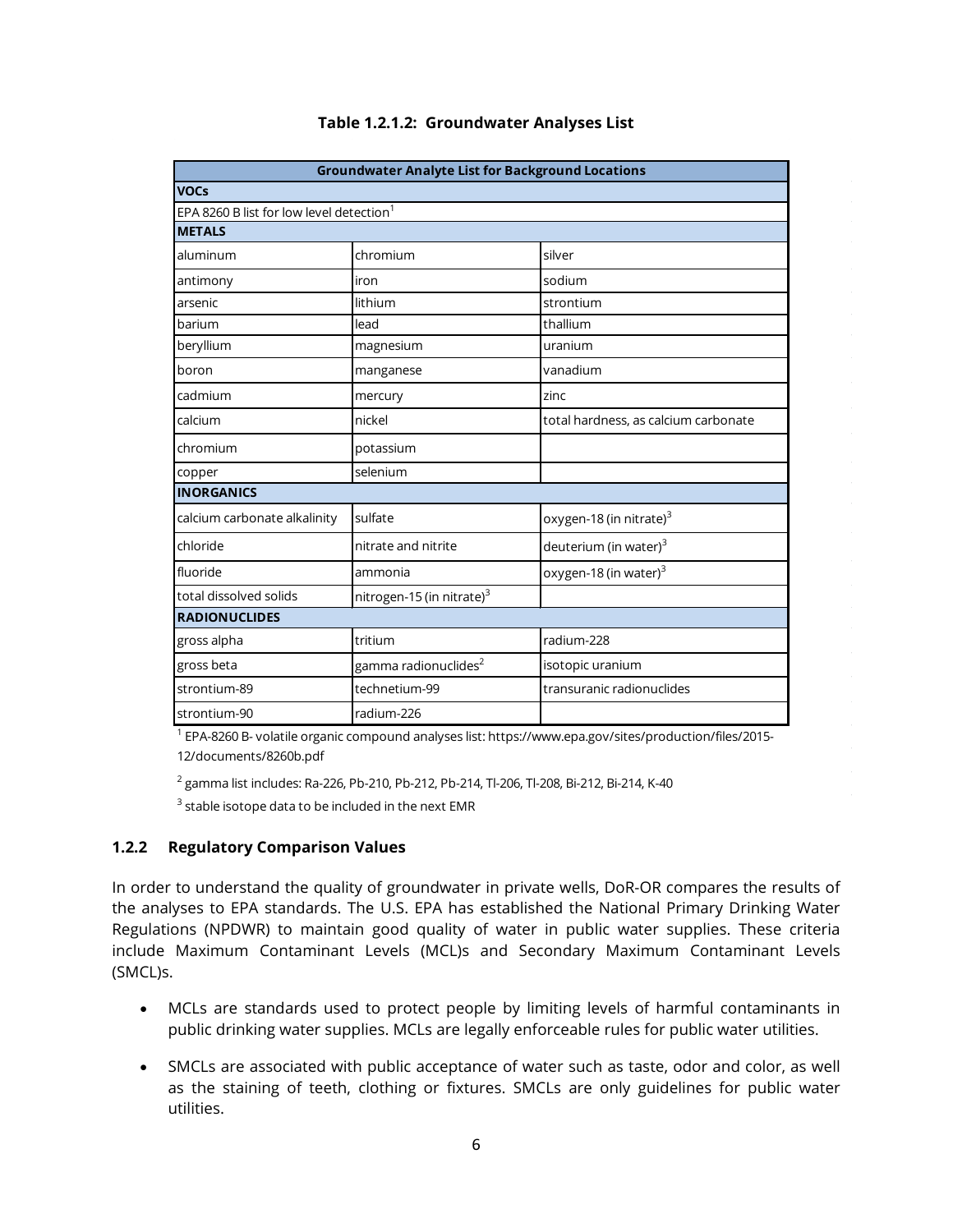When EPA MCLs and SMCLs are not available, TDEC DOR-OR uses other EPA criteria to assess well water quality. These guidelines include: EPA Lifetime Health Advisory Values (HAs), EPA Regional Screening Levels (RSLs), and EPA Preliminary Remediation Goals (PRGs). These levels are not enforceable for public water utilities, but they help to put the results in context for comparison.

- HAs identify the concentration levels of a constituent of concern in drinking water at which or below which adverse health effects are not anticipated to occur over a lifetime of exposure. HA's are non regulatory and reflect EPAs assessment of the best avialable peer reviewed science.
- RSLs are a screening tool that the EPA sets for CERCLA sites. They are calculated by combining exposure assumptions with chemical-specific toxicity in humans. If an RSL is met or exceeded, then further investigation or cleanup may be necessary because of a concern about adverse health effects.
- PRGs are calculated during the risk-assessment stage of a CERCLA site to identify levels at which a cleanup project aims to reach. PRGs are modified throughout a cleanup project as more site-specific information becomes available. PRGs are concentration levels that correspond to a specific cancer risk level of  $10^{-6}$ . If a radionuclide exceeds a target risk (TR) of  $10^{-6}$ , then the risk of a drinker contracting cancer is one in one million (1 in 1,000,000). For more information on EPA's drinking water standards, visit <https://www.epa.gov/dwstandardsregulations>or [https://www.epa.gov/risk.](https://www.epa.gov/risk)

## <span id="page-13-0"></span>**1.3 Results and Discussion**

Historically, lack of an agreed upon background groundwater assessment for the ORR area has made it difficult to delineate what concentrations of constituents in groundwater should be considered background chemical constituent levels. In response to this problem, DoR-OR's Background Residential Monitoring Project has collected groundwater data, including fundamental geochemical parameters that are known to occur in natural groundwaters, as well as chemical groundwater parameters that include contaminants of concern in ORR legacy waste. Some of those constituents of concern from ORR legacy waste may also be present in the environment from worldwide nuclear and industrial activities. Analyzing the background well dataset will help DoR-OR better distinguish between what can be attributed to background levels or to additional man-made influences derived from ORR or other non-ORR activities.

#### <span id="page-13-1"></span>**1.3.1 Field Parameters**

Temperature, electrical conductivity, pH, oxidation reduction potential (ORP), dissolved oxygen, and turbidity parameters were measured during the initial purging of the wells. Table 1.3.1 shows the final stable readings taken immediately prior to collecting samples at each sampling event.

RWA-157 is of interest, because it smelled strongly of hydrogen sulfide during purging and sampling. There are several wells across the region that DoR-OR has encountered that smell of hydrogen sulfide. This odor can often be attributed to its geologic setting in a marine shale formation of the Chickamauga Group; however, this smell can also potentially be attributed to contamination from organic compounds.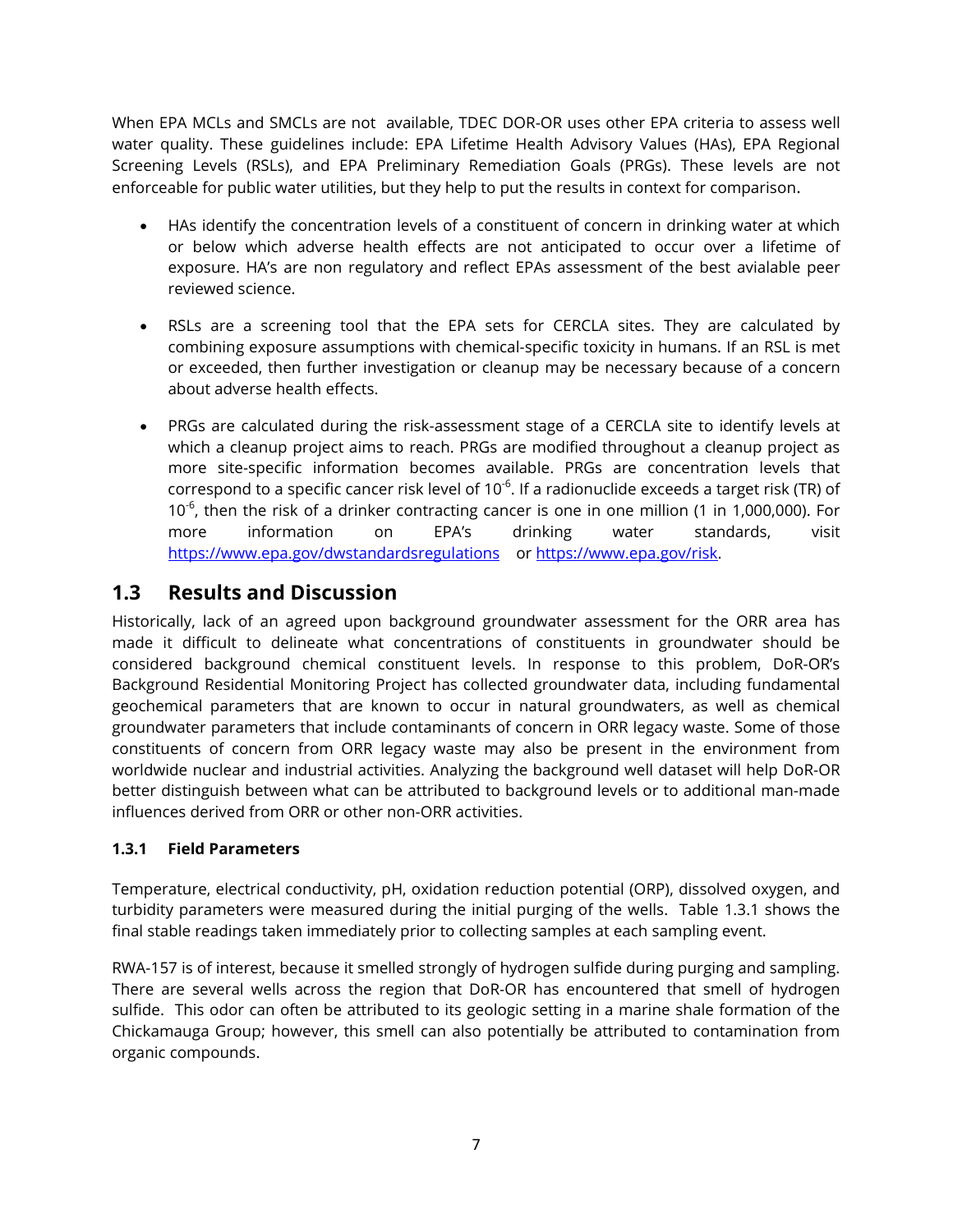|                              | <b>Field Parameters for Background Wells in 2016</b> |                  |                                                          |         |                                                          |                                      |                           |  |  |  |
|------------------------------|------------------------------------------------------|------------------|----------------------------------------------------------|---------|----------------------------------------------------------|--------------------------------------|---------------------------|--|--|--|
| <b>Well Name</b>             | Date                                                 | Temperature (°C) | <b>Electrical</b><br><b>Conductivity</b><br>$(\mu S/cm)$ | pH (SU) | <b>Oxidation</b><br><b>Reduction</b><br><b>Potential</b> | <b>Dissolved</b><br>Oxygen<br>(mg/L) | <b>Turbidity</b><br>(NTU) |  |  |  |
| <b>LSP</b>                   | 8/3/2016                                             | 17.5             | 381.9                                                    | 7.55    | 74.4                                                     | 9.9                                  |                           |  |  |  |
| <b>LSP</b>                   | 8/22/2016                                            | 17.7             | 397.6                                                    | 7.00    | 384.5                                                    | 9.82                                 | 0.91                      |  |  |  |
| <b>RWA-145</b>               | 9/17/2016                                            | 18.0             | 398.9                                                    | 7.01    | 235.9                                                    | 0.43                                 | 1.98                      |  |  |  |
| <b>RWA-153</b>               | 10/26/2016                                           | 15.6             | 315.5                                                    | 7.30    | 253.3                                                    | 5.09                                 | 0.32                      |  |  |  |
| <b>RWA-154</b>               | 11/3/2016                                            | 16.1             | 675                                                      | 6.68    | 288.7                                                    | 4.80                                 | 4.99                      |  |  |  |
| <b>RWA-155</b>               | 11/7/2016                                            | 16.0             | 552.9                                                    | 6.97    | 268.7                                                    | 1.33                                 | 3.81                      |  |  |  |
| <b>RWA-156</b>               | 11/8/2016                                            | 15.5             | 596.2                                                    | 7.17    | $-82.6$                                                  | 0.98                                 | 0.24                      |  |  |  |
| <b>RWA-157</b>               | 11/9/2016                                            | 16.1             | 306.2                                                    | 7.70    | 100.5                                                    | 1.71                                 | 0.37                      |  |  |  |
| <b>RWA-158 &amp; 158 DUP</b> | 11/10/2016                                           | 15.3             | 393.5                                                    | 7.46    | $-6.9$                                                   | 2.13                                 | 0.27                      |  |  |  |
| <b>LSP-Lovely Spring</b>     |                                                      |                  | <b>°C-Degrees Centigrade</b>                             |         |                                                          |                                      |                           |  |  |  |

#### **Table 1.3.1: Field Parameters for Background Wells**

**SU - standard units DUP-Duplicate µs/cm-microSeimens per centimeter mg/L-milligrams per Liter**

**mV-millivolts**

**NTU-Nephelometric Turbidity Unit** 

#### <span id="page-14-0"></span>**1.3.2 Volatile Organic Compound Results**

Analysis of samples collected from the background locations LSP, RWA-145, RWA-153, RWA-154, RWA-155, RWA-156, RWA-157, and RWA-158, indicated no VOC exceedances at these locations. Results from the analysis of the Lovely Spring (LSP) sample collected on August 3, 2016 reported a very low-level Tetrachloroethene (PCE) detection (below EPA MCL) in the sample as well as in the associated quality control sample, (the correlating trip blank). Contamination in both samples suggest potential laboratory contamination of the sample. A new sample was collected to confirm the LSP PCE sampling results. That sample was sent to the TDH in Nashville for analyses on August 22, 2016 along with a new pre-filled trip blank from the laboratory. Those results reported no TCE in the subsequent sample or trip blank.

#### <span id="page-14-1"></span>**1.3.3 Metals and Inorganics Results**

Table 1.3.3 lists which wells in the background study area had higher concentrations of analytes than their associated comparison values, during the sampling period between January 1, 2016 and June 30, 2017. Figures 1.1 and 1.2 show a close up view of background well locations sampled from January 1, 2016 and June 30, 2017 and in what rock type the wells are located.

Elevated concentrations of dissolved aluminum and iron were identified at one sampling location, and elevated sodium was identified at another location. The source of these elevated constituents is unknown. Although the concentrations are elevated above EPA SMCLs or HA levels, all of these elements are known to be both naturally occurring and are also found in man-made discharges from industry, agriuclture and other urban activities such as leakage from sewers and septic tanks. No clustering of metals results can be identified at this time for the Background Residential Groundwater Monitoring Project.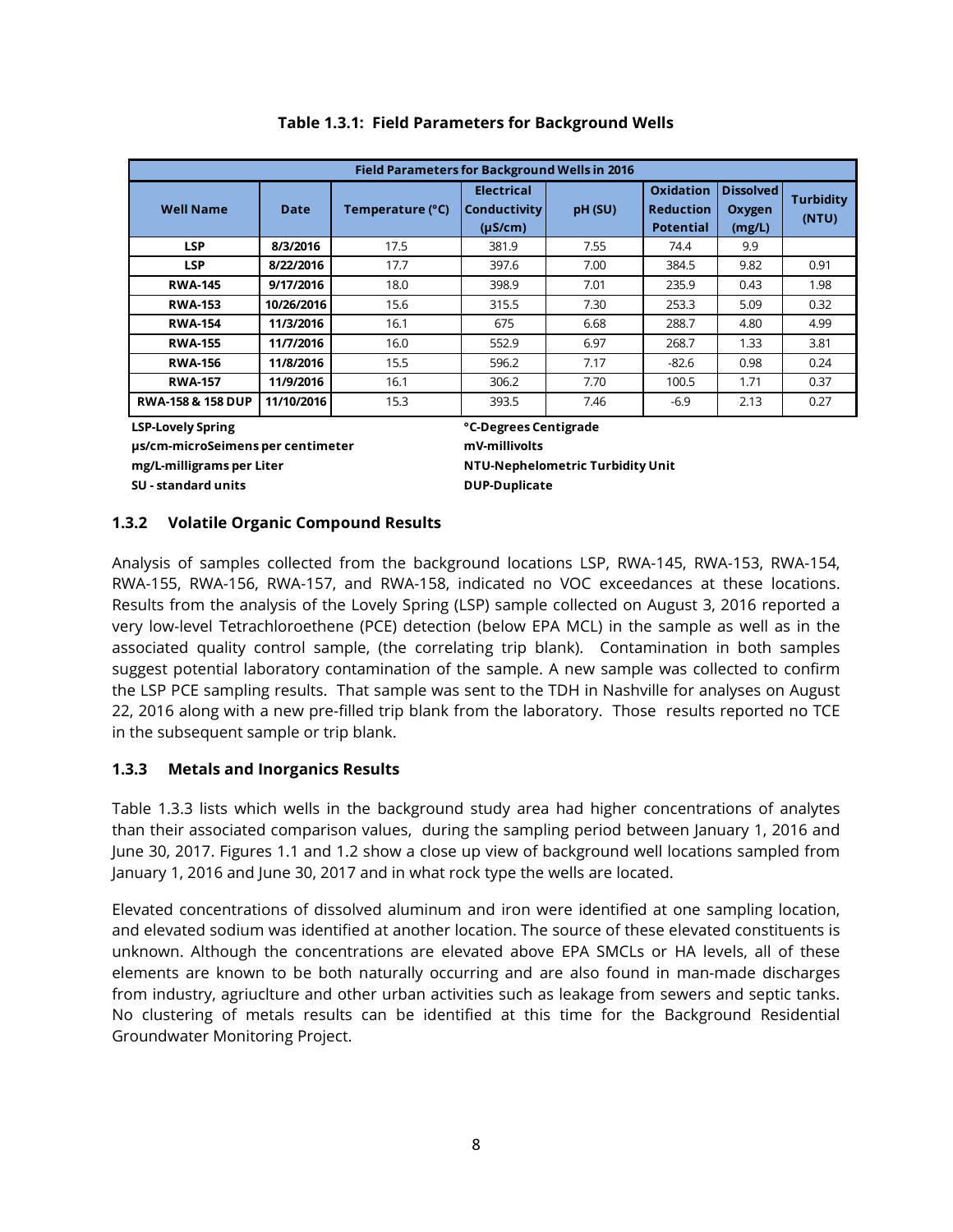#### <span id="page-15-0"></span>**1.3.4 Radionuclide Results**

Background samples were analyzed for bismuth-214, lead-214, lead-212, thallium-208, gross alpha, gross beta, radium-226, radium-228, strontium-89, strontium-90, technicium-99 and tritium. Of those analyses, only lead-212 and radium-228 were found in concentrations above the EPA's PRG screening levels in the samples, Table 1.3.4.

#### <span id="page-15-1"></span>**1.3.5 Transuranic and Isotopic Uranium Results**

Background well samples collected for this sampling event did not show any transuranic and uranium isotopic results above the November 2014 EPA PRG comparison values listed in Table 1.3.5.

Analyses of samples collected from wells RWA-153 and RWA-158 did indicate low levels (below comparison values) of plutonium-238 (Pu-238) in groundwater. Further investigation of these wells is ongoing because plutonium-238 is a man-made radionuclide.

Americium-241 (Am-241) was reported in the RWA-145 groundwater sample. Further investigation of this well is also ongoing, because this well is in relatively close proximity to the Chestnut Ridge Landfill, which can accept very low level radioactive waste under TDEC's Bulk Survey for Release program.

Detections of uranium-233/234 (U-233/234); uranium-235/236 (U-235/236) and uranium-238 (U-238) were also seen in multiple samples at levels below the EPA PRG comparison values.

## <span id="page-15-2"></span>**1.4 Conclusions**

Groundwater data collected from background locations from January 1, 2016 through June 30, 2017, provide important data to aid in the understanding the local hydrology and to generate a water quality baseline that could be used for comparison to the groundwater results obtained on-site and offsite of the ORR. The DOE collected offsite background data prior to beginning operations on the ORR. During this sampling event (January 2016 through June 2017), DOE co-sampled the wells selected for assessment in this Background Residential Well Monitoring Project. The seven residential wells and one spring sampled during this period are a snapshot in time, and therefore it is difficult to make predictions about spatial and temporal trend behavior of groundwater, as well as potential contaminant pathways. Trend predictions will be made as more data is collected.

The following concluding statements can be made:

- The data collected during this sampling period is representative of the aquifers that exist on and downgradient of the ORR and can be used for comparison with Offsite Residential Well Monitoring Project data collected from similar rock units.
- The data collected from one well indicated an unexplained detection of plutonium. Further investigation of this well is planned.
- Additional isotopic data, including stable nitrogen, and oxygen isotopes, (collected during this sampling event, but expected to be reported in the 2018 EMR), is necessary to understand groundwater constituents, sources and origins.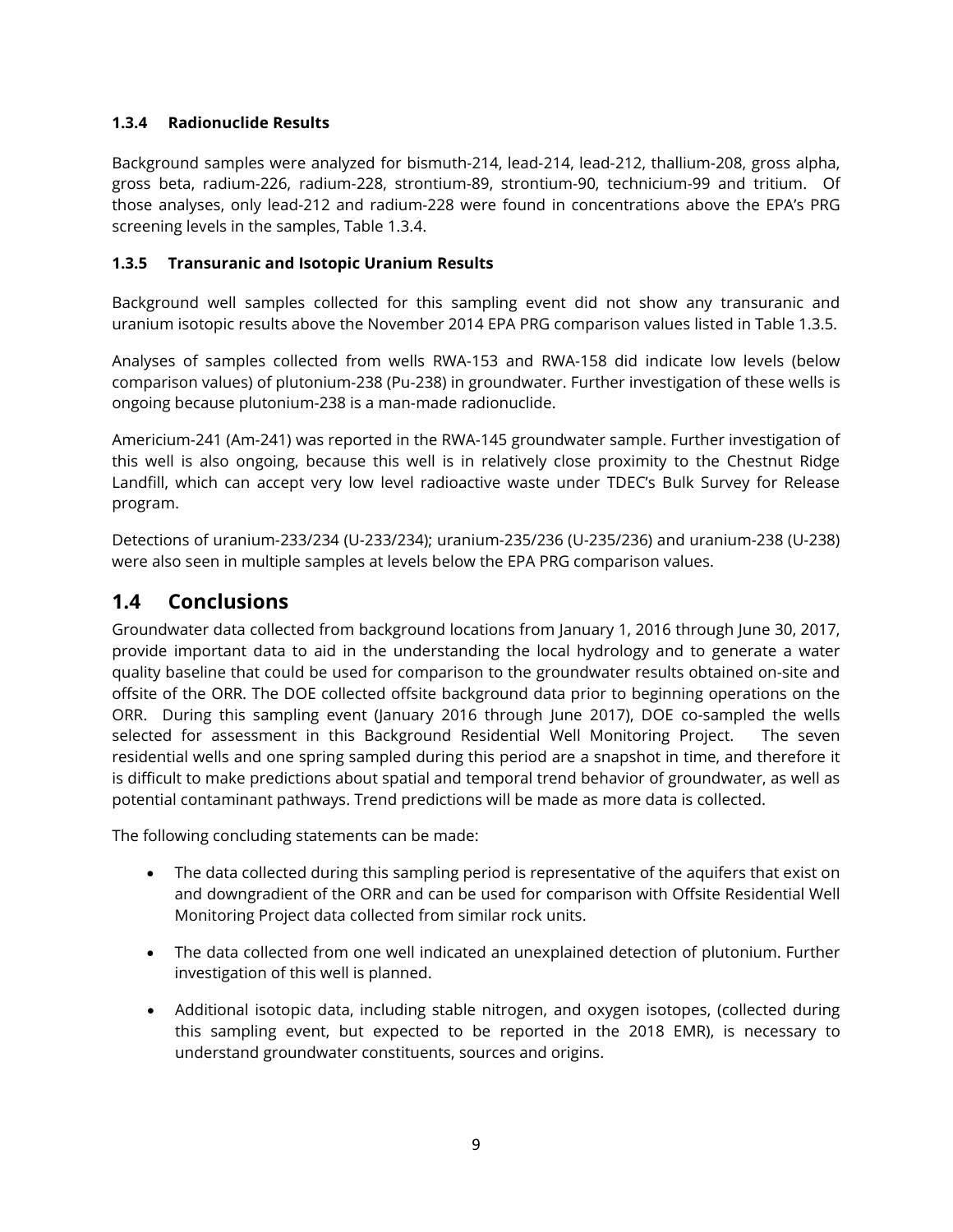• This project will require long-term sampling to accomplish its goal of providing spatial and temporal trends for the behavior of the groundwater. Trends and trend predicitons will become more apparent with more data collected over time.

### <span id="page-16-0"></span>**1.5 Recommendations**

- Due to the rapid groundwater flow rates which can be observed in fractured carbonate, karst, and fractured clastic rock types (Worthington et al., 2000; Worthington, et. al, 2016), the groundwater quality at specific sampling locations in this study (and within these regional rock units) has the potential to change rapidly. This project should be continued in the future in order to obtain a more representative sampling of water quality data within those rocks. Additional monitoring will support incorporation of a larger statistical range of spatial and temporal data into the background dataset, allowing for a more complete assessment of background with future studies.
- Borehole logging with the USGS to geophysically, visually, and geochemically profile wells in strategic background locations may be appropriate. This effort would help in understanding residential well construction and would support identification of the water-producing rock types within the open borehole structure where residential water wells are typically constructed. This additional physical well information would assist with the interpretation of results from these wells.
- Additional isotopic data, including stable nitrogen, oxygen and deuterium (hydrogen) isotopes, is necessary to understand groundwater constituents, sources and origins.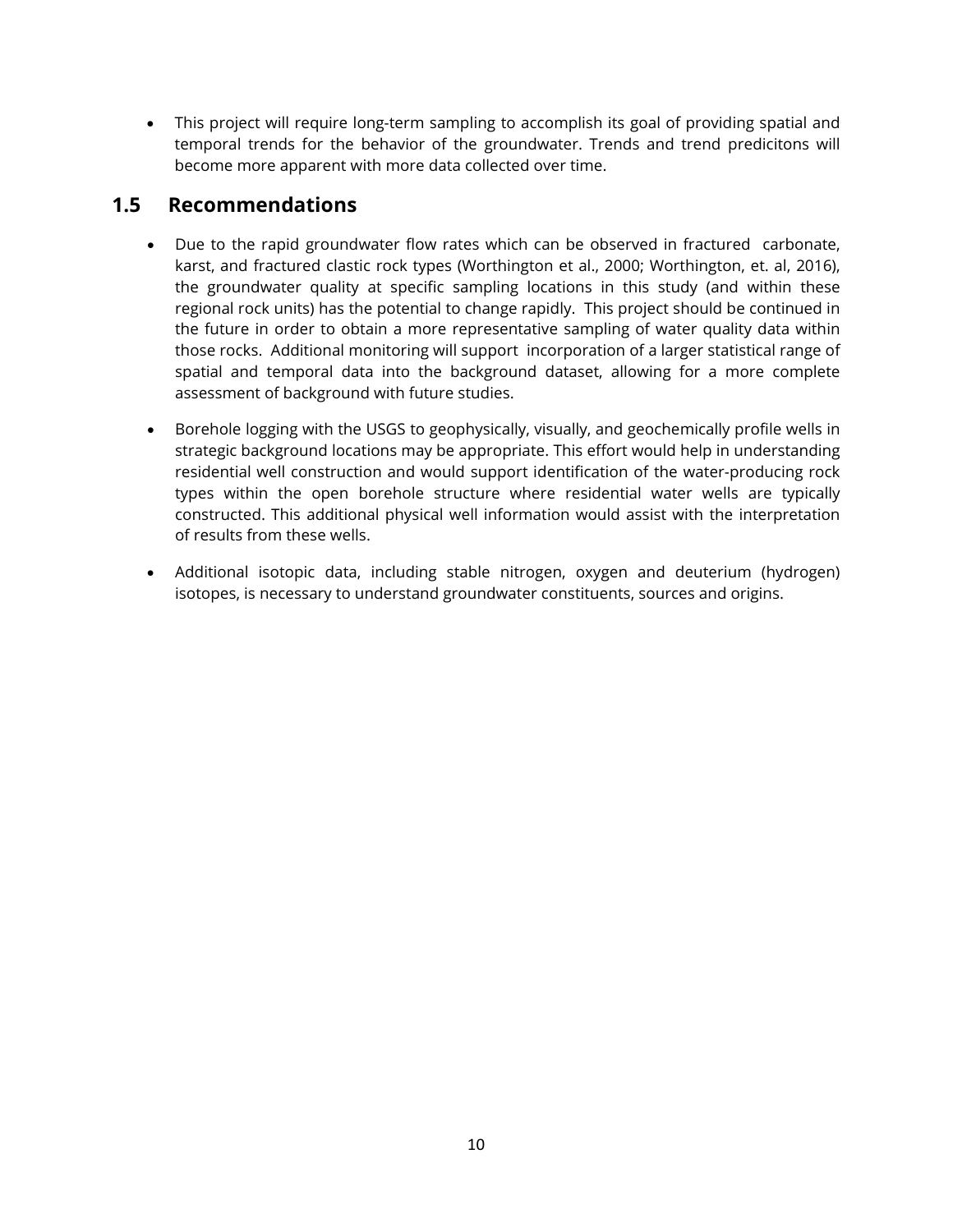|                        | Offsite Metals and Inorganics Results (µg/L)                                   |                                                                   |                                                 |                                                                                                                                                     |                |                |                |                                                                                                            |                                                                                                            |                   |                |                 |                |                |                |                |                |                |                |
|------------------------|--------------------------------------------------------------------------------|-------------------------------------------------------------------|-------------------------------------------------|-----------------------------------------------------------------------------------------------------------------------------------------------------|----------------|----------------|----------------|------------------------------------------------------------------------------------------------------------|------------------------------------------------------------------------------------------------------------|-------------------|----------------|-----------------|----------------|----------------|----------------|----------------|----------------|----------------|----------------|
| Analyte                | <b>EPA</b> national<br>primary<br>drinking<br>water<br>standards<br><b>MCL</b> | EPA drinking<br>water<br>standards<br><b>SMCL (March</b><br>2018) | <b>EPA RSLs PRG</b><br>(tapwater)<br>(Nov 2017) | <b>EPA Health</b><br><b>Advisory</b><br>(lifetime) from<br>the "2018<br>edition of<br>drinking water<br>standards and<br>health advisory<br>tables" | <b>RWA-047</b> | <b>RWA-060</b> | <b>RWA-128</b> | <b>RWA-029</b>                                                                                             | <b>RWA-029</b><br><b>DUP</b>                                                                               | <b>RWA-029 FB</b> | <b>RWA-047</b> | <b>CRBR-057</b> | <b>RWA-160</b> | <b>RWA-161</b> | <b>RWA-079</b> | <b>RWA-117</b> | <b>RWA-116</b> | <b>RWA-162</b> | <b>RWA-047</b> |
| <b>Date</b>            |                                                                                |                                                                   |                                                 |                                                                                                                                                     | 12/6/2016      | 12/8/2016      | 12/14/2016     | 12/19/2016                                                                                                 | 12/19/2016                                                                                                 | 12/19/2016        | 2/16/2017      | 6/5/2017        | 6/6/2017       | 6/14/2017      | 6/15/2017      | 6/19/2017      | 6/26/2017      | 5/27/2017      | 6/28/2017      |
| aluminum               |                                                                                | 50-200                                                            |                                                 |                                                                                                                                                     | 810            | U              | $\cup$         | U                                                                                                          | 7.2                                                                                                        | U                 | 17,000         | 4.8             | 30             | 1300           | 8.01           | 6.6            | 42             | U              | 1,200          |
| antimony               | 6                                                                              |                                                                   |                                                 | $6\,$                                                                                                                                               | $\cup$         | $\cup$         | $\cup$         | $\mathsf{U}% _{T}=\mathsf{U}_{T}\!\left( a,b\right) ,\ \mathsf{U}_{T}=\mathsf{U}_{T}\!\left( a,b\right) ,$ | $\cup$                                                                                                     | $\sf U$           | 0.63           | 0.60            | 2.5            | $\cup$         | U              | U              | $\cup$         | $\cup$         | U              |
| arsenic                | 10 <sup>°</sup>                                                                |                                                                   | 0.052                                           |                                                                                                                                                     | U              | $\cup$         | $\cup$         | U                                                                                                          | $\cup$                                                                                                     | U                 | $\cup$         | $\cup$          | 2.1            | $\cup$         | 1.01           | U              | $\cup$         | $\cup$         | U              |
| barium                 | 2,000                                                                          |                                                                   | 3,800                                           |                                                                                                                                                     | 300            | 170            | 90             | 14                                                                                                         | 13                                                                                                         | U                 | 270            | 10              | 14             | 36             | 8.3            | 60             | 120            | 17             | 360            |
| beryllium              | $\overline{4}$                                                                 |                                                                   | $\overline{4}$                                  |                                                                                                                                                     | $\cup$         | $\cup$         | $\cup$         | $\cup$                                                                                                     | $\cup$                                                                                                     | $\cup$            | $\cup$         | $\cup$          | $\cup$         | U              | U              | U              | $\cup$         | $\cup$         | U              |
| boron                  |                                                                                |                                                                   | 4,000                                           | 6000                                                                                                                                                | 12             | U              | 7.3            | U                                                                                                          | U                                                                                                          | U                 | 16             | 4.9             | 3.2            | 5.9            | 320            | 550            | 27             | U              | 14             |
| cadmium                | $5\overline{5}$                                                                |                                                                   | 9.2                                             | 5                                                                                                                                                   | 0.33           | U              | $\cup$         | $\cup$                                                                                                     | U                                                                                                          | $\cup$            | 1.4            | $\sf U$         | 0.88           | U              | U              | U              | $\mathsf U$    | U              | 0.41           |
| calcium                |                                                                                |                                                                   |                                                 |                                                                                                                                                     | 61,000         | 36,000         | 49,000         | 46.000                                                                                                     | 46,000                                                                                                     | $\cup$            | 65,000         | 58,000          | 45,000         | 33,000         | 410            | 2,200          | 69,000         | 41,000         | 58,000         |
| chromium               | 100                                                                            |                                                                   |                                                 |                                                                                                                                                     | 10             | $\cup$         | $\cup$         | U                                                                                                          | U                                                                                                          | U                 | $\cup$         | U               | U              | 1.8            | U              | U              | $\mathsf U$    | 1.6            | 13             |
| cobalt                 |                                                                                |                                                                   | 6                                               |                                                                                                                                                     |                |                |                |                                                                                                            |                                                                                                            |                   |                |                 |                |                |                | U              |                |                |                |
| copper                 | 1,300                                                                          | 1000                                                              |                                                 |                                                                                                                                                     | 150            | 6.8            | 3.0            | 2.8                                                                                                        | 1.5                                                                                                        | $\cup$            | 68             | 4.5             | 2.9            | 3.3            | 13             | 3.1            | 2.2            | 7.2            | 32             |
| iron                   |                                                                                | 300                                                               | 14000                                           |                                                                                                                                                     | 6,200          | 67             | 5.7            | 9.4                                                                                                        | 9.4                                                                                                        | U                 | 80,000         | U               | 410            | 780            | 150            | 47             | 55             | 39             | 8,500          |
| lead                   | 15                                                                             |                                                                   | 15                                              |                                                                                                                                                     | 24.00          | 1.8            | 0.56           | 0.40                                                                                                       | 0.39                                                                                                       | $\cup$            | 98             | U               | 15             | 1.2            | 3.2            | 0.38           | $\sf U$        | 5.5            | 41             |
| lithium                |                                                                                |                                                                   | 40                                              |                                                                                                                                                     | 7,900          | 1.4            | 8.0            | U                                                                                                          | 0.34                                                                                                       | $\cup$            | 9              | 3.1             | U              | 2.4            | 34             | 63             | 4.6            | $\cup$         | 7.8            |
| magnesium              |                                                                                |                                                                   |                                                 |                                                                                                                                                     | 6,100          | 20,000         | 20,000         | 8,000                                                                                                      | 28,000                                                                                                     | U                 | 8,000          | 3,700           | 29,000         | 17,000         | 120            | 1,500          | 30,000         | 28,000         | 7,300          |
| manganese              |                                                                                | 50                                                                |                                                 | 300                                                                                                                                                 | 580            | 4.8            | $\cup$         | 95                                                                                                         | U                                                                                                          | $\cup$            | 95             | U               | 7.7            | 31             | 1.3            | 0.68           | 3.3            | 1.1            | 630            |
| mercury                | $\overline{2}$                                                                 |                                                                   | 0.63                                            | $\overline{2}$                                                                                                                                      | U              | U              | $\cup$         | U                                                                                                          | U                                                                                                          | $\cup$            | $\cup$         | U               | U              | U              | U              | $\cup$         | $\cup$         | $\cup$         | U              |
| nickel                 |                                                                                |                                                                   |                                                 | 100                                                                                                                                                 | 1.8            | 2.5            | 2.5            | 38                                                                                                         | 1.3                                                                                                        | $\cup$            | 38             | 1.3             | 4.2            | 1.8            | 3.5            | U              | 3.5            | 1.6            | 5.1            |
| potassium              |                                                                                |                                                                   |                                                 |                                                                                                                                                     | 1,000          | 1,300          | 1300           | 3,800                                                                                                      | 210                                                                                                        | $\cup$            | 38,000         | 210             | 1100           | 680            | 1,400          | 1,800          | 1,400          | 27,000         | 6,900          |
| selenium               | 50                                                                             |                                                                   | 100                                             | 50                                                                                                                                                  | U              | U              | $\mathbf{H}$   | U                                                                                                          | $\cup$                                                                                                     | U                 | $\cup$         | $\cup$          | U              | U              | U              | U              | $\sf U$        | 0.92           | U              |
| silver                 |                                                                                | 100                                                               | 94                                              | 100                                                                                                                                                 | U              | $\cup$         | $\cup$         | 0.13                                                                                                       | U                                                                                                          | U                 | 0.13           | $\cup$          | U              | U              | U              | $\overline{U}$ | $\sf U$        | $\cup$         | $\sf U$        |
| sodium                 |                                                                                |                                                                   |                                                 | 20000                                                                                                                                               | 350            | 350            | 680            | 5,200                                                                                                      | 760                                                                                                        | $\cup$            | 5,200          | 760             | 4,900          | 170,000        | 130,000        | 170,000        | 5,200          | 690            | 5,200          |
| strontium              |                                                                                |                                                                   | stable 12.000                                   | 4.000                                                                                                                                               | 250            | 51             | 170            | 220                                                                                                        | 65                                                                                                         | $\cup$            | 220            | 65              | 20             | 45             | 16             | 150            | 280            | 16             | 280            |
| thalium                | $\overline{2}$                                                                 |                                                                   |                                                 |                                                                                                                                                     | U              | U              | $\cup$         | 0.85                                                                                                       | $\cup$                                                                                                     | $\cup$            | 0.85           | $\cup$          | U              | U              | U              | U              | $\cup$         | U              | $\cup$         |
| uranium                | 30 <sub>2</sub>                                                                |                                                                   |                                                 |                                                                                                                                                     | $\cup$         | 1.6            | 3.4            | U                                                                                                          | U                                                                                                          | U                 | $\cup$         | U               | 4.4            | U              | U              | U              | 0.23           | 0.56           | U              |
| vanadium               |                                                                                |                                                                   | 86                                              |                                                                                                                                                     | 3.1            | 4.7            | $\sf U$        | $\mathsf{U}% _{T}=\mathsf{U}_{T}\!\left( a,b\right) ,\ \mathsf{U}_{T}=\mathsf{U}_{T}\!\left( a,b\right) ,$ | $\mathsf{U}% _{T}=\mathsf{U}_{T}\!\left( a,b\right) ,\ \mathsf{U}_{T}=\mathsf{U}_{T}\!\left( a,b\right) ,$ | $\cup$            | $\cup$         | $\sf U$         | U              | U              | U              | U              | U              | $\mathsf U$    | U              |
| zinc                   |                                                                                | 5,000                                                             | 6,000                                           | 2,000                                                                                                                                               | 370            | 580            | 19             | 5.9                                                                                                        | 5.9                                                                                                        | $\cup$            | 6700           | 24              | 1700           | 6.1            | 130            | U              | 28             | 16             | 830            |
| total hardness         |                                                                                |                                                                   |                                                 |                                                                                                                                                     | 180,000        | 170,000        | 200,000        | 230,000                                                                                                    | 230,000                                                                                                    | U                 | 190,000        | 160,000         | 230,000        | 150,000        | 300,000        | 11,000         | 300,000        | 2,800          | 180,000        |
| ammonia                |                                                                                |                                                                   |                                                 |                                                                                                                                                     | Ū              | $\cup$         | $\cup$         | U                                                                                                          | $\cup$                                                                                                     | $\cup$            |                | $\cup$          | $\cup$         | $\cup$         | 25             | 39J            | $\cup$         | U              | U              |
| chloride               |                                                                                | 250,000                                                           |                                                 |                                                                                                                                                     | 2,700          | 1,700J         | 2,200          | 3,900                                                                                                      | 4,000                                                                                                      | <b>950J</b>       |                | 2200            | 14,000         | 1500           | 1500           | 22,000         | 5,900          | 3,300          | 2,600          |
| fluoride               | 4,000                                                                          | 2,000                                                             |                                                 |                                                                                                                                                     | 51             | 1,900          | 200            | 29J                                                                                                        | 0.029                                                                                                      | U                 |                | 140             | 36             | 150            | 68             | 1400           | 720            | 32j            | 51             |
| nitrate and nitrite    | 10,000                                                                         |                                                                   |                                                 | 10,000                                                                                                                                              | 620            | $\cup$         | 180            | 820                                                                                                        | 810                                                                                                        | $\cup$            |                | 220             | 1,100          | 390            | U              | $\cup$         | 560            | 380            | 480            |
| sulfate                |                                                                                | 250,000                                                           |                                                 |                                                                                                                                                     | 3,900          | 14,000         | 4,800          | 2,200                                                                                                      | 2,200                                                                                                      | $\cup$            |                | 3,300           | 6100           | 8,400          | 1500           | 11,000         | 51,000         | 3,300          | 4,200          |
| total dissolved solids |                                                                                | 500,000                                                           |                                                 |                                                                                                                                                     | 220,000        | 190,000        | 210,000        | 220,000                                                                                                    | 230,000                                                                                                    | $\sf U$           |                | 176,000         | 231,000        | 221,000        | 322,000        | 394,000        | 319,000        | 206,000        | 241,000        |
| total alkalinity       |                                                                                |                                                                   |                                                 |                                                                                                                                                     | 170,000        | 160,000        | 190,000        | 220,000                                                                                                    | 220,000                                                                                                    | $\cup$            |                | 162,000         | 189,000        | 160,000        | 281,000        | 364,000        | 240,000        | 227,000        | 189,000        |
|                        | <b>EPA MCL Exceedance</b><br><b>EPA SMCL Exceedance</b>                        |                                                                   |                                                 | <b>DUP</b> -Duplicate<br>FB -Field Blank                                                                                                            |                |                |                |                                                                                                            |                                                                                                            |                   |                |                 |                |                |                |                |                |                |                |
|                        | <b>EPA RSL Exceedance</b>                                                      |                                                                   |                                                 | µg/L - micrograms per liter                                                                                                                         |                |                |                |                                                                                                            |                                                                                                            |                   |                |                 |                |                |                |                |                |                |                |
|                        | <b>EPA HA Exceedance</b>                                                       |                                                                   |                                                 | J - Estimated Value                                                                                                                                 |                |                |                |                                                                                                            |                                                                                                            |                   |                |                 |                |                |                |                |                |                |                |

#### **Table 1.3.3: Background Metals and Inorganic Results**

**- Comparison Values used U - Undetected**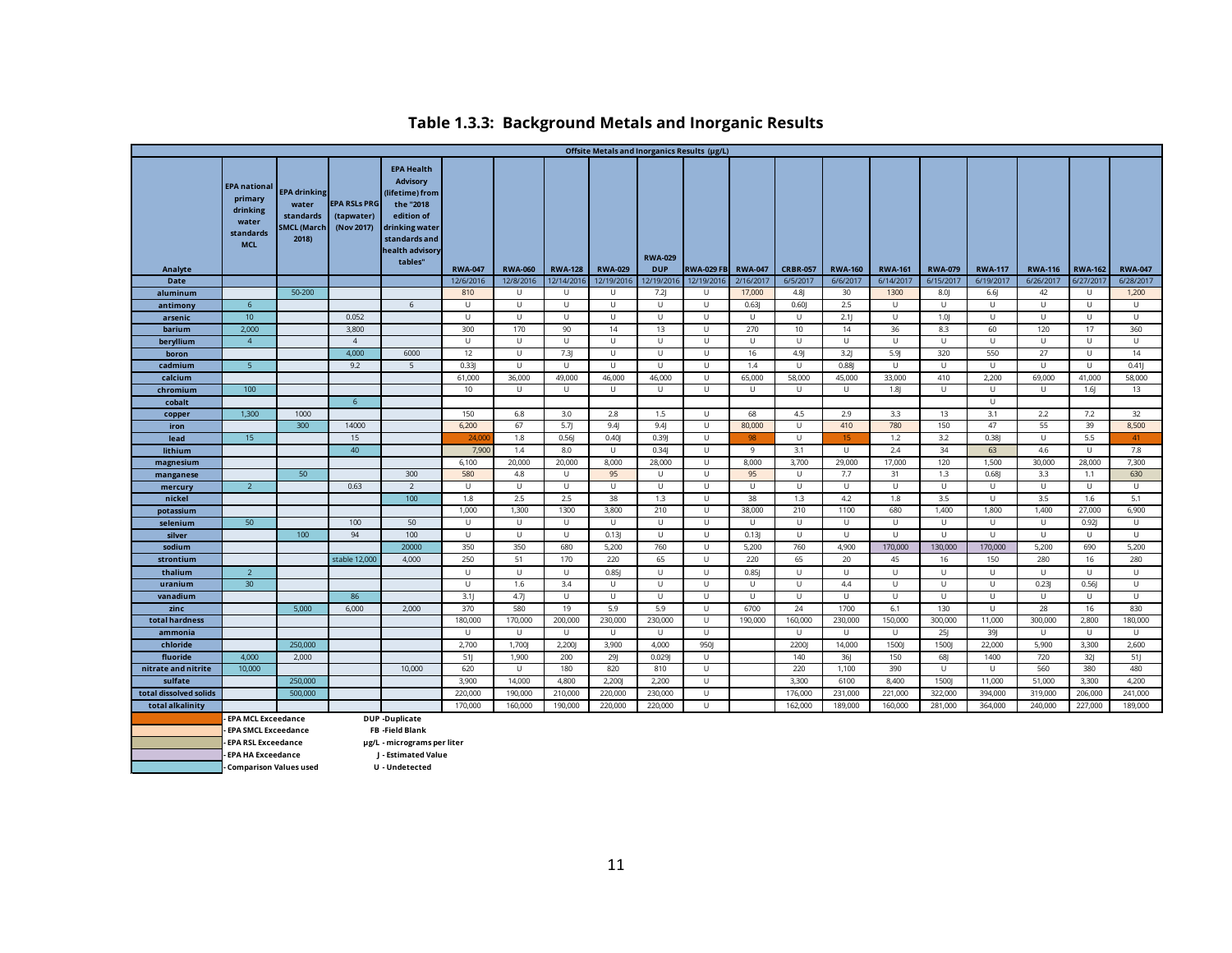#### **Table 1.3.4: Background Well Radiological Results**

|                    | Radiological Results for Background Wells. All units are in picocuries/L (pCi/L). |                                                   |                                                                                    |            |                |                                                                       |                |                |                |                |                       |                              |                   |
|--------------------|-----------------------------------------------------------------------------------|---------------------------------------------------|------------------------------------------------------------------------------------|------------|----------------|-----------------------------------------------------------------------|----------------|----------------|----------------|----------------|-----------------------|------------------------------|-------------------|
| Analyte            | <b>EPA National</b><br>Primary<br>Drinking Water<br>Standards 2018<br><b>MCLs</b> | <b>EPA PRG</b><br>tapwater<br>TR=1E-6 Nov<br>2014 | <b>NBS Handbook</b><br>69 (correlation<br>of pCi/L to<br>4mrem/year<br>$(TR=1E-4)$ | <b>LSP</b> | <b>RWA-145</b> | <b>RWA-153</b>                                                        | <b>RWA-154</b> | <b>RWA-155</b> | <b>RWA-156</b> | <b>RWA-157</b> | <b>RWA-158</b>        | <b>RWA-158</b><br><b>DUP</b> | <b>RWA-158 FB</b> |
| <b>Date</b>        | na                                                                                | na                                                | na                                                                                 | 8/3/2016   |                | 9/7/2016   10/26/2016   11/3/2016   11/7/2016   11/8/2016   11/9/2016 |                |                |                |                | 11/10/2016 11/10/2016 |                              | 11/10/2016        |
| bismuth-214        |                                                                                   | 270                                               |                                                                                    | 27.7       | 44.5           | 12.5                                                                  |                |                |                | 22.2           |                       |                              |                   |
| lead-214           |                                                                                   | 150                                               |                                                                                    | 20.1       | 51.6           |                                                                       |                |                |                |                |                       |                              |                   |
| lead-212           |                                                                                   | 2.1                                               |                                                                                    |            |                | 22.2                                                                  |                |                |                |                |                       |                              |                   |
| thallium-208       |                                                                                   |                                                   |                                                                                    |            |                | 8.2                                                                   |                |                |                |                |                       |                              |                   |
| <b>Gross Alpha</b> | 15                                                                                |                                                   |                                                                                    |            |                |                                                                       |                |                |                |                |                       |                              |                   |
| <b>Gross Beta</b>  | 50                                                                                |                                                   |                                                                                    |            |                |                                                                       | 3.6            |                |                |                | 6.8                   | 4.8                          |                   |
| radium-226         |                                                                                   | 0.14                                              |                                                                                    |            |                |                                                                       |                |                |                |                |                       | 0.84                         |                   |
| radium-228         |                                                                                   | 0.05                                              |                                                                                    |            |                | 0.59                                                                  | 0.57           |                |                |                | 0.62                  | 0.53                         |                   |
| strontium-89       |                                                                                   |                                                   | 20                                                                                 |            | 0.14           | 1.01                                                                  |                | 0.14           |                |                |                       |                              |                   |
| strontium-90       |                                                                                   |                                                   | 8                                                                                  |            |                |                                                                       |                |                |                |                | 0.33                  |                              |                   |
| technetium-99      |                                                                                   |                                                   | 900                                                                                |            |                |                                                                       |                |                |                |                |                       |                              |                   |
| tritium            |                                                                                   |                                                   | 20,000                                                                             |            |                |                                                                       |                |                |                |                |                       |                              |                   |
|                    | -above EPA PRG / RSL                                                              |                                                   |                                                                                    |            |                |                                                                       |                |                |                |                |                       |                              |                   |

**-above EPA PRG / RSL**

**LSP - Lovely Spring**

**DUP -Duplicate**

**FB -Field Blank**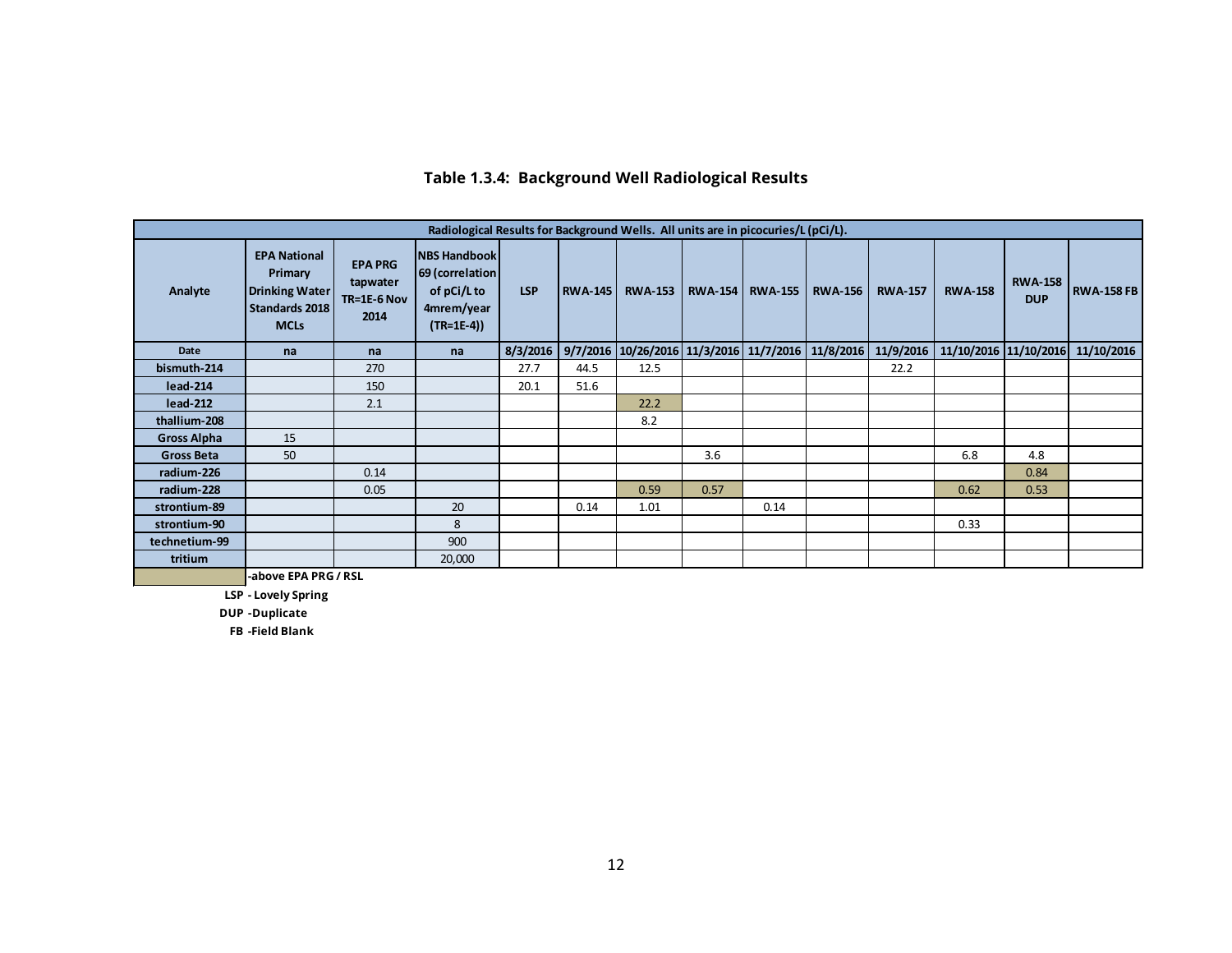|                   | Transuranics and uranium isotopic results for 2016 background wells. All results are in pCi/L. |                   |                   |                   |                   |                   |                   |                   |                   |                    |  |
|-------------------|------------------------------------------------------------------------------------------------|-------------------|-------------------|-------------------|-------------------|-------------------|-------------------|-------------------|-------------------|--------------------|--|
| Analyte           | <b>EPA PRG table</b><br><b>Tapwater Nov</b><br>2014 (TR)=1E-6                                  | <b>LSP</b>        | <b>RWA-145</b>    | <b>RWA-153</b>    | <b>RWA-154</b>    | <b>RWA-155</b>    | <b>RWA-156</b>    | <b>RWA-157</b>    | <b>RWA-158</b>    | <b>RWA-158 DUP</b> |  |
| <b>Date</b>       |                                                                                                | 8/3/2016          | 9/7/2016          | 10/26/2016        | 11/3/2016         | 11/7/2016         | 11/8/2016         | 11/9/2016         | 11/10/2016        | 11/10/2016         |  |
| americium-241     | 0.5                                                                                            |                   | $0.166 \pm 0.075$ |                   |                   |                   |                   |                   |                   |                    |  |
| curium-242        | 1.40                                                                                           |                   |                   |                   |                   |                   |                   |                   |                   |                    |  |
| curium-243/244    | Cm243=0.55;                                                                                    |                   |                   |                   |                   |                   |                   |                   |                   |                    |  |
|                   | Cm244=0.62                                                                                     |                   |                   |                   |                   |                   |                   |                   |                   |                    |  |
| curium-245/246    | Cm245=0.50;                                                                                    |                   |                   |                   |                   |                   |                   |                   |                   |                    |  |
|                   | Cm246=0.51                                                                                     |                   |                   |                   |                   |                   |                   |                   |                   |                    |  |
| neptumium-237     | 0.84                                                                                           |                   |                   |                   |                   |                   |                   |                   |                   |                    |  |
| plutonium-238     | 0.4                                                                                            |                   |                   | $0.263 \pm 0.113$ |                   |                   |                   |                   | $0.117 \pm 0.071$ | $0.195 \pm 0.085$  |  |
| plutonium-239/240 | Pu239=0.39;                                                                                    |                   |                   |                   |                   |                   |                   |                   |                   |                    |  |
|                   | Pu240=0.39                                                                                     |                   |                   |                   |                   |                   |                   |                   |                   |                    |  |
| uranium-233/234   | $U233=0.73$ ;                                                                                  |                   | $0.130 \pm 0.053$ | $0.247 \pm 0.073$ | $0.132 \pm 0.064$ | $0.198 \pm 0.065$ |                   | $0.328 \pm 0.105$ | $0.277 \pm 0.077$ | $0.201 \pm 0.070$  |  |
|                   | $U234=0.74$                                                                                    |                   |                   |                   |                   |                   |                   |                   |                   |                    |  |
| uranium-235/236   | $U235=0.73;$                                                                                   |                   |                   |                   |                   | $0.040 \pm 0.028$ | $0.044 \pm 0.032$ |                   | $0.038 \pm 0.028$ | $0.033 \pm 0.027$  |  |
|                   | U236=0.78                                                                                      |                   |                   | $0.042 \pm 0.028$ |                   |                   |                   |                   |                   |                    |  |
| uranium-238       | 0.82                                                                                           | $0.160 \pm 0.112$ | $0.085 \pm 0.037$ | $0.152 \pm 0.050$ | $0.160 \pm 0.053$ | $0.071 \pm 0.037$ |                   | $0.192 \pm 0.078$ | $0.066 \pm 0.037$ |                    |  |
|                   |                                                                                                |                   |                   |                   |                   |                   |                   |                   |                   |                    |  |

#### **Table 1.3.5: Background Well Transuranic and Uranium Isotope Results**

**- EPA PRG / RSL Exceedance**

**LSP - Lovely Spring**

**DUP -Duplicate**

**TR -Target Risk**

**pCi/L -picocuries/L**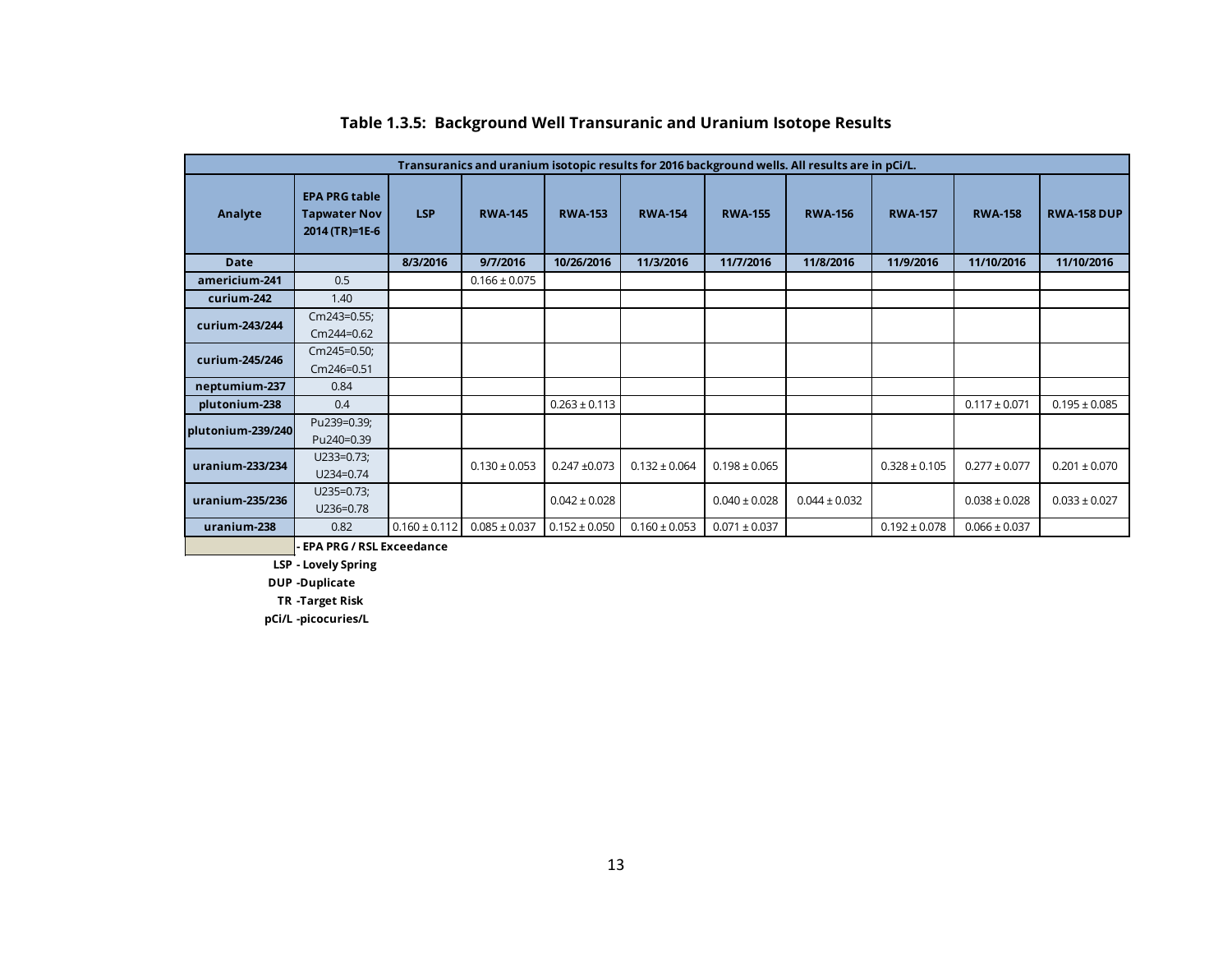## <span id="page-20-0"></span>**2.0 Offsite Residential Well Monitoring Project**

## <span id="page-20-1"></span>**2.1 Introduction**

Portions of the ORR have been used for decades as regional burial grounds for hazardous and radioactive waste produced by DOE facilities. DOE radioactive waste was disposed of in landfills, shallow burial sites, unlined trenches, drain fields, waste pits, auger holes, grout sheets, concrete casks and above-grade vaults. Waste was disposed of in a variety of containers, some unpackaged, with varying degrees of documentation. Disposal included waste contaminated with inorganic and organic chemicals, including volatile and semivolatile organic compounds; beryllium, mercury, and other heavy metals; PCBs, laboratory and cleaning chemicals, biological waste, and inorganic salts. In many cases chemical waste had significant associated radioactivity.

Additionally, subsurface disposal on the ORR was also done at hydrofracture facilities with waste materials injected into shale units 200-300 meters below ground surface. The hydrofracture facilities originated as three test facilities. Two facilities were experimental (hydrofracture sites 1 and 2). Hydrofracture test site 3, became developmental and is now referred to in historic documentation as "the Old Hydrofracture Facility." A fourth facility is referred to as "the New Hydrofracture Facility." The third and fourth facilities combined have also been referred to, in some documentation, simply as "the ORNL Hydrofracture Facility" (Haase et al., 1987).

As a consequence of past DOE missions, groundwater beneath several areas of the ORR has become contaminated. Through the CERCLA cleanup process, measures have been implemented to attempt to isolate remaining contaminant sources from groundwater. Additional efforts are needed; however, to characterize and respond, where applicable, to ongoing legacy groundwater contamination challenges.

The Offsite Residential Well Monitoring Project collects samples from residential groundwater wells located outside the boundaries of the ORR. While downgradient groundwater flow is generally accepted as predominantly to the south and southwest of the ORR, samples were also collected from wells located to the north and northwest as well as to the east of the ORR to ensure complete evaluation of potential groundwater migration pathways that may exist in this region, including potential karst or fracture flow deviations from predominant regional groundwater flow direction. The intent of this project is to protect human health and the environment by evaluating water quality in the areas surrounding the ORR by assessing if contaminants from ORR may have migrated beyond the boundaries of the reservation footprint.

The Offsite Groundwater Residential Well Monitoring Project was designed also to support DoR-OR's evaluation of the distribution of potential contaminant pathways around ORR supporting the clean-up decision-making process under the FFA.

Groundwater flow in fractured rocks is rapid for carbonate, karst, and fractured clastic rocks (Worthington et al., 2000; Worthington, et. al, 2016). The implication of this is that the groundwater quality can change rapidly, and any geochemical parameter or contaminant concentration detected in groundwater may or may not be the highest or lowest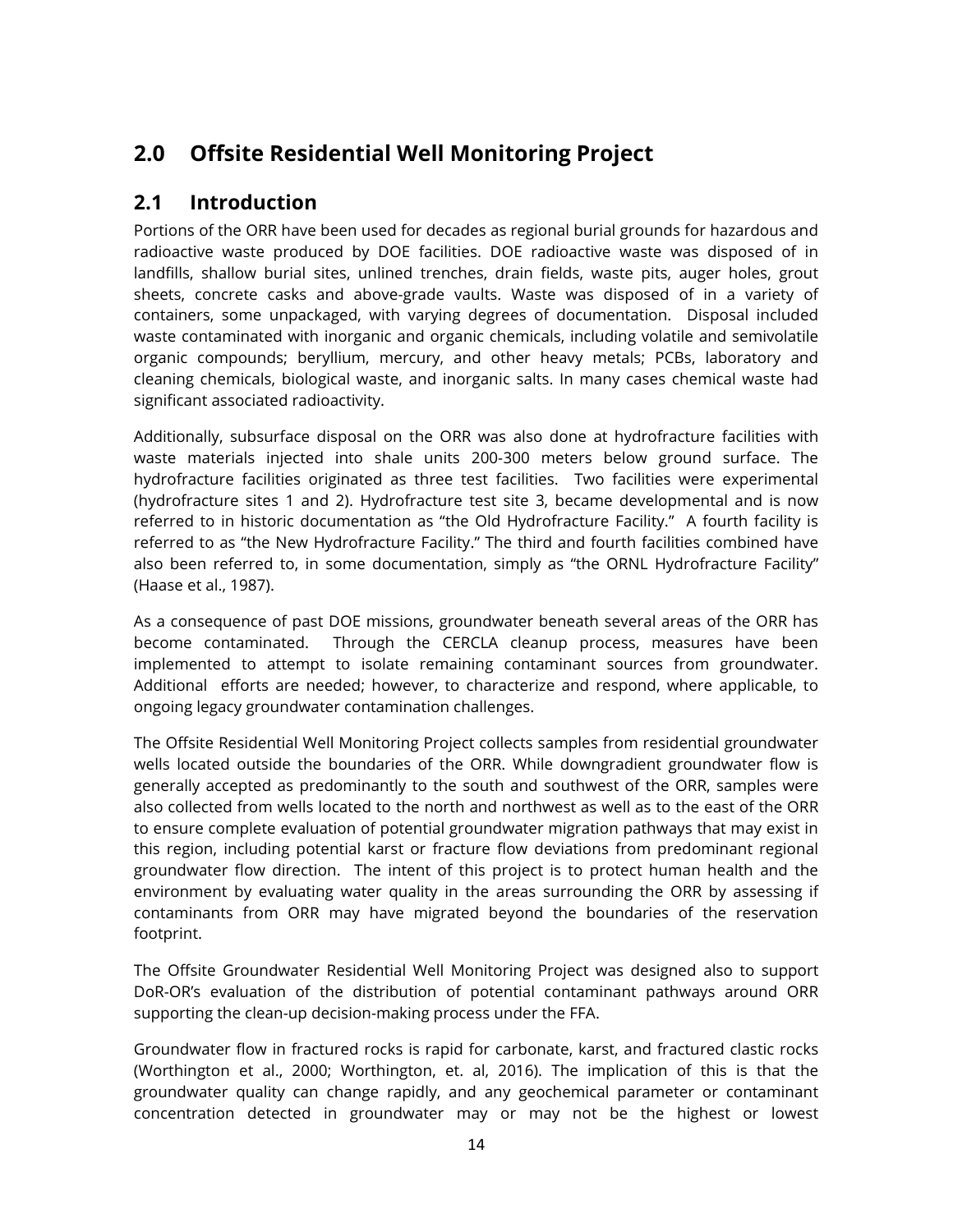concentrations at that location, if sampled occasionally. Additionally, hydrologic characteristics in these settings mean that groundwater quality can fluctuate between geographically close locations. In accordance with the approved Environmental Monitoring Plan (EMP), DoR-OR has continued its Offsite Residential Well Monitoring Project in order to obtain a larger statistical distribution of spatial (between wells) and temporal (over time) data.

## <span id="page-21-0"></span>**2.2 Methods and Materials**

Groundwater samples were collected from twenty-five locations between August 23, 2016 and June 28, 2017 (Figures 2.1 and 2.2). A total of 30 sample suites were collected, including one location that was sampled three separate times due to elevated results. Three associated quality assurance and quality control (QA/QC) samples were also collected.

The area of investigation includes locations that are downgradient (generally south and southwest) of the ORR which are along inferred regional groundwater pathways away from the ORR. Samples were also collected from wells located to the north and northwest as well as to the east of the ORR in areas just beyond the ORR boundaries. Groundwater samples were collected from residential wells between January 1, 2016 and June 30, 2017 and were sent to the TDH Laboratory.

A consistently-implemented groundwater sampling procedure helped ensure data comparability between sampling events and between sites. A sample for QA/QC was used to ensure the security and quality of the samples during collection and shipping to the laboratory for analysis.



**Figure 2.1: Offsite Sampling Locations**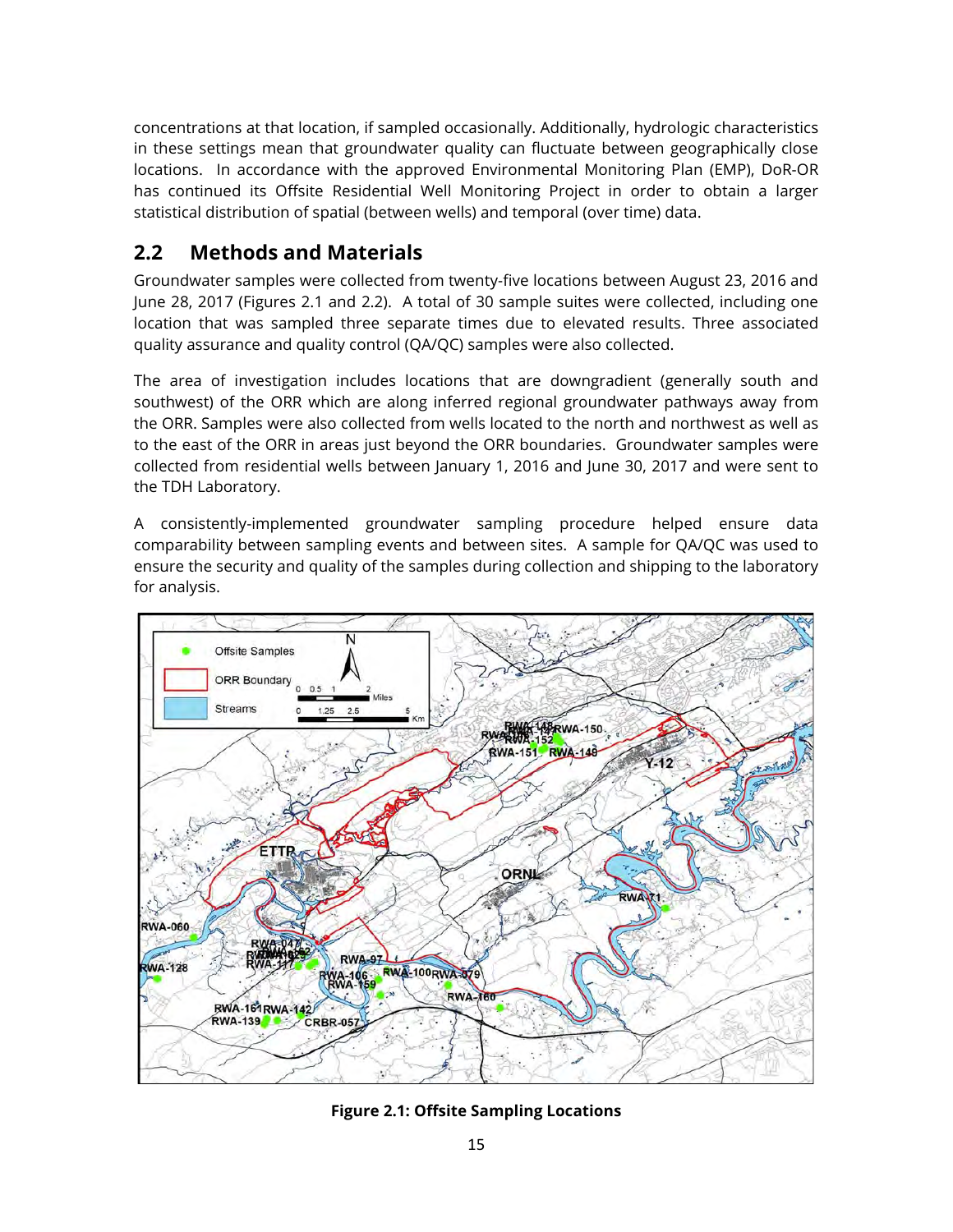

**Figure 2.2: Offsite Sampling Locations with Geology**

#### <span id="page-22-0"></span>**2.2.1 Sampling Techniques**

The majority of the well locations selected for offsite sampling were residential wells, i.e., wells with in-place plumbing. The offsite sample locations are shown in Figures 2.1 and 2.2. Offsite sampling conducted during this time frame was periodically co-sampled with DOE. DoR-OR analyzed the samples for the suite of groundwater characteristics and potential contaminants of concern, Table 2.2.3.

Prior to sampling the selected locations, groundwater was purged (i.e. let run from the sample port for a certain amount of time until water quality parameters stabilize). The intent of the purging process is to remove water that may have been standing in a holding tank or other location and to allow samplers to obtain a groundwater sample that is pulled directly from the surrounding groundwater aquifer (i.e sampling "formation water").

#### <span id="page-22-1"></span>**2.2.2 Water Quality Parameters**

Water quality indicator parameters were collected using a YSI Professional Plus Multiparameter Instrument during purging. Field parameters are indicators used to determine when the formation water is being removed. Stabilization of parameters is required before samples may be collected for lab analysis. Field water quality parameter measurements were made at five minute intervals. Field parameter stabilization is defined as four consecutive readings within the criteria presented in Table 2.2.2.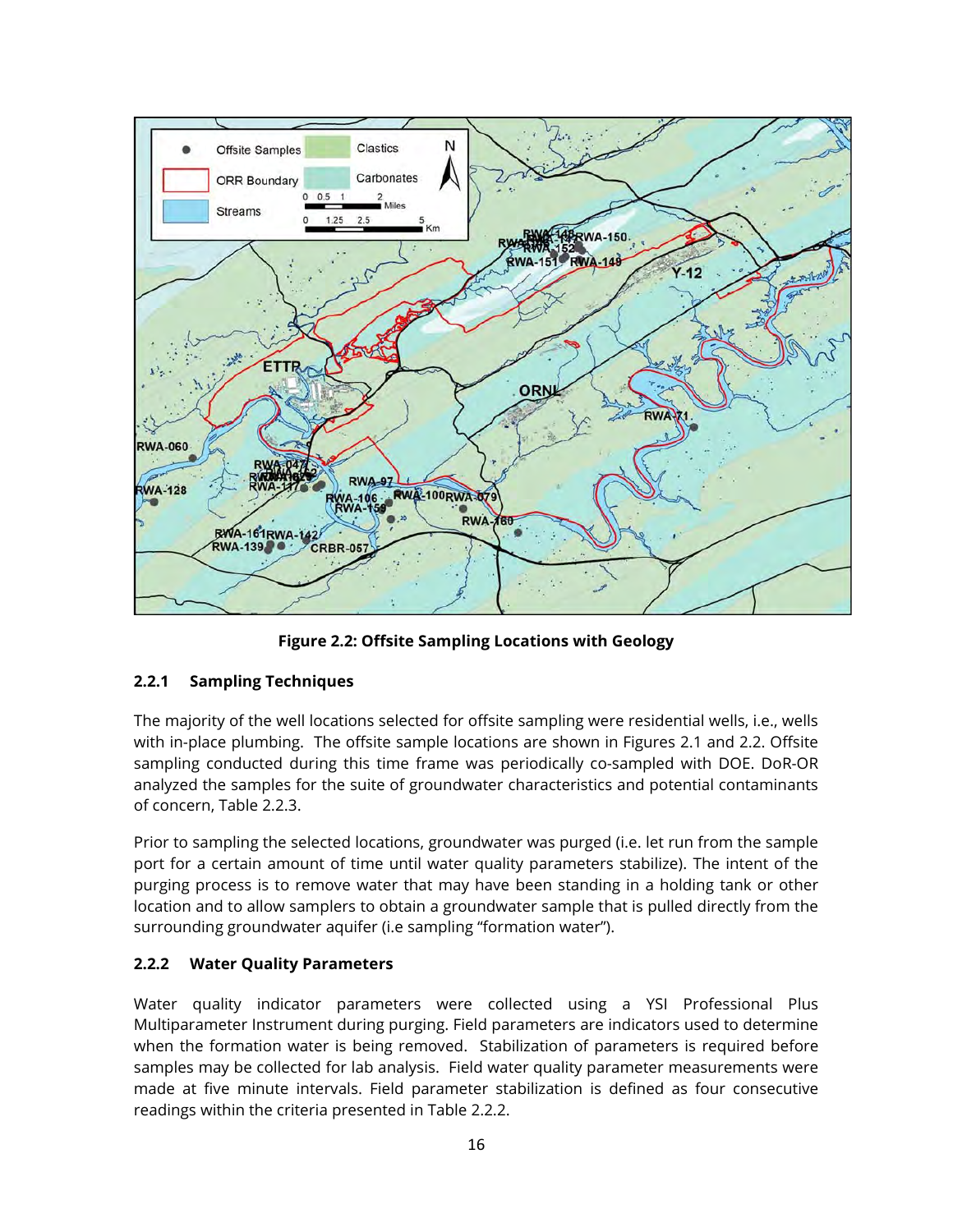| <b>Measurement (units)</b>    | <b>Normal Range</b> | <b>Acceptable Variability<sup>1</sup></b> |  |  |  |  |
|-------------------------------|---------------------|-------------------------------------------|--|--|--|--|
| Temperature (°C)              | 10 to 18            | ±10%                                      |  |  |  |  |
| pH (SU)                       | 4.6 to 8.5          | ± 0.1                                     |  |  |  |  |
| Specific Conductivity (µS/cm) | 10 to 8,000         | ±5%                                       |  |  |  |  |
| Turbidity (NTU)               | variable            | ±10%                                      |  |  |  |  |
| ORP[Eh](mV)                   | variable            | $± 10$ mv                                 |  |  |  |  |

**Table 2.2.2: Water Quality Indicator Parameters**

**1 Acceptable variability over four consecutive readings.**

**°C - Degrees Celsius.**

**µS/cm - MicroSiemens per centimeter.**

**mV - Millivolt.**

**NTU - Nephelometric turbidity unit.**

- **SU Standard Units**
- **ORP Oxidation Reduction Potential**

**Eh - Reduction Potential**

#### <span id="page-23-0"></span>**2.2.3 Sample Collection**

Samples are collected following stabilization of parameters, from a valve or cold water tap as close to the well as possible. Where possible, samples were collected from ports located prior to any storage, pressure tanks or physical and chemical treatment system that might have been present in the residential water system. This prevents impacts from system components such as water softener salts that may change the formation water chemistry. All hoses or other attachments that may have been connected to the well sampling port at the residential well locations were removed prior to sampling.

Samples were collected directly into the appropriate sample containers. The preferred order of sampling is: volatile organic compounds (VOCs), metals, inorganic analytes, and then radiochemical analytes.

With the exception of the four 1-gallon containers collected in each sample suite for radionuclide analysis, all samples were stored on ice and out of direct sunlight prior to Fed-Ex delivery at the state lab.

The groundwater samples were sent to the Tennessee Department of Health Laboratory (TDH) in Nashville for analyses of the analytes in Table 2.2.3. The twenty-five groundwater samples also included sample aliquots that were shipped to the University of Arkansas, Department of Geosciences Stable Isotope Laboratory for analysis of stable nitrogen, oxygen, and deuterium (hydrogen) isotopes to determine the sources of nitrate in groundwater (i.e. industrial, soil, human/animal waste, and/or fertilizer), and the types or sources of recharge to groundwater. Those results will be reported in the 2018 EMR.

The constituent suite analyzed in this offsite project is consistant with the constituent suite being analyzed in the Background Residential Well Monitoring Project described in section 1.0 of this report. This correlation of analyses will support comparisons of groundwater composition between these two projects.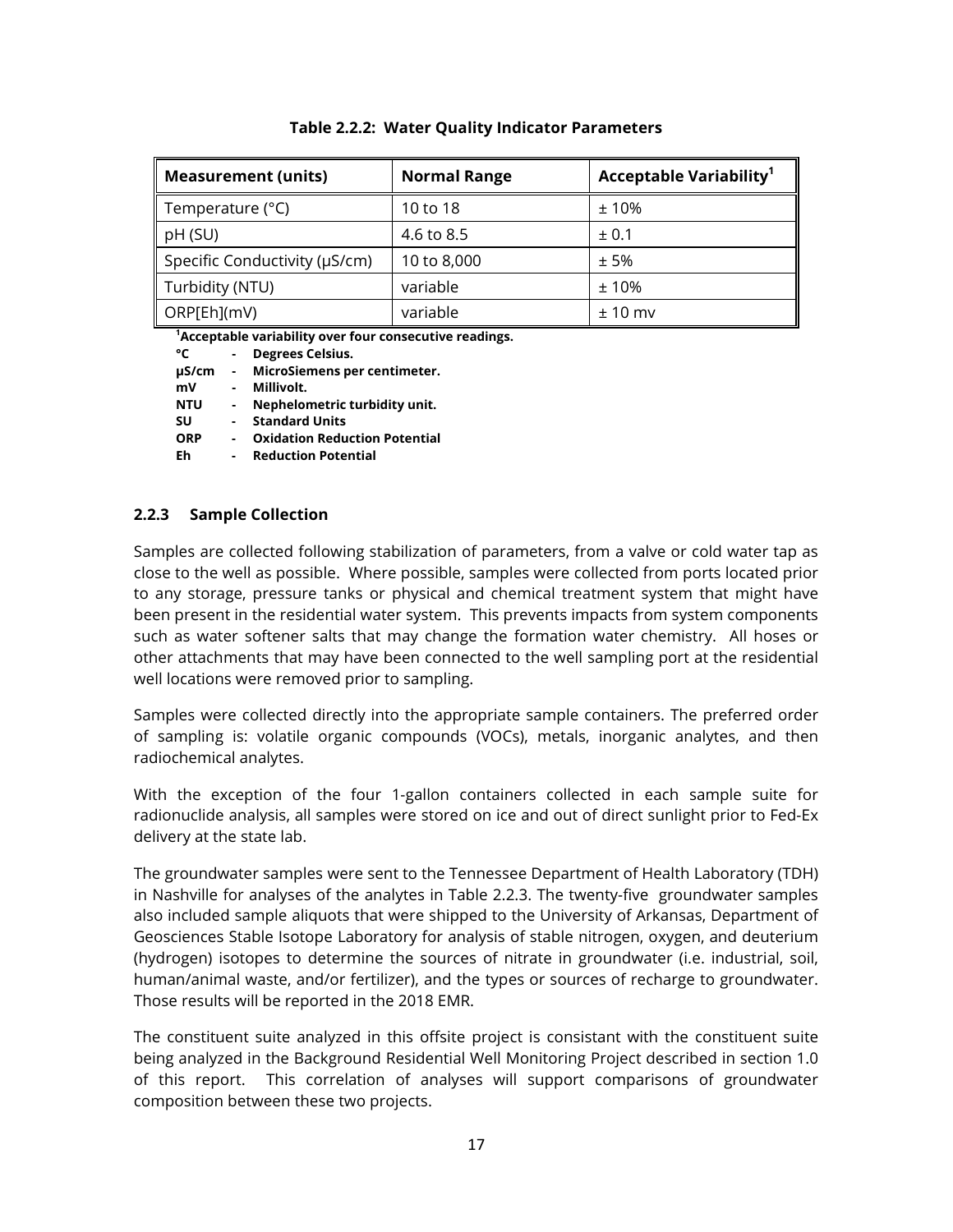| <b>Groundwater Analyte List for Offsite Locations</b> |                                       |                                      |  |  |  |  |  |  |  |  |
|-------------------------------------------------------|---------------------------------------|--------------------------------------|--|--|--|--|--|--|--|--|
| <b>VOCs</b>                                           |                                       |                                      |  |  |  |  |  |  |  |  |
| EPA 8260 B list for low level detection <sup>1</sup>  |                                       |                                      |  |  |  |  |  |  |  |  |
| <b>METALS</b>                                         |                                       |                                      |  |  |  |  |  |  |  |  |
| aluminum                                              | chromium                              | silver                               |  |  |  |  |  |  |  |  |
| antimony                                              | iron                                  | sodium                               |  |  |  |  |  |  |  |  |
| arsenic                                               | lithium                               | strontium                            |  |  |  |  |  |  |  |  |
| barium                                                | lead                                  | thallium                             |  |  |  |  |  |  |  |  |
| beryllium                                             | magnesium                             | uranium                              |  |  |  |  |  |  |  |  |
| boron                                                 | manganese                             | vanadium                             |  |  |  |  |  |  |  |  |
| cadmium                                               | mercury                               | zinc                                 |  |  |  |  |  |  |  |  |
| calcium                                               | nickel                                | total hardness, as calcium carbonate |  |  |  |  |  |  |  |  |
| chromium                                              | potassium                             |                                      |  |  |  |  |  |  |  |  |
| copper                                                | selenium                              |                                      |  |  |  |  |  |  |  |  |
| <b>INORGANICS</b>                                     |                                       |                                      |  |  |  |  |  |  |  |  |
| calcium carbonate alkalinity                          | sulfate                               | oxygen-18 (in nitrate) <sup>3</sup>  |  |  |  |  |  |  |  |  |
| chloride                                              | nitrate and nitrite                   | deuterium (in water) <sup>3</sup>    |  |  |  |  |  |  |  |  |
| fluoride                                              | ammonia                               | oxygen-18 (in water) <sup>3</sup>    |  |  |  |  |  |  |  |  |
| total dissolved solids                                | nitrogen-15 (in nitrate) <sup>3</sup> |                                      |  |  |  |  |  |  |  |  |
| <b>RADIONUCLIDES</b>                                  |                                       |                                      |  |  |  |  |  |  |  |  |
| gross alpha                                           | tritium                               | radium-228                           |  |  |  |  |  |  |  |  |
| gross beta                                            | gamma radionuclides <sup>2</sup>      | isotopic uranium                     |  |  |  |  |  |  |  |  |
| strontium-89                                          | technetium-99                         | transuranic radionuclides            |  |  |  |  |  |  |  |  |
| strontium-90                                          | radium-226                            |                                      |  |  |  |  |  |  |  |  |

#### **Table 2.2.3: Groundwater Analyte List for Offsite Locations**

1 EPA-8260 B- volatile organic compound analyses list: https://www.epa.gov/sites/production/files/2015- 12/documents/8260b.pdf

2 gamma list includes: Ra-226, Pb-210, Pb-212, Pb-214, Tl-206, Tl-208, Bi-212, Bi-214, K-40

 $3$  stable isotope data to be included in the next EMR

#### <span id="page-24-0"></span>**2.2.4 Regulatory Comparison Values**

In order to understand the hydrochemical composition of groundwater in private wells, DoR-OR compares the results of the analyses to EPA standards. The U.S. EPA has established the National Primary Drinking Water Regulations (NPDWR) to maintain good quality of water in public water supplies. These criteria include Maximum Contaminant Levels (MCL)s and Secondary Maximum Contaminant Levels (SMCL)s.

- MCLs are standards used to protect people by limiting levels of harmful contaminants in public drinking water supplies. MCLs are legally enforceable rules for public water utilities.
- SMCLs are associated with public acceptance of water. These constituents include items such as taste, odor and color, as well as the staining of teeth, clothing or fixtures. SMCLs are only guidelines for public water utilities.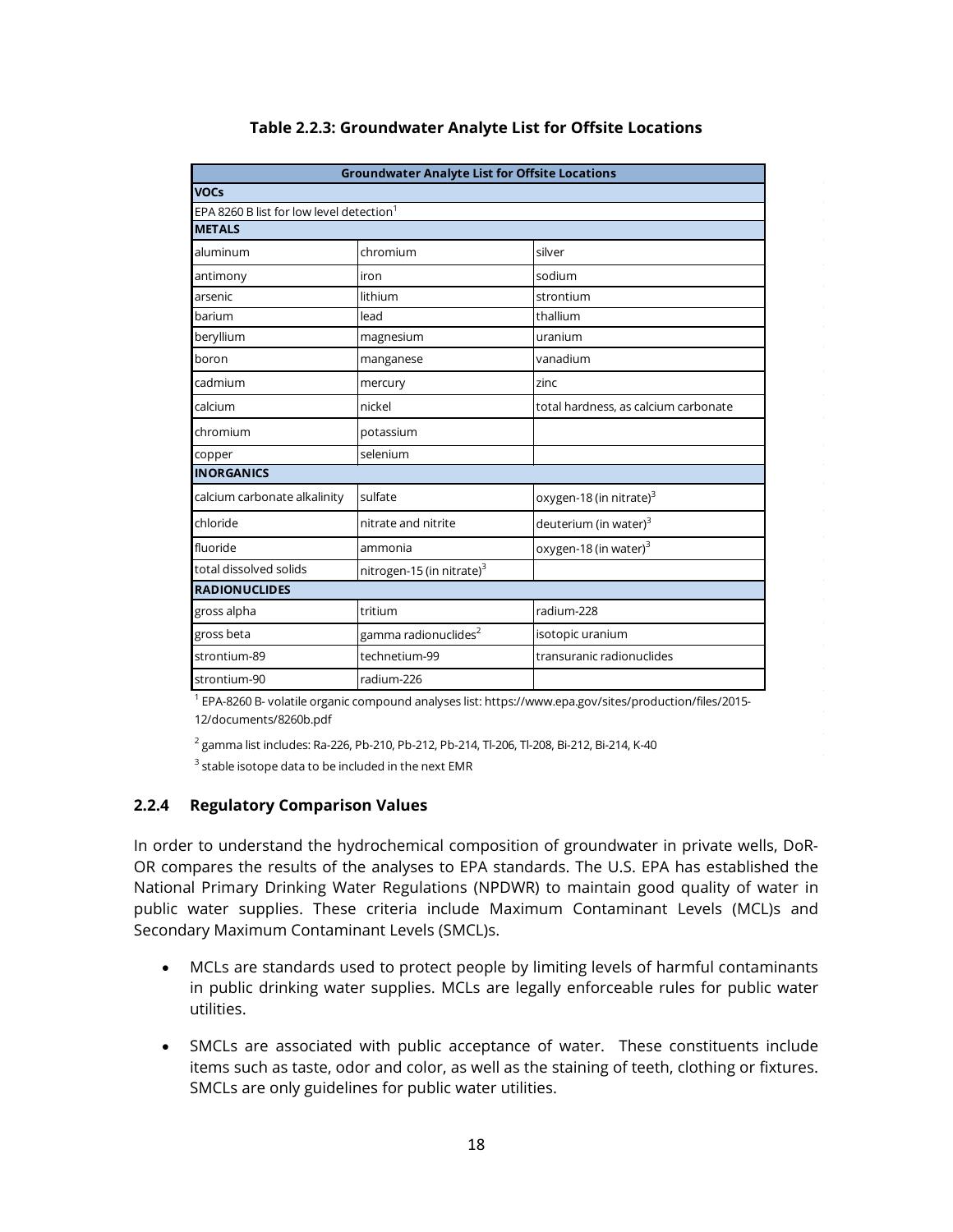When EPA MCLs and SMCLs are not available, DOR-OR uses other EPA criteria for comparison values for this project. These guidelines include: EPA Lifetime Health Advisory Values (HAs), EPA Regional Screening Levels (RSLs), and EPA Preliminary Remediation Goals (PRGs). These levels are not enforceable for public water utilities, but they can help put the results in context for comparison.

- HAs identify the concentration levels of a constituent of concern in drinking water at which or below which adverse health effects are not anticipated to occur over a lifetime of exposure. HA's are non regulatory and reflect EPAs assessment of the best avialable peer reviewed science.
- RSLs are a screening tool that the EPA sets for CERCLA sites. They are calculated by combining exposure assumptions with chemical-specific toxicity in humans. If an RSL is met or exceeded, then further investigation or cleanup may be necessary because of a concern about adverse health effects.
- PRGs are calculated during the risk-assessment stage of a CERCLA regulated project to identify levels of constituent which a cleanup project aims to reach.. PRGs are concentration levels that correspond to a specific cancer risk level, (i.e.  $10^{-4}$  or  $10^{-6}$ ). PRGs may be modified throughout a cleanup project as more site-specific information becomes available

## <span id="page-25-0"></span>**2.3 Results and Discussion**

As part of the Federal Facilities Agreement (FFA), the Offsite Groundwater Monitoring Project looks for potential CERCLA legacy waste contaminants in residential wells and furthers the TDEC mission of protecting human health and the environment. The project expectations are to fulfill the DoR-OR Environmental Monitoring Plan (EMP) by co-sampling privately-owned water wells with DOE to better understand the distribution of potential contaminant pathways from the ORR.

The analytical results for this report were assessed with regards to potential for impact, by asking the following three questions:

- 1. Are ORR-related contaminants detected?
- 2. Are concentrations or activities above U.S. EPA identified criteria listed in the tables?
- 3. Can identified contaminants be attributed to DOE waste disposal activities?

Some radionuclides are present naturally in groundwater due to interactions with the atmosphere, soil, or bedrock. Therefore, one of the many challenges of the Offsite Residential Well Monitoring Project is to be able to definitively state that the radionuclides present in the reported results are man-made, natural or a mix of both. To support this assessment, twentyfive groundwater samples were shipped to the University of Arkansas Department of Geosciences Stable Isotope Laboratory for analysis of stable nitrogen, oxygen, and deuterium (hydrogen) isotopes in groundwater. These analyses will help to determine the nitrate signatures in the sample and identify possible recharge sources and recharge area. Results will be included in the next DoR-OR EMR.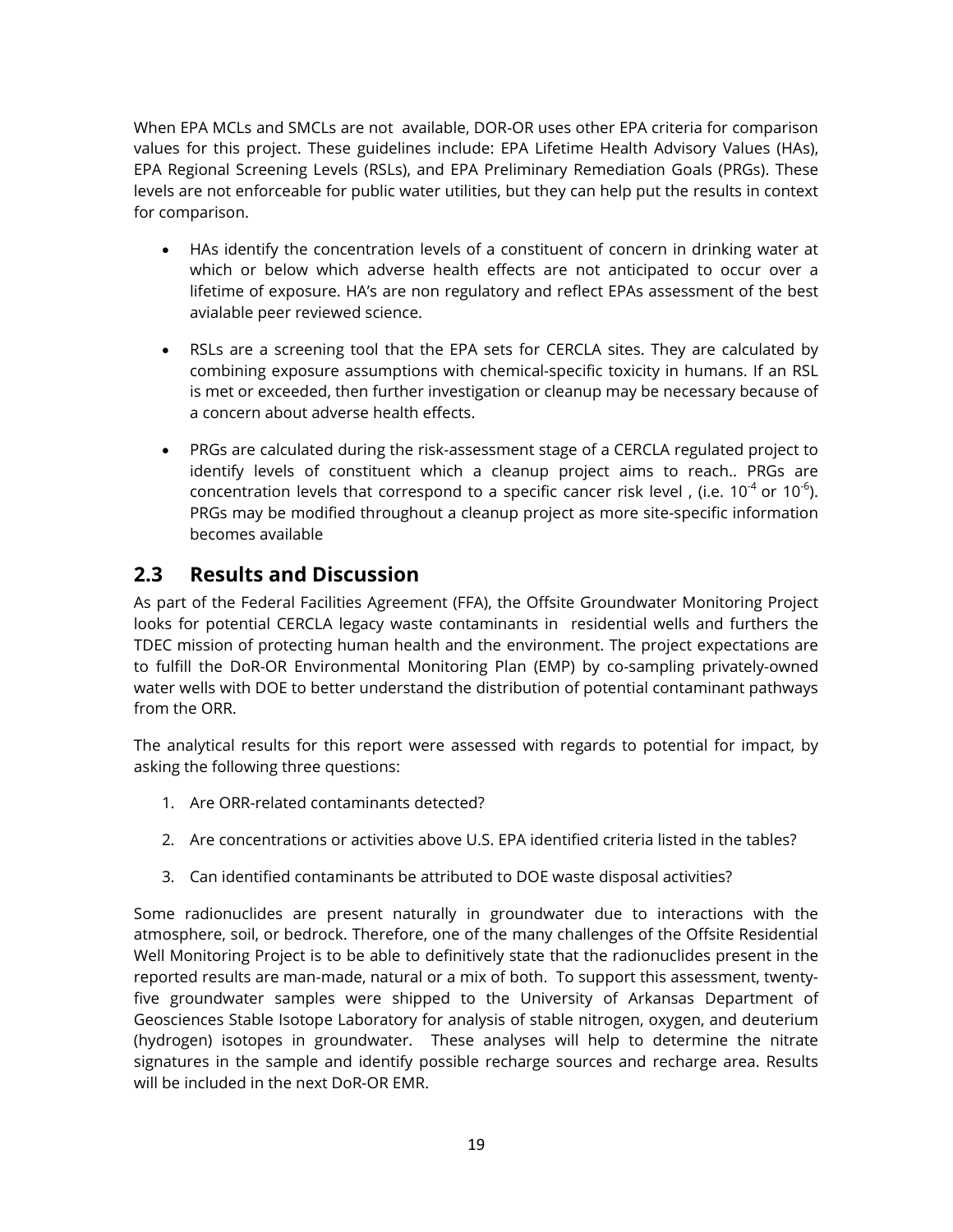Groundwater geochemistry was evaluated to characterize non-contaminant and contaminantrelated water quality from similar rock types.

#### <span id="page-26-0"></span>**2.3.1 Field Parameters**

Temperature, electrical conductivity, pH, oxidation reduction potential (ORP), dissolved oxygen and turbidity parameters were measured during the initial purging of the wells. Table 2.3.1 shows the final stable readings taken immediately prior to collecting samples at each sampling event.

EPA SMCL criteria for recommended pH concentrations in public drinking water, falls in a range between 6.5 and 8.5 standard units (SUs). Four wells sampled during the study period had pH levels that fell outside this range (see table 2.3.1). Naturally high pH values are uncommon in this regional geological setting (White et al., 1963). Of these four wells with pH values that did not correlate with the EPA SMCL guidance, the three wells with higher pH are located to the southwest of the ORR.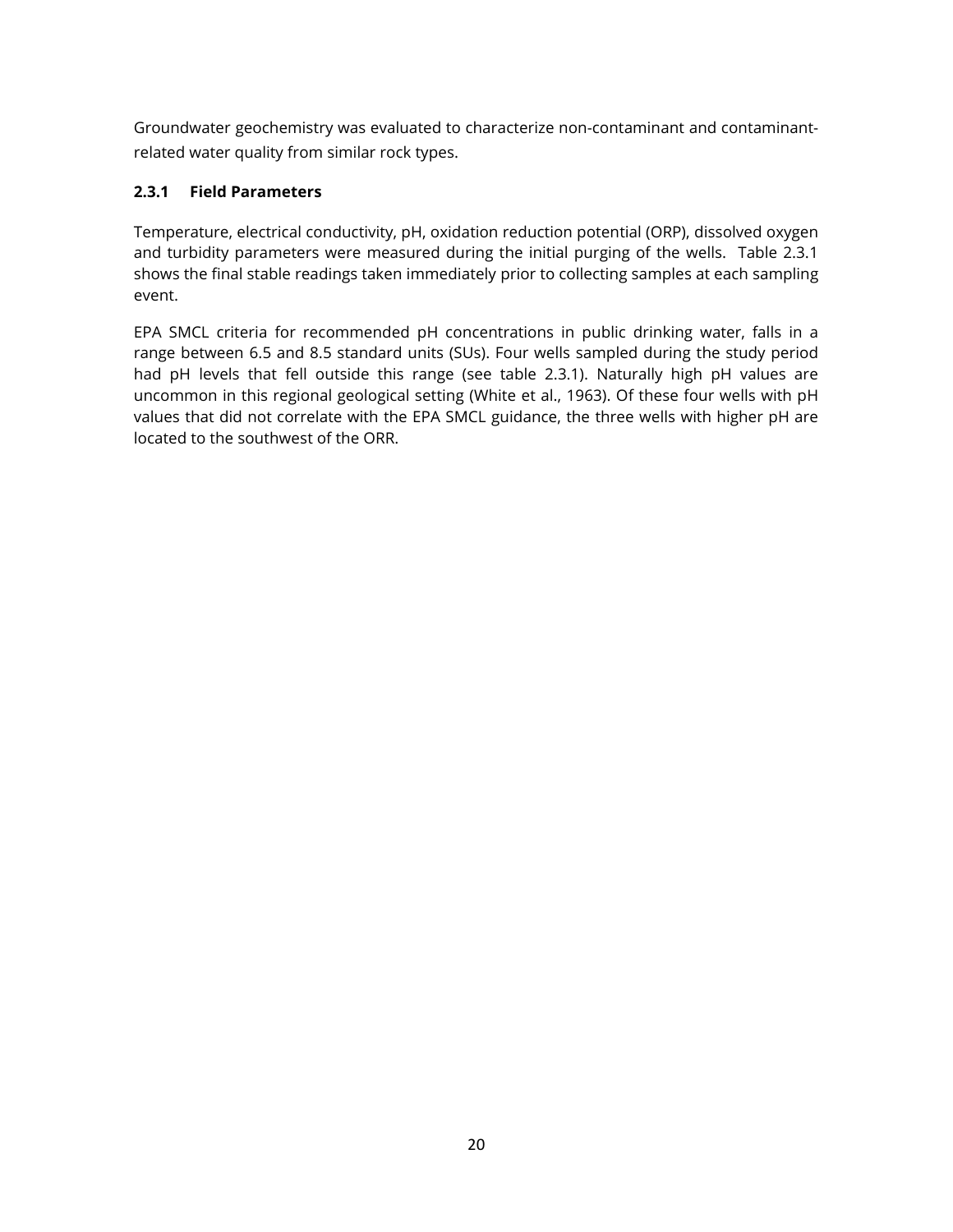|                              |                                |                                     | <b>Field Parameters for Offsite Wells</b>         |             |                                                        |                                      |                           |
|------------------------------|--------------------------------|-------------------------------------|---------------------------------------------------|-------------|--------------------------------------------------------|--------------------------------------|---------------------------|
| <b>Well Name</b>             | <b>Sampling</b><br><b>Date</b> | <b>Temperature</b><br>$(^{\circ}C)$ | <b>Electrical</b><br>Conductivity<br>$(\mu S/cm)$ | pH(SU)      | <b>Oxidation</b><br><b>Reduction</b><br>Potential (mV) | <b>Dissolved</b><br>Oxygen<br>(mg/L) | <b>Turbidity</b><br>(NTU) |
| <b>EPA SMCL</b>              |                                | <b>NA</b>                           | <b>NA</b>                                         | $6.5 - 8.5$ | <b>NA</b>                                              | <b>NA</b>                            |                           |
| <b>RWA-71</b>                | 8/15/2016                      | 16.0                                | 333.0                                             | 7.58        | 176.9                                                  | 6.54                                 | 0.14                      |
| <b>RWA-106</b>               | 8/23/2016                      | 17.5                                | 310.5                                             | 7.14        | 154.8                                                  | 4.33                                 | 2.64                      |
| <b>RWA-97</b>                | 8/29/2016                      | 18.3                                | 786                                               | 8.68        | $-273.7$                                               | 0.16                                 | 0.06                      |
| <b>RWA-146</b>               | 9/19/2016                      | 18.1                                | 1140                                              | 6.97        | $-51.8$                                                | 0.21                                 | 0.85                      |
| <b>RWA-147</b>               | 9/20/2016                      | 15.8                                | 392.4                                             | 6.28        | 23.5                                                   | 1.25                                 | 11.73                     |
| <b>RWA-148</b>               | 9/22/2016                      | 14.8                                | 625.0                                             | 7.26        | $-66.1$                                                | 1.40                                 | 0.18                      |
| <b>RWA-149</b>               | 9/26/2016                      | 17.8                                | 504.5                                             | 7.02        | 348.5                                                  | 1.73                                 | 4.05                      |
| <b>RWA-150</b>               | 9/27/2016                      | 17.6                                | 468.5                                             | 7.69        | 308.4                                                  | 1.76                                 | 0.47                      |
| <b>RWA-151</b>               | 9/28/2016                      | 16.2                                | 786                                               | 7.10        | $-31.4$                                                | 3.93                                 | 0.85                      |
| <b>RWA-152 &amp; RWA-152</b> |                                |                                     |                                                   |             |                                                        |                                      |                           |
| <b>DUP</b>                   | 10/5/2016                      | 17.4                                | 505.5                                             | 6.84        | 14.2                                                   | 0.88                                 | 2.14                      |
| <b>RWA-159</b>               | 11/14/2016                     | 15.8                                | 544.3                                             | 7.38        | $-11.2$                                                | 1.35                                 | 0.23                      |
| <b>RWA-139</b>               | 11/16/2016                     | 15.4                                | 397.4                                             | 7.43        | 283.5                                                  | 2.67                                 | 0.01                      |
| <b>RWA-142</b>               | 11/17/2016                     | 15.7                                | 444.8                                             | 7.07        | 214.7                                                  | 3.53                                 | 1.62                      |
| <b>RWA-100</b>               | 11/21/2016                     | 14.3                                | 247.3                                             | 7.43        | 247.1                                                  | 7.32                                 | 0.01                      |
| <b>RWA-047</b>               | 12/6/2016                      | 15.8                                | 350.2                                             | 6.92        | 163.9                                                  | 3.73                                 | 51.35                     |
| <b>RWA-060</b>               | 12/8/2016                      | 16.0                                | 345.6                                             | 7.53        | 159.2                                                  | 1.37                                 | 2.08                      |
| <b>RWA-128</b>               | 12/14/2016                     | 15.6                                | 384.8                                             | 7.38        | 303.2                                                  | 5.76                                 | 0.22                      |
| RWA-029 & RWA-029            |                                |                                     |                                                   |             |                                                        |                                      |                           |
| <b>DUP</b>                   | 12/19/2016                     | 14.5                                | 430.1                                             | 7.04        | 359.9                                                  | 8.42                                 | 0.17                      |
| <b>RWA-047</b>               | 2/16/2017                      | 17.0                                | 218.7                                             | 7.07        | 189.5                                                  | 2.38                                 | 72.73                     |
| <b>CRBR-057</b>              | 6/5/2017                       | 16.1                                | 271.4                                             | 7.30        | 143.0                                                  | 7.03                                 | 0.02                      |
| <b>RWA-160</b>               | 6/6/2017                       | 15.6                                | 424.1                                             | 7.41        | 497.1                                                  | 6.03                                 | 6.65                      |
| <b>RWA-161</b>               | 6/14/2017                      | 15.3                                | 191.6                                             | 7.55        | 154.1                                                  | 5.67                                 | 4.03                      |
| <b>RWA-079</b>               | 6/15/2017                      | 16.2                                | 617                                               | 9.45        | 131.1                                                  | 0.72                                 | 1.82                      |
| <b>RWA-117</b>               | 6/19/2017                      | 16.2                                | 746                                               | 8.92        | $-47.0$                                                | 0.85                                 | 0.68                      |
| <b>RWA-116</b>               | 6/26/2017                      | 15.0                                | 502.4                                             | 7.33        | 156.1                                                  | 2.83                                 | 0.77                      |
| <b>RWA-162</b>               | 6/27/2017                      | 15.0                                | 400.4                                             | 7.47        | 167.6                                                  | 6.11                                 | 2.32                      |
| <b>RWA-047</b>               | 6/28/2017                      | 17.6                                | 353.2                                             | 6.97        | 138.0                                                  | 2.42                                 | 249                       |
|                              |                                | -Outside EPA SMCL guidance          |                                                   |             | µs/cm -microSeimens per centimeter                     |                                      |                           |
|                              | °C -Degree Centigrade          |                                     |                                                   |             | mg/L -milligrams per liter                             |                                      |                           |
|                              | mV -milivolts                  |                                     |                                                   |             | SU - standard units                                    |                                      |                           |

#### **Table 2.3.1: Field Parameters for Offsite Wells**

**NTU -Nephelometric Turbidity Unit DUP - Duplicate** 

#### <span id="page-27-0"></span>**2.3.2 Volatile Organic Compound Results**

All offsite residential wells were analyzed for the EPA 8260 B list of Volitile Organic Compounds (VOCs). (https://www.epa.gov/sites/production/files/2015-12/documents/8260b.pdf ) Because many VOCs were undetected in the results, only the wells with detections are listed in Table 2.3.2.

Two wells reported VOC detections during this sampling event; RWA-116 and RWA-160. No VOC constituent was identified to be above EPA MCL or RSL comparison criteria. No determination regarding potential sources of the identified constituents has been made.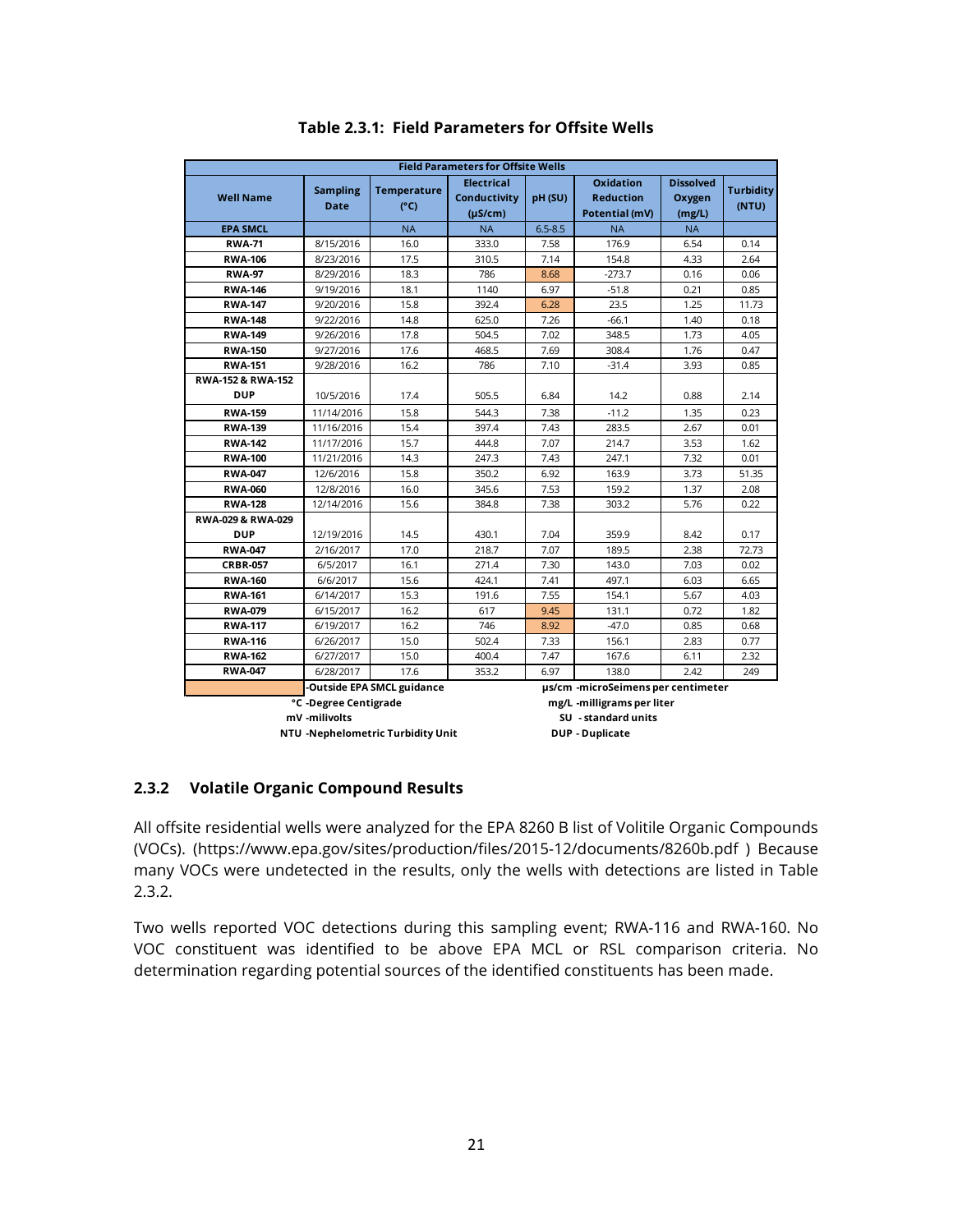|                      | Offsite Volatile Organic Compound Results (µg/L) |                |                |                |  |  |  |  |  |  |
|----------------------|--------------------------------------------------|----------------|----------------|----------------|--|--|--|--|--|--|
| <b>Analyte</b>       | <b>EPA MCL</b>                                   | <b>EPA RSL</b> | <b>RWA-160</b> | <b>RWA-116</b> |  |  |  |  |  |  |
| acetone              |                                                  | 14,000         | 1.74           | U              |  |  |  |  |  |  |
| bromodichloromethane | 80                                               |                | 4.84           | U              |  |  |  |  |  |  |
| bromoform            | 80                                               |                | 0.426          | U              |  |  |  |  |  |  |
| carbon disulfide     |                                                  | 810            | 0.136          | U              |  |  |  |  |  |  |
| chlorodibromomethane | 80                                               |                | 2.76           | U              |  |  |  |  |  |  |
| chloroform           | 80                                               |                | 12.4           | 0.0930         |  |  |  |  |  |  |
| 2-butanone (MEK)     |                                                  | 5,600          | 12.9           | U              |  |  |  |  |  |  |
| tetrachloroethene    | 5                                                |                | 0.289          | U              |  |  |  |  |  |  |
| toluene              | 1,000                                            |                | 177            |                |  |  |  |  |  |  |

#### **Table 2.3.2 VOC Results**

**µg/L- micrograms per liter**

**J- Estimated Value**

**U-Undetected**

#### <span id="page-28-0"></span>**2.3.3 Metals and Inorganics Results**

Concentrations above comparison ranges for aluminum, iron, lithium, manganese and sodium were detected in offsite wells during this sampling event.

Lead was the only constituent of concern that was identified during the metals and inorganics sampling that fell above the EPA MCL guidance. RWA-160 reported a level of 15 micrograms/ liter which is equivalent to the EPA MCL regulatory limit for lead of 15 micrograms/liter. Consistently, RWA-047 showed detections of lead above EPA MCLs during all three sampling events at this location (dates: December 6, 2016; February 16, 2017; June 28, 2017). Aluminum, manganese and iron were also detected in levels above the EPA SMCL values in well RWA-047 during all three sampling events that were conducted at this well.

Iron was found at levels detected above the EPA SMCL at eight well locations. Manganese was detected at levels above SMCLs at six locations but only exceeded the EPA tapwater RSLs and EPA health advisory recommended values at RWA-047. Preliminary analyses of RWA-047 indicates components of the elevated metals concentrations may be attributable to infrastructure rather than native groundwater.

Lithium was identified at levels above the EPA RSLs for tapwater in four locations.

Sodium was detected above the EPA health advisory in ten locations.

#### <span id="page-28-1"></span>**2.3.4 Radionuclide Results**

Bismuth-214 and lead-214 were reported at wells RWA-029 and RWA-162 in concentrations above the November 2014 EPA PRGs for tapwater. RWA-146 also had concentrations of lead-214 detected above the EPA PRG for tapwater (see table 2.3.4). RWA-029 and RWA-162 are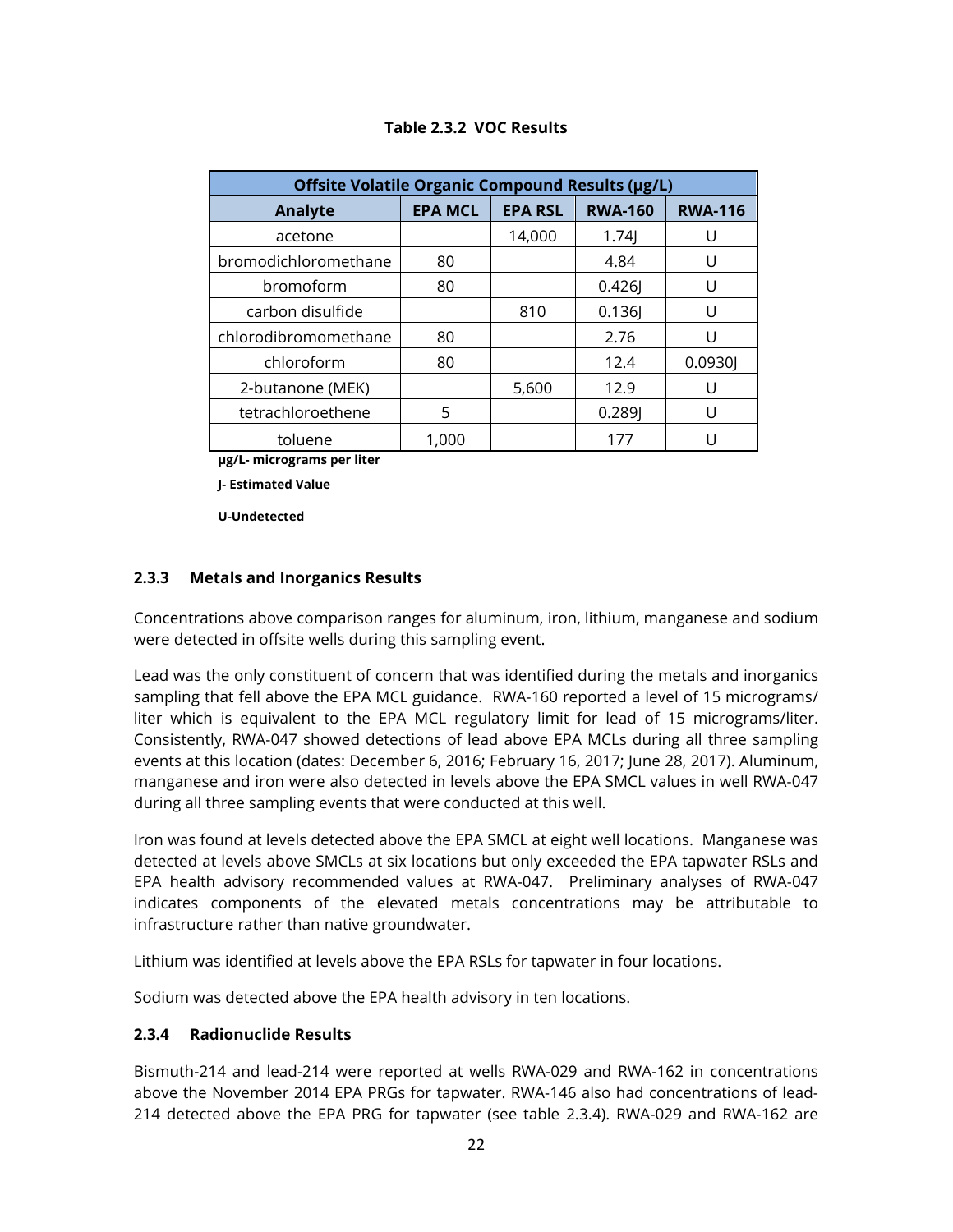both located on Chestnut Ridge, along Bear Creek Valley in the Knox Group. The Knox Group formationis a significant regional aquifer. Both wells RWA-029 and RWA-162 lie along geologic strike (and down-gradient) from the Chestnut Ridge Security Pits and other ORR facilities. RWA-146 is located off Tuskegee Drive in Oak Ridge, north of EMWMF on Pine Ridge. The results from these wells require further investigation.

#### <span id="page-29-0"></span>**2.3.5 Transuranic and Isotopic Uranium Results**

Some radionuclides are present naturally in groundwater due to interactions with the atmosphere, hydrosphere, soil, or bedrock. Therefore, one of the many challenges of the Offsite Residential Well Project is an objective evaluation of the data and differentiation between man-made and naturally-occurring radionuclides and naturally-occurring nuclides that were and are used in the DOE-ORR processes.

Of the offsite wells sampled, one well had a low level detection of americum-241, five wells had low level detections of cesium-242, one well had a low level detection of neptunium-237. Five wells had low level detections of plutonium-238 and four wells had low level detections of plutonium-239/240, see Table 2.3.5. None of those transuranic detections exceeded the 2014 EPA PRGs for tapwater, though it should be noted that all these constuituents are man-made.

All offsite wells sampled with the exception of three, showed detections of uranium in their water. Six of the 28 samples displayed uranium-233/234 levels potentially above a PRG screening limit for tapwater. Three samples had detections above the 2014 uranium-238 PRG for tapwater (See table 2.3.5). These uranium constituents could be from naturally occurring or man-made sources. No determination regarding potential sources of the identified constituents has been made at this time. Further investigation will continue.

## <span id="page-29-1"></span>**2.4 Conclusions**

The contamination of groundwater beneath several areas of the ORR and the potential pathways for contaminant migration beyond the ORR boundary makes it imperative to continue monitoring of the offsite residential wells. This Residential Well Monitoring Project is currently the primary system for monitoring groundwater in areas off the reservation that may be a primary or sole source of water for local residents in Roane, Anderson and Loudon counties.

Groundwater flow in fractured rocks can be rapid in bedrock aquifers (Worthington et al., 2000; Worthington, et. al, 2016). The results from residential wells sampled during this period represent a snapshot in time, not continuous monitoring. Groundwater quality in these settings can change rapidly. Hydrologic characteristics can fluctuate between geographically close locations, and therefore it is difficult to make predictions on potential contaminant pathways and sources of contamination with one sampling event of data. This TDEC DoR-OR EMR report documents mostly low-concentrations, low-activities and sporadic detections of contaminants that could potentially be a result of human activity. Some of these detections are above health-based criteria. Sporadic detections of transuranic isotopes occur in residential well groundwater. No determination regarding potential sources of the identified constituents has been made at this time. Appropriate analytical methods (for transuranics and uranium) are being researched by DoR-OR to improve the accuracy and precision of the results.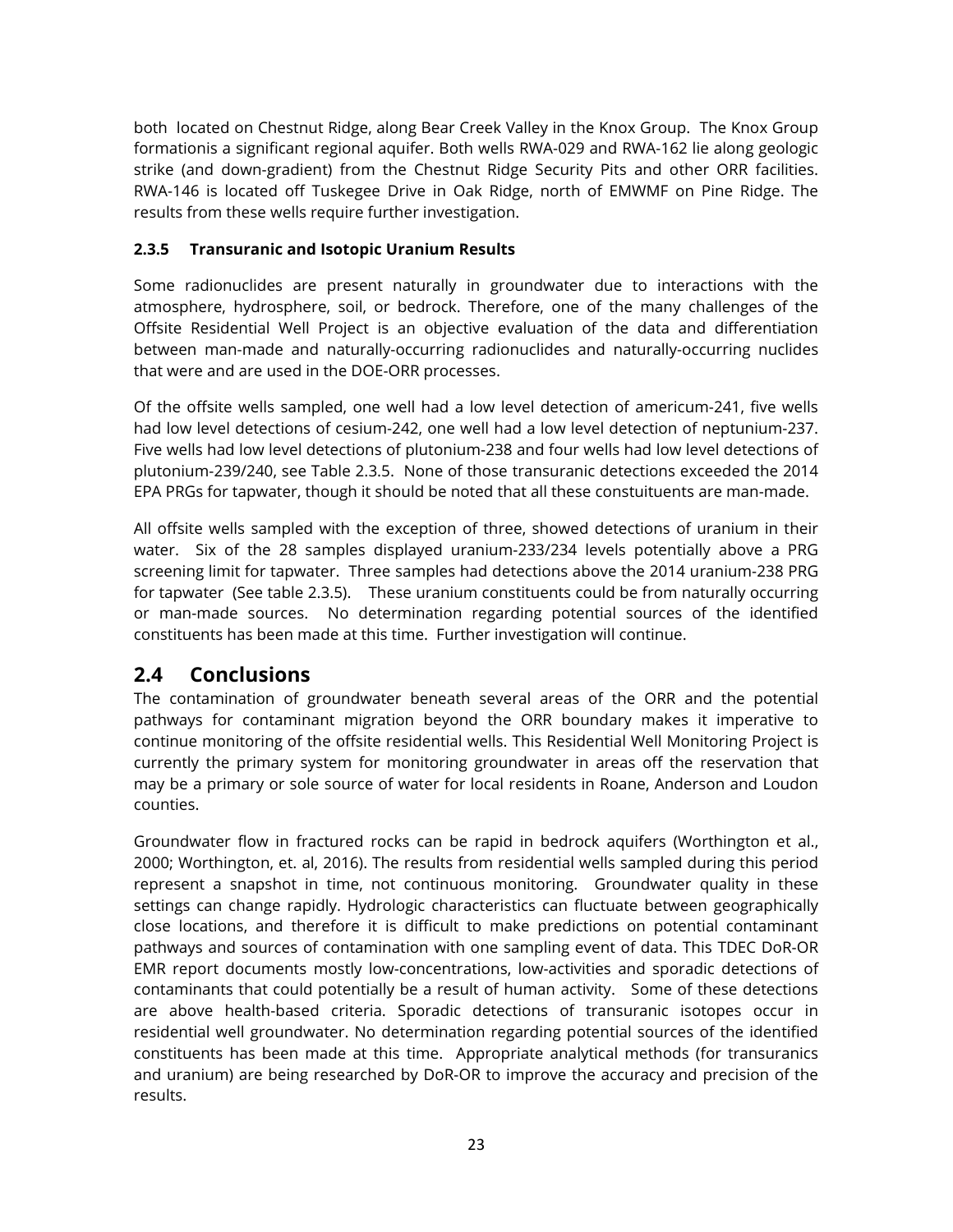## <span id="page-30-0"></span>**2.5 Recommendations**

Recommendations for future work on this project include:

- DOR-OR recommends a continuation of the Offsite Residential Well Monitoring Project in order to obtain a larger statistical distribution of data between wells and over time.
- Borehole logging with the United States Geological Survey (USGS) to geophysically, visually, and geochemically profile wells in strategic offsite locations should be evaluated. This effort may support the correlation between results from the evaluation of residential groundwater that could be dependent on well construction and water-producing rock types identified in the open boreholes.
- Work at Oak Ridge by DOE and its contractors currently uses the "basin approach" to evaluate groundwater. In the terrain around the ORR, it is documented that the boundaries of groundwater basins are not coincident with surface water or topographic boundaries. DOR-OR recommends further delineation of groundwater basin boundaries. Basin delineation may require an understanding of the subtle differences of local flow paths and regional flow paths. Several different tracers may be used including water quality parameters, chemistry and natural isotopes, and injected substances such as fluorescent dyes.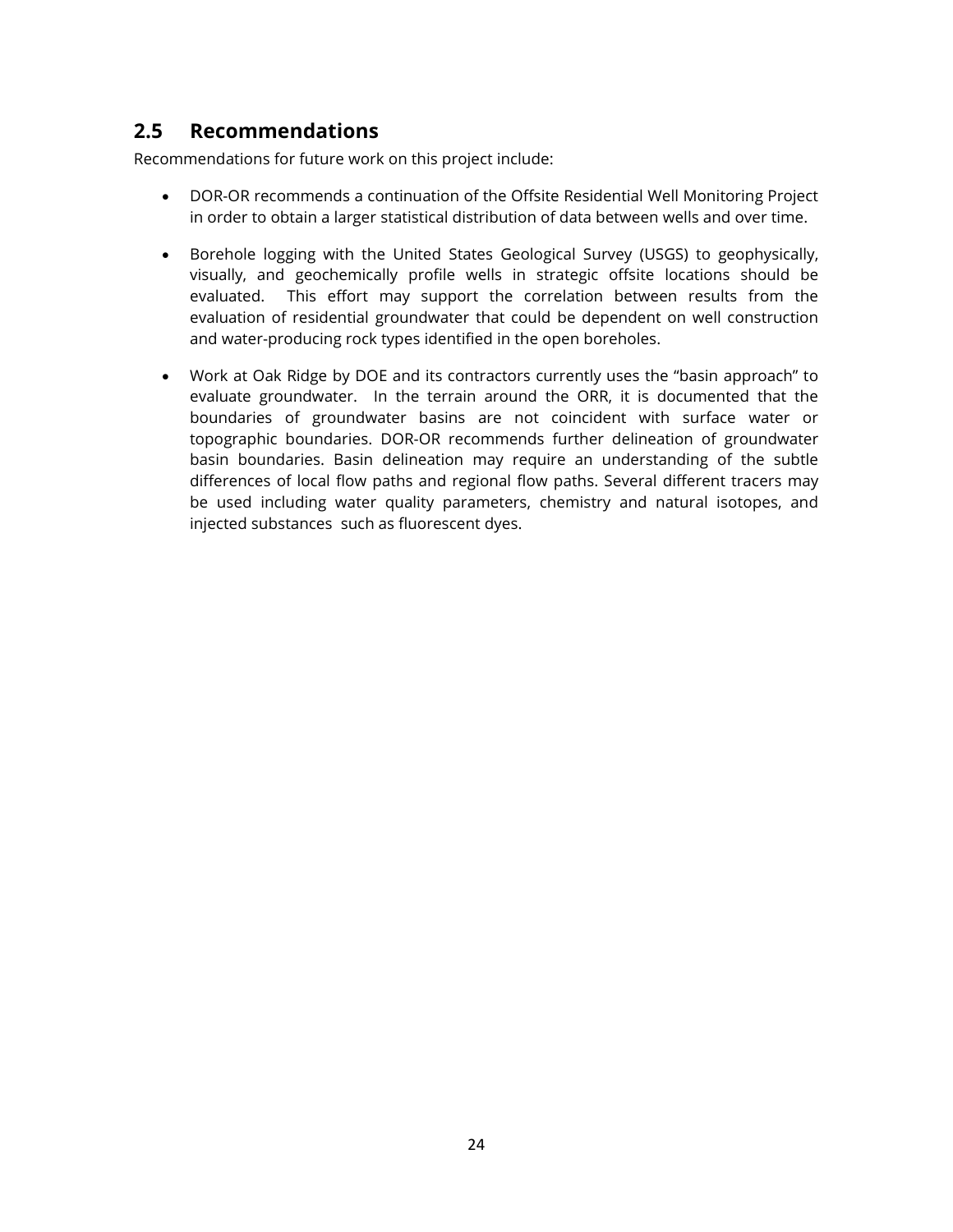#### **Table 2.3.3: Offsite Metals and Inorganics Results**

|                        | Offsite Metals and Inorganics Results (µg/L)    |                                                                                 |                                                 |                                                                                                                                        |                  |               |                |                |                |                |                |                |                |                |                |                |                |                 |                |
|------------------------|-------------------------------------------------|---------------------------------------------------------------------------------|-------------------------------------------------|----------------------------------------------------------------------------------------------------------------------------------------|------------------|---------------|----------------|----------------|----------------|----------------|----------------|----------------|----------------|----------------|----------------|----------------|----------------|-----------------|----------------|
|                        | <b>EPA national</b><br>primary<br>standards MCL | <b>EPA drinking</b><br>water<br>drinking water   standards SMCL<br>(March 2018) | <b>EPA RSLs PRG</b><br>(tapwater)<br>(Nov 2017) | <b>EPA Health Advisory</b><br>(lifetime) from the<br>"2018 edition of<br>drinking water<br>standards and<br>health advisory<br>tables" |                  |               |                |                |                |                |                |                |                | <b>RWA-152</b> | <b>RWA-152</b> |                |                |                 |                |
| Analyte                |                                                 |                                                                                 |                                                 |                                                                                                                                        | <b>RWA-106</b>   | <b>RWA-97</b> | <b>RWA-146</b> | <b>RWA-147</b> | <b>RWA-148</b> | <b>RWA-149</b> | <b>RWA-150</b> | <b>RWA-151</b> | <b>RWA-152</b> | <b>DUP</b>     | FB             | <b>RWA-159</b> | <b>RWA-139</b> | <b>RWA-142</b>  | <b>RWA-100</b> |
| Date                   |                                                 |                                                                                 |                                                 |                                                                                                                                        | 8/23/2016        | 8/29/2016     | 9/19/2016      | 9/20/2016      | 9/22/2016      | 9/26/2016      | 9/27/2016      | 9/28/2016      | 10/5/2016      | 10/5/2016      | 10/5/2016      | 11/14/2016     | 11/16/2016     | 11/17/2016      | 11/21/2016     |
| aluminum               |                                                 | 50-200                                                                          |                                                 |                                                                                                                                        | 8.8              | U             | U              | 19             | U              | 140            | U              | U              | 37             | U              | U              | 8.5            | U              | 52              | U              |
| antimony               | 6                                               |                                                                                 |                                                 | 6                                                                                                                                      | U                | U             | U              | U              | U              | U              | U              | U              | U              | U              | U              | 0.60           | U              | U               | U              |
| arsenic                | 10 <sup>°</sup>                                 |                                                                                 | 0.052                                           |                                                                                                                                        | U                | U             | U              | U              | 3.7            | U              | 0.95           | U              | U              | U              | U              | U              | U              | U               | U              |
| barium                 | 2,000                                           |                                                                                 | 3,800                                           |                                                                                                                                        | 89               | 3.3           | 51             | 26             | 19             | 35             | 88             | 32             | 130            | 130            | U              | 120            | 210            | 310             | 69             |
| beryllium              | $\overline{4}$                                  |                                                                                 | $\overline{4}$                                  |                                                                                                                                        | U                | U             | U              | U              | U              | U              | U              | U              | U              | U              | U              | U              | U              | U               | U              |
| boron                  |                                                 |                                                                                 | 4,000                                           | 6000                                                                                                                                   | 12               | 340           | 290            | 71             | 290            | 42             | 310            | 200            | 37             | 35             | U              | 250            | 34             | 150             | 15             |
| cadmium                | -5                                              |                                                                                 | 9.2                                             | -5                                                                                                                                     | U                | U             | U              | U              | U              | U              | U              | U              | U              | U              | U              | U              | U              |                 | U              |
| calcium                |                                                 |                                                                                 |                                                 |                                                                                                                                        | 43,000           | 1,800         | 97,000         | 41,000         | 31,000         | 59,000         | 21,000         | 87,000         | 50,000         | 50,000         | U              | 39,000         | 43,000         | 51,000          | 51,000         |
| chromium               | 100                                             |                                                                                 |                                                 |                                                                                                                                        | 3.0 <sub>l</sub> | U             | U              | U              | 1.2            | 2.2            | 1.9            | U              | U              | U              | 1.7            | U              | U              | U               | U              |
| cobalt                 |                                                 |                                                                                 | 6                                               |                                                                                                                                        | 0.32             |               |                |                |                |                |                |                |                |                | U              |                |                |                 |                |
| copper                 | 1,300                                           | 1000                                                                            |                                                 |                                                                                                                                        | 15               | 2.6           | 3.2            | 2.0            | 3.0            | 14             | 2.4            | 6.8            | 20             | 18             | U              | 1.7            | 2.5            | 4.0             | 0.97           |
| iron                   |                                                 | 300                                                                             | 14000                                           |                                                                                                                                        | 470              | U             | 870            | 6100           | 350            | 150            | 49             | 94             | 310            | 310            | U              | 130            | U              | 28              | U              |
| lead                   | 15 <sub>1</sub>                                 |                                                                                 | 15                                              |                                                                                                                                        | 1.5              | $\cup$        | U              | U              | 0.28           | 5.3            | $\cup$         | U              | U              | U              | U              | U              | U              | U               | U              |
| lithium                |                                                 |                                                                                 | 40                                              |                                                                                                                                        | 10               | 52            | 37             | 24             | 23             | 11             | 18             | 48             | 24             | 39             | U              | 39             | 17             | 10 <sup>°</sup> | 6.5            |
| magnesium              |                                                 |                                                                                 |                                                 |                                                                                                                                        | 13,000           | 1,300         | 91,000         | 16,000         | 12,000         | 30,000         | 12,000         | 40,000         | 27,000         | 27,000         | U              | 32,000         | 23,000         | 26,000          | 5,200          |
| manganese              |                                                 | 50                                                                              |                                                 | 300                                                                                                                                    | 14               | 0.51          | 16             | 220            | 19             | 3.8            | 5.5            | 46             | 230            | 220            | U              | 10             | U              | 1.4             | U              |
| mercury                | $\overline{2}$                                  |                                                                                 | 0.63                                            | $\overline{2}$                                                                                                                         |                  | U             | U              | U              | U              | U              | U              | U              | U              | U              | U              | U              | U              | U               | U              |
| nickel                 |                                                 |                                                                                 |                                                 | 100                                                                                                                                    | 2.7              | U             | 6.1            | 17             | 1.2            | 2.2            | 1.0            | 2.9            | 3.3            | 2.3            | U              | 2.3            | 1.5            | 1.7             | 4.5            |
| potassium              |                                                 |                                                                                 |                                                 |                                                                                                                                        | 2,400            | 1,600         | 5,300          | 3,600          | 5,600          | 1,500          | 3,500          | 3,100          | 3,300          | 3,200          | U              | 3,200          | 2,900          | 3,700           | 2,000          |
| selenium               | 50                                              |                                                                                 | 100                                             | 50                                                                                                                                     | U                | 1.6           | U              | U              | U              | 3.7            | U              | U              | U              | U              | U              | U              | U              | $\cup$          | U              |
| silver                 |                                                 | 100                                                                             | 94                                              | 100                                                                                                                                    | U                | $\cup$        | U              | U              | U              | U              | U              | U              | U              | U              | U              | U              | U              | U               | U              |
| sodium                 |                                                 |                                                                                 |                                                 | 20000                                                                                                                                  | 2,800            | 190,000       | 30,000         | 9,200          | 94,000         | 6,300          | 64,000         | 21,000         | 13,000         | 37,000         | U              | 37,000         | 2,900          | 18,000          | 2,600          |
| strontium              |                                                 |                                                                                 | stable 12,000                                   | 4,000                                                                                                                                  | 120              | 130           | 1,800          | 260            | 1400           | 260            | 320            | 1,400          | 180            | 160            | U              | 4200           | 530            | 120             | 250            |
| thalium                | $2^{\circ}$                                     |                                                                                 |                                                 |                                                                                                                                        | U                | U             | U              | U              | U              | U              | $\cup$         | U              | U              | U              | U              | U              | U              | $\cup$          | U              |
| uranium                | 30 <sup>°</sup>                                 |                                                                                 |                                                 |                                                                                                                                        | U                | U             | 0.29           | U              | U              | 0.46           | U              | 0.61           | U              | U              | U              | U              | 3.5            | 0.66            | U              |
| vanadium               |                                                 |                                                                                 | 86                                              |                                                                                                                                        | 10               | 3.1           | U              | U              | U              | U              | U              | 3.5j           | 11             | 10             | 14             | U              | U              | U               | 3.1            |
| zinc                   |                                                 | 5,000                                                                           | 6,000                                           | 2,000                                                                                                                                  | 70               | 2.6           | 2.1            | 20             | 9.3            | 33             | 4.0            | 7.3            | 9.5            | 8.8            | U              | $4.4$ j        | 1.2            | 1.6             | 1,600J         |
| total hardness         |                                                 |                                                                                 |                                                 |                                                                                                                                        | 160,000          | 10,000        | 620,000        | 170,000        | 120,000        | 270,000        | 99,000         | 380,000        | 240,000        | 240,000        | U              | 200,000        | 200,000        | 150,000         | 180,000        |
| ammonia                |                                                 |                                                                                 |                                                 |                                                                                                                                        | U                | 220           | 200            | 1,100          | 610            |                | 150            | 2,200          | 170            | 190            | U              | U              | U              | U               | U              |
| chloride               |                                                 | 250,000                                                                         |                                                 |                                                                                                                                        | 2,000            | 77,000        | 3,100          | 1,800J         | 17,000         | <b>220J</b>    | 2,800          | 2,000          | 15,000         | 15000          | 950            | <b>2200J</b>   | 3,700          | 2700            | 2,000          |
| fluoride               | 4,000                                           | 2,000                                                                           |                                                 |                                                                                                                                        | 74               | 1,100         | 130            | 380            | 320            | 180            | 440            | 280            | 120            | 120            | U              | 270            | 450            | 320             | 60             |
| nitrate and nitrite    | 10,000                                          |                                                                                 |                                                 | 10,000                                                                                                                                 | 160              | U             | U              | U              | U              | 700            | 370            | 150            | U              | U              | U              | U              | 450            | 330             | U              |
| sulfate                |                                                 | 250,000                                                                         |                                                 |                                                                                                                                        | 4,500            | 3,200         | 270,000        | 71,000         | 93,000         | 41,000         | 29,000         | 99,000         | 16,000         | 38,000         | U              | 38,000         | 5,400          | 3500            | 3,200          |
| total dissolved solids |                                                 | 500,000                                                                         |                                                 |                                                                                                                                        | 210,000          | 460,000       | 810,000        | 260,000        | 390,000        | 220,000        | 260,000        | 470,000        | U              | 16,000         | 290,000        | 320,000        | 210,000        | 250,000         | 170,000        |
| total alkalinity       |                                                 |                                                                                 |                                                 |                                                                                                                                        | 150,000          | 290,000       | 380,000        | 130,000        | 230,000        | 10,000         | 210,000        | 300,000        | 230,000        | 230,000        | U              | 260,000        | 200,000        | 230000          | 140,000        |
|                        | <b>EPA MCL Exceedance</b>                       |                                                                                 |                                                 | <b>DUP</b> -Duplicate                                                                                                                  |                  |               |                |                |                |                |                |                |                |                |                |                |                |                 |                |
|                        | <b>EPA SMCL Exceedance</b>                      |                                                                                 |                                                 | <b>FB</b> -Field Blank                                                                                                                 |                  |               |                |                |                |                |                |                |                |                |                |                |                |                 |                |
|                        | <b>EPA RSL Exceedance</b>                       |                                                                                 |                                                 | µg/L - micrograms per liter                                                                                                            |                  |               |                |                |                |                |                |                |                |                |                |                |                |                 |                |
|                        | <b>EPA HA Exceedance</b>                        |                                                                                 |                                                 | J - Estimated Value                                                                                                                    |                  |               |                |                |                |                |                |                |                |                |                |                |                |                 |                |

**- Comparison Values used U - Undetected**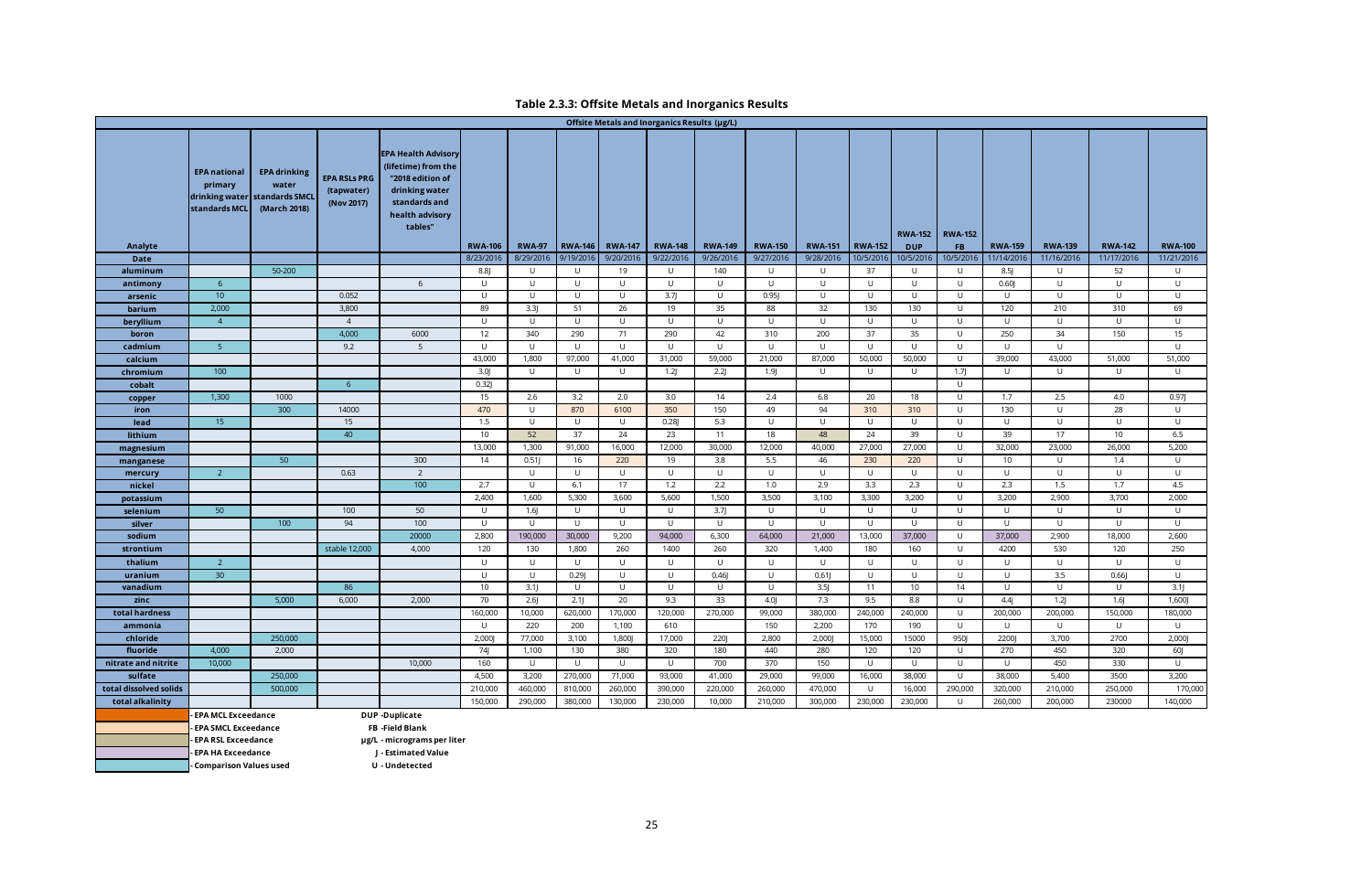#### **Table 2.3.3 (continued)**

|                        | Offsite Metals and Inorganics Results (µg/L)                                   |                                                                   |                                                 |                                                                                                                                                     |                |                |                |                |                |                           |           |                 |                 |                |                |                |                |                |                |
|------------------------|--------------------------------------------------------------------------------|-------------------------------------------------------------------|-------------------------------------------------|-----------------------------------------------------------------------------------------------------------------------------------------------------|----------------|----------------|----------------|----------------|----------------|---------------------------|-----------|-----------------|-----------------|----------------|----------------|----------------|----------------|----------------|----------------|
|                        | <b>EPA</b> national<br>primary<br>drinking<br>water<br>standards<br><b>MCL</b> | <b>EPA drinking</b><br>water<br>standards<br>SMCL (March<br>2018) | <b>EPA RSLs PRG</b><br>(tapwater)<br>(Nov 2017) | <b>EPA Health</b><br><b>Advisory</b><br>(lifetime) from<br>the "2018<br>edition of<br>drinking water<br>standards and<br>health advisory<br>tables" |                |                |                |                | <b>RWA-029</b> |                           |           |                 |                 |                |                |                |                |                |                |
| Analyte                |                                                                                |                                                                   |                                                 |                                                                                                                                                     | <b>RWA-047</b> | <b>RWA-060</b> | <b>RWA-128</b> | <b>RWA-029</b> | <b>DUP</b>     | <b>RWA-029 FB</b> RWA-047 |           | <b>CRBR-057</b> | <b>RWA-160</b>  | <b>RWA-161</b> | <b>RWA-079</b> | <b>RWA-117</b> | <b>RWA-116</b> | <b>RWA-162</b> | <b>RWA-047</b> |
| <b>Date</b>            |                                                                                |                                                                   |                                                 |                                                                                                                                                     | 12/6/2016      | 12/8/2016      | 12/14/2016     | 12/19/2016     | 12/19/2016     | 12/19/2016                | 2/16/2017 | 6/5/2017        | 6/6/2017        | 6/14/2017      | 6/15/2017      | 6/19/2017      | 6/26/2017      | 6/27/2017      | 6/28/2017      |
| aluminum               |                                                                                | 50-200                                                            |                                                 |                                                                                                                                                     | 810            | U              | U              | U              | 7.2            | U                         | 17,000    | 4.8             | 30              | 1300           | 8.0            | 6.6            | 42             | U              | 1,200          |
| antimony               | 6                                                                              |                                                                   |                                                 | 6                                                                                                                                                   | U              | U              | U              | U              | U              | $\cup$                    | 0.63      | 0.60            | 2.5             | U              | U              | U              | U              | U              | U              |
| arsenic                | 10                                                                             |                                                                   | 0.052                                           |                                                                                                                                                     | U              | U              | U              | U              | U              | U                         | U         | U               | 2.1             | U              | 1.0            | U              | U              | U              | U              |
| barium                 | 2,000                                                                          |                                                                   | 3,800                                           |                                                                                                                                                     | 300            | 170            | 90             | 14             | 13             | U                         | 270       | 10 <sup>°</sup> | 14              | 36             | 8.3            | 60             | 120            | 17             | 360            |
| beryllium              | $\overline{4}$                                                                 |                                                                   | $\overline{4}$                                  |                                                                                                                                                     | U              | U              | U              | U              | U              | U                         | U         | U               | U               | U              | U              | U              | U              | U              | U              |
| boron                  |                                                                                |                                                                   | 4,000                                           | 6000                                                                                                                                                | 12             | U              | 7.3            | U              | U              | U                         | 16        | 4.9             | 3.2             | 5.9            | 320            | 550            | 27             | U              | 14             |
| cadmium                | $5\phantom{.}$                                                                 |                                                                   | 9.2                                             | 5                                                                                                                                                   | 0.33           | U              | U              | U              | U              | U                         | 1.4       | U               | 0.88            | U              | U              | U              | U              | U              | 0.41           |
| calcium                |                                                                                |                                                                   |                                                 |                                                                                                                                                     | 61,000         | 36,000         | 49,000         | 46,000         | 46,000         | U                         | 65,000    | 58,000          | 45,000          | 33,000         | 410            | 2,200          | 69,000         | 41,000         | 58,000         |
| chromium               | 100                                                                            |                                                                   |                                                 |                                                                                                                                                     | 10             | U              | U              | U              | U              | U                         | U         | U               | U               | 1.8            | U              | U              | U              | 1.6            | 13             |
| cobalt                 |                                                                                |                                                                   | $6\overline{6}$                                 |                                                                                                                                                     |                |                |                |                |                |                           |           |                 |                 |                |                | U              |                |                |                |
| copper                 | 1,300                                                                          | 1000                                                              |                                                 |                                                                                                                                                     | 150            | 6.8            | 3.0            | 2.8            | 1.5            | U                         | 68        | 4.5             | 2.9             | 3.3            | 13             | 3.1            | 2.2            | 7.2            | 32             |
| iron                   |                                                                                | 300                                                               | 14000                                           |                                                                                                                                                     | 6,200          | 67             | 5.7            | 9.4            | 9.4            | U                         | 80,000    | U               | 410             | 780            | 150            | 47             | 55             | 39             | 8,500          |
| lead                   | 15                                                                             |                                                                   | 15                                              |                                                                                                                                                     | 24,000         | 1.8            | 0.56           | 0.40           | 0.39           | U                         | 98        | U               | 15 <sub>1</sub> | 1.2            | 3.2            | 0.38           | U              | 5.5            | 41             |
| lithium                |                                                                                |                                                                   | 40                                              |                                                                                                                                                     | 7,900          | 1.4            | 8.0            | U              | 0.34           | U                         | 9         | 3.1             | $\cup$          | 2.4            | 34             | 63             | 4.6            | U              | 7.8            |
| magnesium              |                                                                                |                                                                   |                                                 |                                                                                                                                                     | 6,100          | 20,000         | 20,000         | 8,000          | 28,000         | U                         | 8,000     | 3,700           | 29,000          | 17,000         | 120            | 1,500          | 30,000         | 28,000         | 7,300          |
| manganese              |                                                                                | 50                                                                |                                                 | 300                                                                                                                                                 | 580            | 4.8            | U              | 95             | U              | U                         | 95        | U               | 7.7             | 31             | 1.3            | 0.68           | 3.3            | 1.1            | 630            |
| mercury                | $\overline{2}$                                                                 |                                                                   | 0.63                                            | $\overline{2}$                                                                                                                                      | U              | U              | U              | U              | U              | U                         | U         | U               | U               | U              | U              | U              | U              | U              | U              |
| nickel                 |                                                                                |                                                                   |                                                 | 100                                                                                                                                                 | 1.8            | 2.5            | 2.5            | 38             | 1.3            | U                         | 38        | 1.3             | 4.2             | 1.8            | 3.5            | U              | 3.5            | 1.6            | 5.1            |
| potassium              |                                                                                |                                                                   |                                                 |                                                                                                                                                     | 1,000          | 1,300          | 1300           | 3,800          | 210            | U                         | 38,000    | 210             | 1100            | 680            | 1,400          | 1,800          | 1,400          | 27,000         | 6,900          |
| selenium               | 50                                                                             |                                                                   | 100                                             | 50                                                                                                                                                  | U              | U              | U              | U              | U              | U                         | U         | U               | U               | U              | U              | U              | U              | 0.92           | U              |
| silver                 |                                                                                | 100                                                               | 94                                              | 100                                                                                                                                                 | U              | U              | U              | 0.13           | $\cup$         | U                         | 0.13      | $\cup$          | U               | U              | $\cup$         | U              | U              | U              | U              |
| sodium                 |                                                                                |                                                                   |                                                 | 20000                                                                                                                                               | 350            | 350            | 680            | 5,200          | 760            | U                         | 5,200     | 760             | 4,900           | 170,000        | 130,000        | 170,000        | 5,200          | 690            | 5,200          |
| strontium              |                                                                                |                                                                   | stable 12,000                                   | 4,000                                                                                                                                               | 250            | 51             | 170            | 220            | 65             | U                         | 220       | 65              | 20              | 45             | 16             | 150            | 280            | 16             | 280            |
| thalium                | $\overline{2}$                                                                 |                                                                   |                                                 |                                                                                                                                                     | U              | U              | U              | 0.85           | U              | U                         | 0.85      | U               | U               | U              | U              | U              | U              | U              | U              |
| uranium                | 30                                                                             |                                                                   |                                                 |                                                                                                                                                     | U              | 1.6            | 3.4            | U              | U              | U                         | U         | U               | 4.4             | U              | U              | U              | 0.23           | 0.56           | U              |
| vanadium               |                                                                                |                                                                   | 86                                              |                                                                                                                                                     | 3.1            | 4.7            | U              | U              | U              | U                         | U         | U               | U               | U              | U              | U              | U              | U              | U              |
| zinc                   |                                                                                | 5,000                                                             | 6,000                                           | 2,000                                                                                                                                               | 370            | 580            | 19             | 5.9            | 5.9            | U                         | 6700      | 24              | 1700            | 6.1            | 130            | U              | 28             | 16             | 830            |
| total hardness         |                                                                                |                                                                   |                                                 |                                                                                                                                                     | 180,000        | 170,000        | 200,000        | 230,000        | 230,000        | U                         | 190,000   | 160,000         | 230,000         | 150,000        | 300,000        | 11,000         | 300,000        | 2,800          | 180,000        |
| ammonia                |                                                                                |                                                                   |                                                 |                                                                                                                                                     | U              | U              | U              | U              | U              | U                         |           | U               | $\mathbf{U}$    | U              | 251            | 391            | U              | $\cup$         | U              |
| chloride               |                                                                                | 250,000                                                           |                                                 |                                                                                                                                                     | 2,700          | 1,700J         | 2,200          | 3,900          | 4,000          | <b>950J</b>               |           | <b>2200J</b>    | 14,000          | 1500J          | 1500           | 22,000         | 5,900          | 3,300          | 2,600          |
| fluoride               | 4,000                                                                          | 2,000                                                             |                                                 |                                                                                                                                                     | 51J            | 1,900          | 200            | 29J            | 0.029          | U                         |           | 140             | 36J             | 150            | 68J            | 1400           | 720            | 32J            | 51J            |
| nitrate and nitrite    | 10,000                                                                         |                                                                   |                                                 | 10,000                                                                                                                                              | 620            | U              | 180            | 820            | 810            | U                         |           | 220             | 1,100           | 390            | U              | U              | 560            | 380            | 480            |
| sulfate                |                                                                                | 250,000                                                           |                                                 |                                                                                                                                                     | 3,900          | 14,000         | 4,800          | 2,200J         | 2,200          | $\cup$                    |           | 3,300           | 6100            | 8,400          | 1500           | 11,000         | 51,000         | 3,300          | 4,200          |
| total dissolved solids |                                                                                | 500,000                                                           |                                                 |                                                                                                                                                     | 220,000        | 190,000        | 210,000        | 220,000        | 230,000        | $\sf U$                   |           | 176,000         | 231,000         | 221,000        | 322,000        | 394,000        | 319,000        | 206,000        | 241,000        |
| total alkalinity       |                                                                                |                                                                   |                                                 |                                                                                                                                                     | 170,000        | 160,000        | 190,000        | 220,000        | 220,000        | U                         |           | 162,000         | 189,000         | 160,000        | 281,000        | 364,000        | 240,000        | 227,000        | 189,000        |
|                        | <b>EPA MCL Exceedance</b>                                                      |                                                                   |                                                 | <b>DUP</b> -Duplicate                                                                                                                               |                |                |                |                |                |                           |           |                 |                 |                |                |                |                |                |                |
|                        | <b>EPA SMCL Exceedance</b>                                                     |                                                                   |                                                 | FB-Field Blank                                                                                                                                      |                |                |                |                |                |                           |           |                 |                 |                |                |                |                |                |                |
|                        | <b>EPA RSL Exceedance</b>                                                      |                                                                   |                                                 | µg/L - micrograms per liter                                                                                                                         |                |                |                |                |                |                           |           |                 |                 |                |                |                |                |                |                |
|                        | <b>EPA HA Exceedance</b>                                                       |                                                                   |                                                 | J - Estimated Value                                                                                                                                 |                |                |                |                |                |                           |           |                 |                 |                |                |                |                |                |                |

**- Comparison Values used U - Undetected**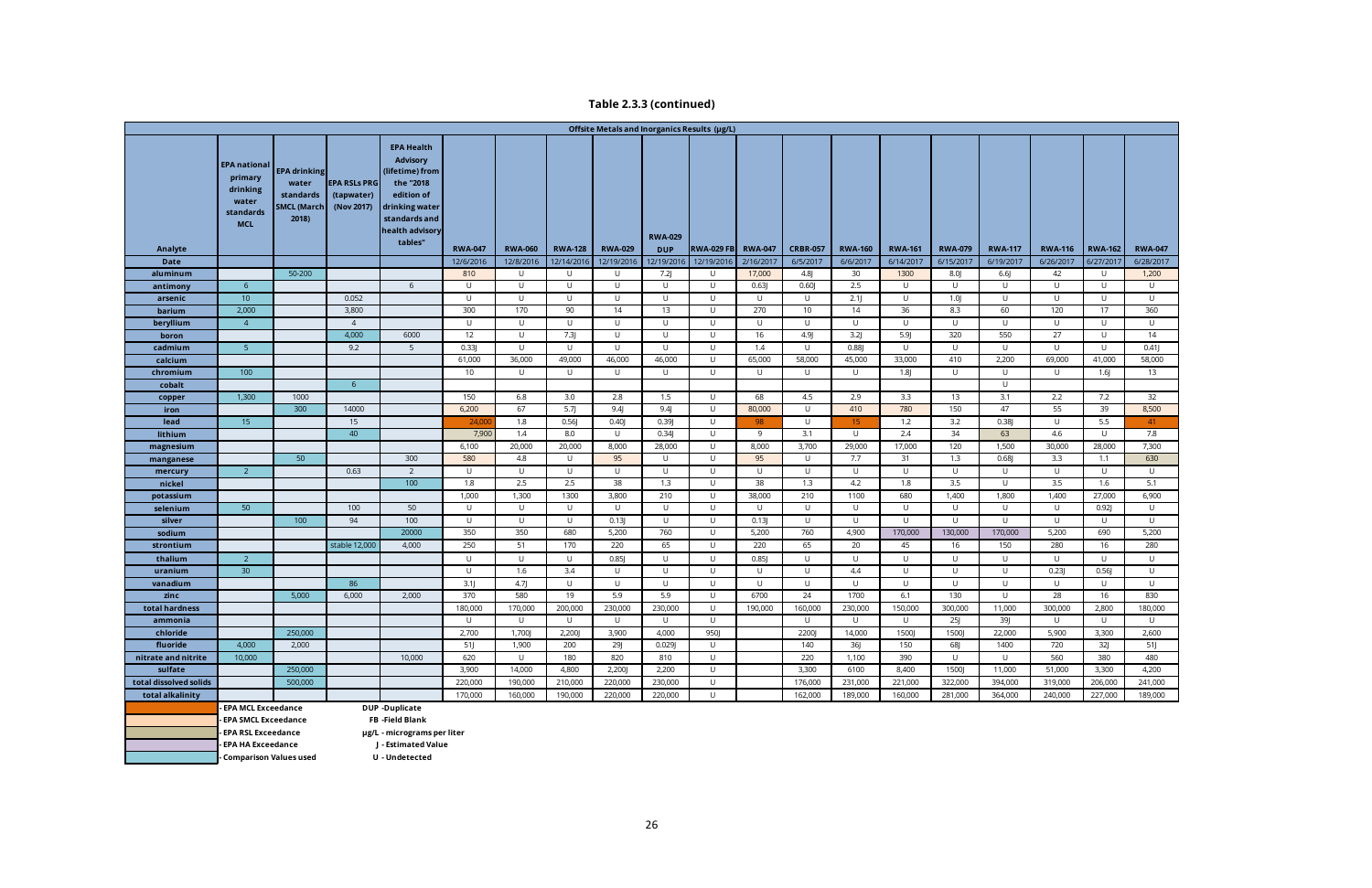

#### **Table 2.3.4: Offsite Radiological Results**

|                                                                             |                            |      |      |                                   |                       | <b>Radiological Results (pCi/L)</b> |            |            |      |      |                                                       |        |
|-----------------------------------------------------------------------------|----------------------------|------|------|-----------------------------------|-----------------------|-------------------------------------|------------|------------|------|------|-------------------------------------------------------|--------|
| <b>Well Name</b>                                                            | <b>Date</b>                |      |      | bismuth-214 lead-214 thallium-208 | <b>Gross</b><br>Alpha | Gross<br><b>Beta</b>                | radium-226 | radium-228 |      |      | strontium-89   strontium-90   technetium-99   tritium |        |
| <b>EPA National Primary Drinking</b><br><b>Water Standards 2018 MCLs</b>    | <b>NA</b>                  |      |      |                                   | 15                    | 50                                  |            |            |      |      |                                                       |        |
| <b>EPA PRG tapwater TR=1E-6 Nov</b><br>2014                                 | <b>NA</b>                  | 270  | 150  |                                   |                       |                                     | 0.14       | 0.05       |      |      |                                                       |        |
| <b>NBS Handbook 69 (correlation</b><br>of pCi/L to 4mrem/year (TR=1E-<br>4) | <b>NA</b>                  |      |      |                                   |                       |                                     |            |            | 20   | 8    | 900                                                   | 20,000 |
| <b>RWA-071</b>                                                              | 8/15/2016                  | 116  | 111  |                                   |                       |                                     |            |            | 0.46 |      |                                                       |        |
| <b>RWA-106</b>                                                              | 8/23/2016                  | 123  | 125  |                                   |                       | 5.2                                 |            |            |      |      |                                                       |        |
| <b>RWA-097</b>                                                              | 8/29/2016                  | 18.9 | 18.5 |                                   |                       |                                     |            |            |      |      |                                                       |        |
| <b>RWA-146</b>                                                              | 9/19/2016                  | 212  | 213  |                                   | 2.70                  | 7.3                                 | 0.98       |            |      |      |                                                       |        |
| <b>RWA-147</b>                                                              | 9/20/2016                  | 152  | 131  |                                   | 1.51                  | 0.6                                 |            |            | 0.85 |      |                                                       |        |
| <b>RWA-148</b>                                                              | 9/22/2016                  | 25.0 | 17.7 |                                   |                       | 5.4                                 |            |            |      |      |                                                       | 99     |
| <b>RWA-149</b>                                                              | 9/26/2016                  | 14.7 |      |                                   |                       |                                     |            |            | 0.47 |      |                                                       |        |
| <b>RWA-150</b>                                                              | 9/27/2016                  | 19.6 | 19.2 |                                   |                       |                                     |            |            |      | 0.52 | 0.62                                                  |        |
| <b>RWA-151</b>                                                              | 9/28/2016                  |      |      |                                   |                       | 9.4                                 |            |            |      |      |                                                       |        |
| <b>RWA-152</b>                                                              | 10/5/2016                  | 21.2 | 14.2 | 6.5                               |                       | 16.2                                |            | 0.30       |      |      |                                                       |        |
| <b>RWA-152 DUP</b>                                                          | 10/5/2016                  | 18.5 | 22.4 |                                   |                       | 16.1                                |            | 0.29       |      |      | 0.77                                                  |        |
| <b>RWA-159</b>                                                              | 11/14/2016                 |      |      |                                   |                       | 5.7                                 |            | 0.50       |      |      | 0.26                                                  |        |
| <b>RWA-139</b>                                                              | 11/16/2016                 |      |      |                                   | 3.63                  | 4.6                                 | 0.67       |            |      |      |                                                       |        |
| <b>RWA-142</b>                                                              | 11/17/2016                 |      |      |                                   |                       |                                     |            |            |      |      |                                                       |        |
| <b>RWA-100</b>                                                              | 11/21/2016                 |      |      |                                   |                       |                                     |            | 0.36       |      |      |                                                       |        |
| <b>RWA-047</b>                                                              | 12/6/2016                  |      | 56.7 |                                   |                       |                                     |            | 0.41       |      |      |                                                       | 110    |
| <b>RWA-060</b>                                                              | 12/8/2016                  | 56   | 59   |                                   | 3.98                  |                                     | 0.46       |            |      |      |                                                       |        |
| <b>RWA-128</b>                                                              | 12/14/2016                 | 23.6 | 30.4 |                                   | 4.72                  | 4.2                                 | 0.75       |            |      |      |                                                       |        |
| <b>RWA-029</b>                                                              | 12/19/2016                 | 245  | 223  |                                   |                       |                                     |            |            |      | 0.32 |                                                       | 110    |
| <b>RWA-029 DUP</b>                                                          | 12/19/2016                 | 283  | 242  |                                   |                       |                                     |            | 0.21       |      | 0.27 |                                                       | 131    |
| <b>RWA-047</b>                                                              | 2/16/2017                  | 43.5 | 31.5 |                                   |                       | 9.4                                 |            |            |      |      |                                                       | 66     |
| <b>CRBR-057</b>                                                             | 6/5/2017                   | 61   | 57.0 |                                   |                       |                                     |            |            |      |      |                                                       |        |
| <b>RWA-160</b>                                                              | 6/6/2017                   | 22.7 | 27.3 |                                   | 7.76                  | 9.3                                 | 1.27       |            |      |      |                                                       |        |
| <b>RWA-161</b>                                                              | 6/14/2017                  | 20.9 | 22.0 |                                   |                       |                                     | 0.460      | 0.39       |      |      |                                                       |        |
| <b>RWA-079</b>                                                              | 6/15/2017                  | 12.3 |      |                                   |                       |                                     | 0.69       | 0.39       |      |      |                                                       |        |
| <b>RWA-117</b>                                                              | 6/19/2017                  | 45.2 | 49.1 |                                   |                       |                                     |            |            |      |      |                                                       |        |
| <b>RWA-116</b>                                                              | 6/26/2017                  | 50   | 56   |                                   |                       |                                     |            |            |      |      |                                                       |        |
| <b>RWA-162</b>                                                              | 6/27/2017                  | 300  | 280  |                                   |                       |                                     | 0.570      |            |      |      |                                                       |        |
| <b>RWA-047</b>                                                              | 6/28/2017                  | 29.9 | 27.0 |                                   |                       | 9.9                                 | 0.460      |            |      |      |                                                       |        |
|                                                                             | <b>EPA MCL Exceedance</b>  |      |      | <b>DUP</b> -Duplicate             |                       |                                     |            |            |      |      |                                                       |        |
|                                                                             | <b>EPA SMCL Exceedance</b> |      |      | <b>TR -Target Risk</b>            |                       |                                     |            |            |      |      |                                                       |        |
|                                                                             | <b>EPA PRG Exceedance</b>  |      |      | pCi/L - picoCuries per liter      |                       |                                     |            |            |      |      |                                                       |        |
|                                                                             | <b>EPA HA Exceedance</b>   |      |      |                                   |                       |                                     |            |            |      |      |                                                       |        |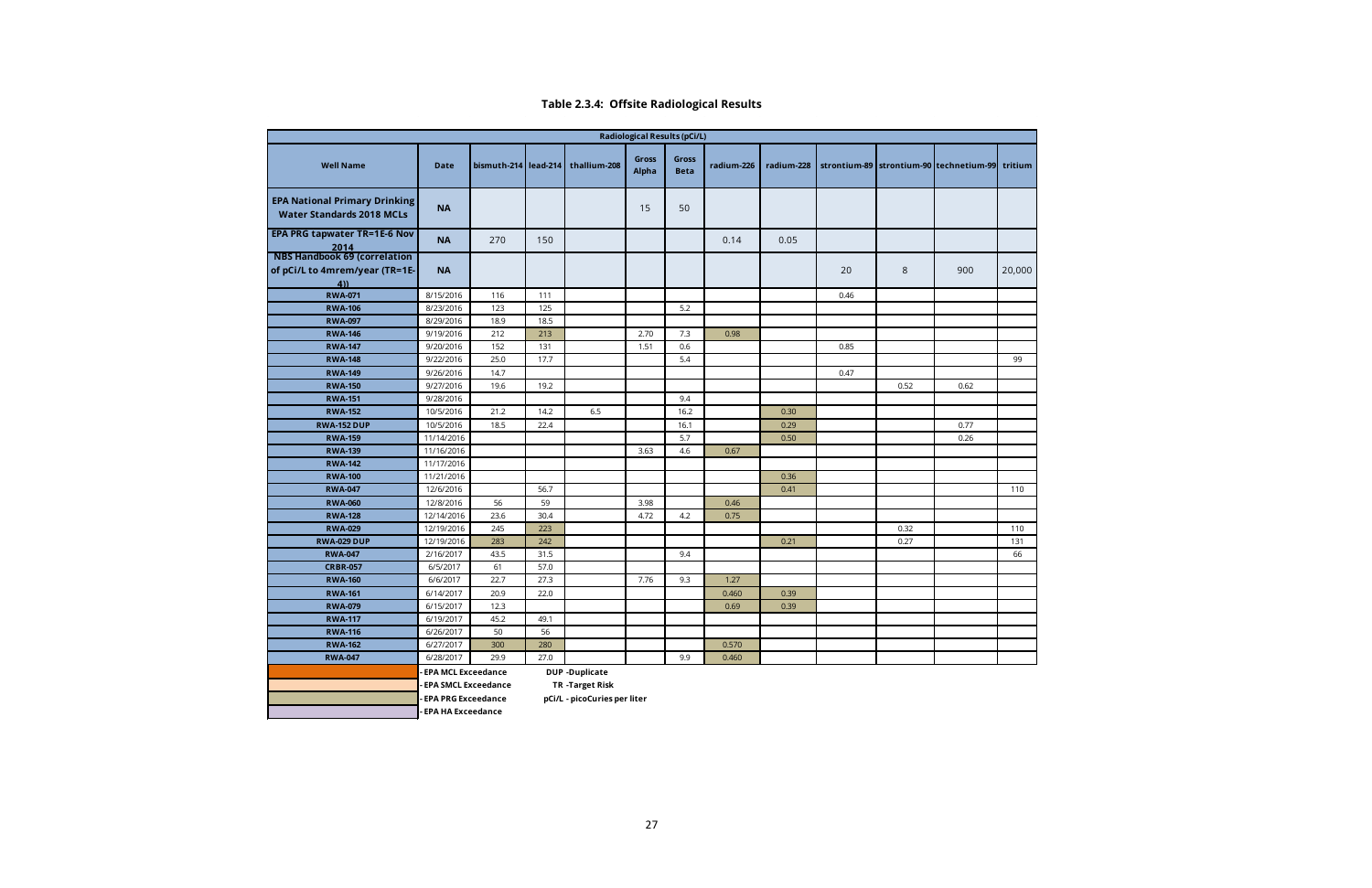#### **Table 2.3.5: Transuranic and Isotopic Uranium Results**

|                                   | <b>Transuranic and Isotopic Uranium Results (pCi/L)</b> |                   |                   |                              |                |                   |                   |                   |                   |                   |                   |  |  |
|-----------------------------------|---------------------------------------------------------|-------------------|-------------------|------------------------------|----------------|-------------------|-------------------|-------------------|-------------------|-------------------|-------------------|--|--|
| <b>Well Name</b>                  | <b>Date</b>                                             | americium-241     | curium-242        | curium-243/244               | curium-245/246 | neptunium-237     | plutonium-238     | plutonium-239/240 | uranium-233/234   | uranium-235/236   | uranium-238       |  |  |
| <b>EPA PRG table for tapwater</b> |                                                         |                   |                   | Cm243=0.55;                  | Cm245=0.50;    |                   |                   | Pu239=0.39        | $U233=0.73$       | $U235=0.75$       |                   |  |  |
| <b>November 2014 (TR=1E-6)</b>    |                                                         | 0.5               | 1.4               | Cm 244=0.62                  | Cm 244=0.51    | 0.84              | 0.4               | Pu240=0.39        | $U234=0.74$       | U236=0.78         | 0.82              |  |  |
| <b>RWA-106</b>                    | 8/23/2016                                               |                   |                   |                              |                |                   |                   |                   | $0.461 \pm 0.108$ | $0.048 \pm 0.042$ | $0.204 \pm 0.065$ |  |  |
| <b>RWA-97</b>                     | 8/29/2016                                               |                   |                   |                              |                |                   |                   |                   |                   |                   |                   |  |  |
| <b>RWA-146</b>                    | 9/19/2016                                               |                   | $0.009 \pm 0.022$ |                              |                |                   |                   |                   | $0.034 \pm 0.028$ | $0.009 \pm 0.027$ | $0.021 \pm 0.021$ |  |  |
| <b>RWA-147</b>                    | 9/20/2016                                               |                   |                   |                              |                |                   |                   |                   | $0.364 \pm 0.090$ | $0.027 \pm 0.022$ | $0.159 \pm 0.055$ |  |  |
| <b>RWA-148</b>                    | 9/22/2016                                               |                   | $0.000 \pm 0.020$ |                              |                |                   |                   |                   | $0.107 \pm 0.041$ | $0.043 \pm 0.032$ | $0.062 \pm 0.029$ |  |  |
| <b>RWA-149</b>                    | 9/26/2016                                               |                   |                   |                              |                |                   |                   |                   | $0.179 \pm 0.059$ | $0.075 \pm 0.039$ | $0.077 \pm 0.038$ |  |  |
| <b>RWA-150</b>                    | 9/27/2016                                               |                   |                   |                              |                |                   | $0.029 \pm 0.064$ |                   |                   |                   |                   |  |  |
| <b>RWA-151</b>                    | 9/28/2016                                               |                   |                   |                              |                |                   | $0.138 \pm 0.084$ |                   | $0.037 \pm 0.050$ |                   | $0.006 \pm 0.027$ |  |  |
| <b>RWA-152</b>                    | 10/5/2016                                               |                   |                   |                              |                |                   | $0.111 \pm 0.059$ |                   | $0.682 \pm 0.151$ | $0.013 \pm 0.030$ | $0.238 \pm 0.076$ |  |  |
| <b>RWA-152 DUP</b>                | 10/5/2016                                               |                   |                   |                              |                |                   |                   |                   | $0.137 \pm 0.060$ |                   | $0.059 \pm 0.037$ |  |  |
| <b>RWA-159</b>                    | 11/14/2016                                              |                   |                   |                              |                |                   |                   |                   | $0.095 \pm 0.055$ | $0.010 \pm 0.028$ |                   |  |  |
| <b>RWA-139</b>                    | 11/16/2016                                              |                   | $0.005 \pm 0.038$ |                              |                |                   |                   |                   | $0.082 \pm 0.046$ | $0.032 \pm 0.025$ | $0.035 \pm 0.028$ |  |  |
| <b>RWA-142</b>                    | 11/17/2016                                              |                   |                   |                              |                |                   |                   | $0.012 \pm 0.031$ | $1.62 \pm 0.267$  | $0.087 \pm 0.043$ | $1.22 \pm 0.208$  |  |  |
| <b>RWA-100</b>                    | 11/21/2016                                              |                   |                   |                              |                |                   |                   |                   | $0.432 \pm 0.101$ | $0.051 \pm 0.030$ | $0.216 \pm 0.062$ |  |  |
| <b>RWA-047</b>                    | 12/6/2016                                               |                   |                   |                              |                |                   |                   |                   |                   |                   | $0.070 \pm 0.033$ |  |  |
| <b>RWA-060</b>                    | 12/8/2016                                               |                   |                   |                              |                |                   |                   |                   | $1.00 \pm 0.181$  | $0.133 \pm 0.050$ | $0.475 \pm 0.103$ |  |  |
| <b>RWA-128</b>                    | 12/14/2016                                              |                   |                   |                              |                |                   |                   |                   | $1.51 \pm 0.253$  | $0.061 \pm 0.035$ | $1.12 \pm 0.198$  |  |  |
| <b>RWA-029</b>                    | 12/19/2016                                              |                   |                   |                              |                |                   |                   |                   | $0.137 \pm 0.059$ |                   | $0.064 \pm 0.040$ |  |  |
| <b>RWA-029 DUP</b>                | 12/19/2016                                              |                   |                   |                              |                |                   |                   |                   | $0.135 \pm 0.058$ | $0.048 \pm 0.030$ | $0.087 \pm 0.040$ |  |  |
| <b>RWA-047</b>                    | 2/16/2017                                               |                   |                   |                              |                |                   |                   |                   | $0.223 \pm 0.102$ |                   |                   |  |  |
| <b>CRBR-057</b>                   | 6/5/2017                                                | $0.049 \pm 0.032$ |                   |                              |                |                   | $0.121 \pm 0.057$ | $0.076 \pm 0.043$ |                   |                   |                   |  |  |
| <b>RWA-160</b>                    | 6/6/2017                                                |                   |                   |                              |                |                   |                   | $0.056 \pm 0.035$ | $0.917 \pm 0.303$ |                   | $1.23 \pm 0.362$  |  |  |
| <b>RWA-161</b>                    | 6/14/2017                                               |                   |                   |                              |                |                   |                   |                   |                   |                   | $0.133 \pm 0.101$ |  |  |
|                                   |                                                         |                   |                   |                              |                |                   |                   |                   |                   |                   |                   |  |  |
| <b>RWA-079</b>                    | 6/15/2017                                               |                   |                   |                              |                | $0.031 \pm 0.026$ |                   | $0.068 \pm 0.040$ |                   |                   | $0.088 \pm 0.081$ |  |  |
| <b>RWA-117</b>                    | 6/19/2017                                               |                   | $0.013 \pm 0.020$ |                              |                |                   | $0.085 \pm 0.055$ |                   | $0.282 \pm 0.142$ |                   |                   |  |  |
| <b>RWA-116</b>                    | 6/26/2017                                               |                   |                   |                              |                |                   |                   |                   | $0.162 \pm 0.116$ |                   | $0.129 \pm 0.099$ |  |  |
| <b>RWA-162</b>                    | 6/27/2017                                               |                   | $0.034 \pm 0.023$ |                              |                |                   |                   |                   | $0.562 \pm 0.225$ |                   | $0.342 \pm 0.169$ |  |  |
| <b>RWA-047</b>                    | 6/28/2017                                               |                   |                   |                              |                |                   |                   |                   | $0.166 \pm 0.114$ |                   | $0.067 \pm 0.070$ |  |  |
|                                   | <b>EPA MCL Exceedance</b>                               |                   |                   | <b>DUP</b> -Duplicate        |                |                   |                   |                   |                   |                   |                   |  |  |
|                                   | <b>EPA SMCL Exceedance</b>                              |                   |                   | <b>TR-Target Risk</b>        |                |                   |                   |                   |                   |                   |                   |  |  |
|                                   | <b>EPA PRG Exceedance</b>                               |                   |                   | pCi/L - picoCuries per liter |                |                   |                   |                   |                   |                   |                   |  |  |

**- EPA HA Exceedance**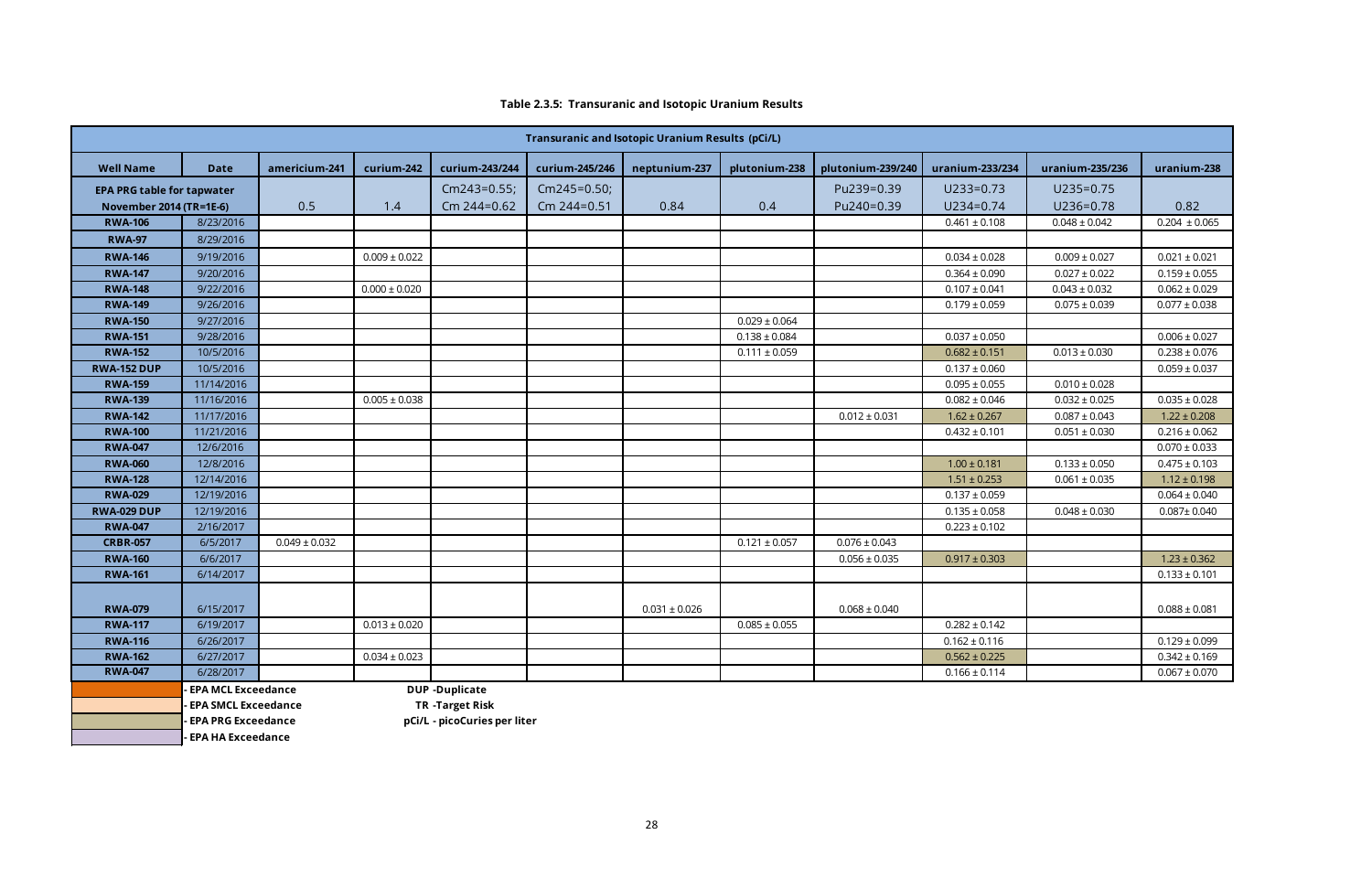## <span id="page-35-0"></span>**3.0 Spring Monitoring Project**

## <span id="page-35-1"></span>**3.1 Introduction**

DoR-OR sampled and analyzed springs offsite of the ORR and its environs to gauge the composition and quality of groundwater. This project searched for historic named springs that can provide information on the ambient health of the groundwater on and off the ORR and along geologic strike to the northeast and southwest. Findings are used as a baseline to help identify and characterize unplanned releases of contaminants and to evaluate DOE monitoring and control measures that manage groundwater releases to the environment.

Springs were sampled according to standard operating procedures specified by EPA and TDEC (TDEC 2004). Parameters such as pH, temperature, oxidation-reduction potential, and conductivity were measured before sampling and were recorded in the field notes. Springs were sampled based on field observation of flow and safety considerations. The sampling period was for a single sampling event for each spring. The locations of the springs are shown in Figure 3.1. For clarity only those springs closest to the ORR are illustrated.



**Figure 3.1: Spring Sampling and Parameter Locations**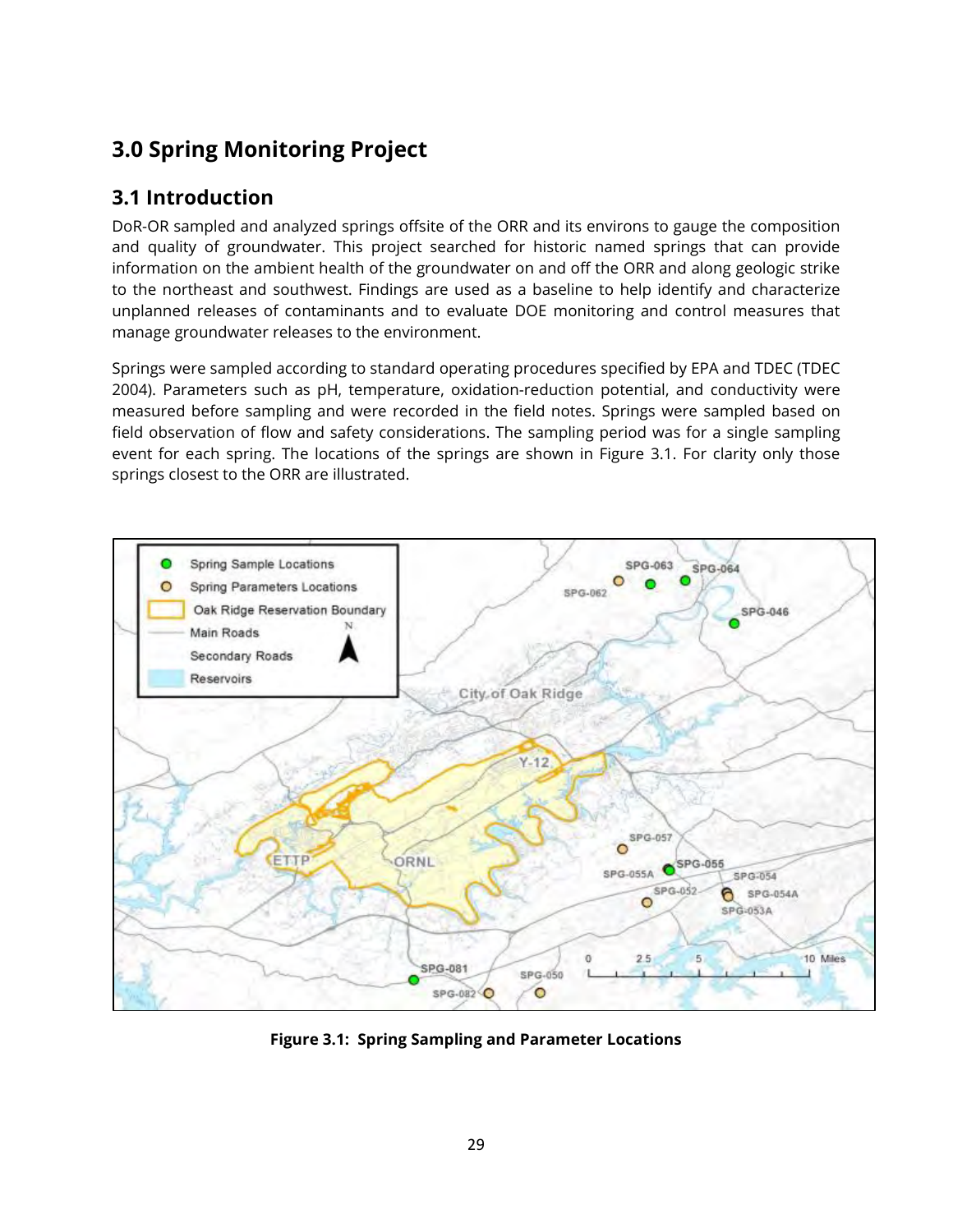Table 3.1 identifies locations, analyses and sampling rationale as described below. Waters influenced by ETTP were analyzed for technetium-99. Waters influenced by ORNL were analyzed for strontium-89/90. If a spring shows a gross alpha activity greater than five picocuries/liter, then a radionuclide isotope-specific analysis for alpha emitters may be performed on the laboratoryarchived sample.

|                     |                 |                                     | <b>Spring Sampling Locations and Rationale</b>                                                          |                     |
|---------------------|-----------------|-------------------------------------|---------------------------------------------------------------------------------------------------------|---------------------|
| <b>Location No.</b> | <b>Analytes</b> | <b>Location</b>                     | <b>Sampling Rationale</b>                                                                               | <b>Date Sampled</b> |
| <b>SPG-046</b>      | <b>MIVR</b>     | Yarnell Spring                      | Characterization of basic<br>water quality parameters and<br>hydraulically upgradient from<br>Y-12/ETTP | 6/13/2017           |
| SPG-063             | <b>MIVR</b>     | Shinlever<br><b>Spring</b>          | Characterization of basic<br>water quality parameters and<br>hydraulically upgradient from              | 6/13/2017           |
| <b>SPG-064</b>      | <b>MIVR</b>     | Pop Hollow<br><b>ETTP</b><br>Spring |                                                                                                         | 6/13/2017           |
| <b>SPG-055</b>      | <b>MIVR</b>     | Blue<br>(Southeast)<br>Spring       | Characterization of basic<br>water quality parameters and<br>east of ORNL                               | 6/21/2017           |
| <b>SPG-081</b>      | <b>MIVR</b>     | Wampler's<br>Spring                 | Characterization of basic<br>water quality parameters and<br>south of ORNL                              | 6/21/2017           |

#### **Table 3.1: Spring Sampling Locations and Sampling Rationale**

MIVR - Metals, Inorganics, Volatiles, and Radionuclides (Gross Alpha\Beta, Gamma Radionuclides,

Strontium-90, Technetium-99, Tritium)

ETTP - East Tennessee Technology Park

ORNL - Oak Ridge National Laboratory

Field parameters were collected at 26 locations. Analyses at five also included cation and anion parameters, calcium, magnesium, sodium, potassium, chloride, sulfate, nitrate, bicarbonate (total alkalinity) and carbonate (total hardness) in order to calculate ionic charge balances, and to perform groundwater geochemical "fingerprints." A list of metals, shown in Table 3.1.2, was considered for analysis at all locations. Volatile organic compounds (VOCs) were analyzed from samples collected at all springs. Radiochemical requests for analysis are also shown in Table 3.1.2. The parameters for analysis are gross alpha and gross beta activity, gamma radionuclide activity, strontium-89, strontium-90 and technitium-99.

Samples were collected using approved TDEC and EPA sampling procedures. A sample for QA/QC was used to ensure the security and quality of the samples during collection and shipping to the laboratory for analysis. Organic free water was used as the trip blank for VOCs. Temperature control bottles were used in coolers shipped to the laboratory to ensure the samples did not arrive at the laboratory above six degrees centigrade (6ºC).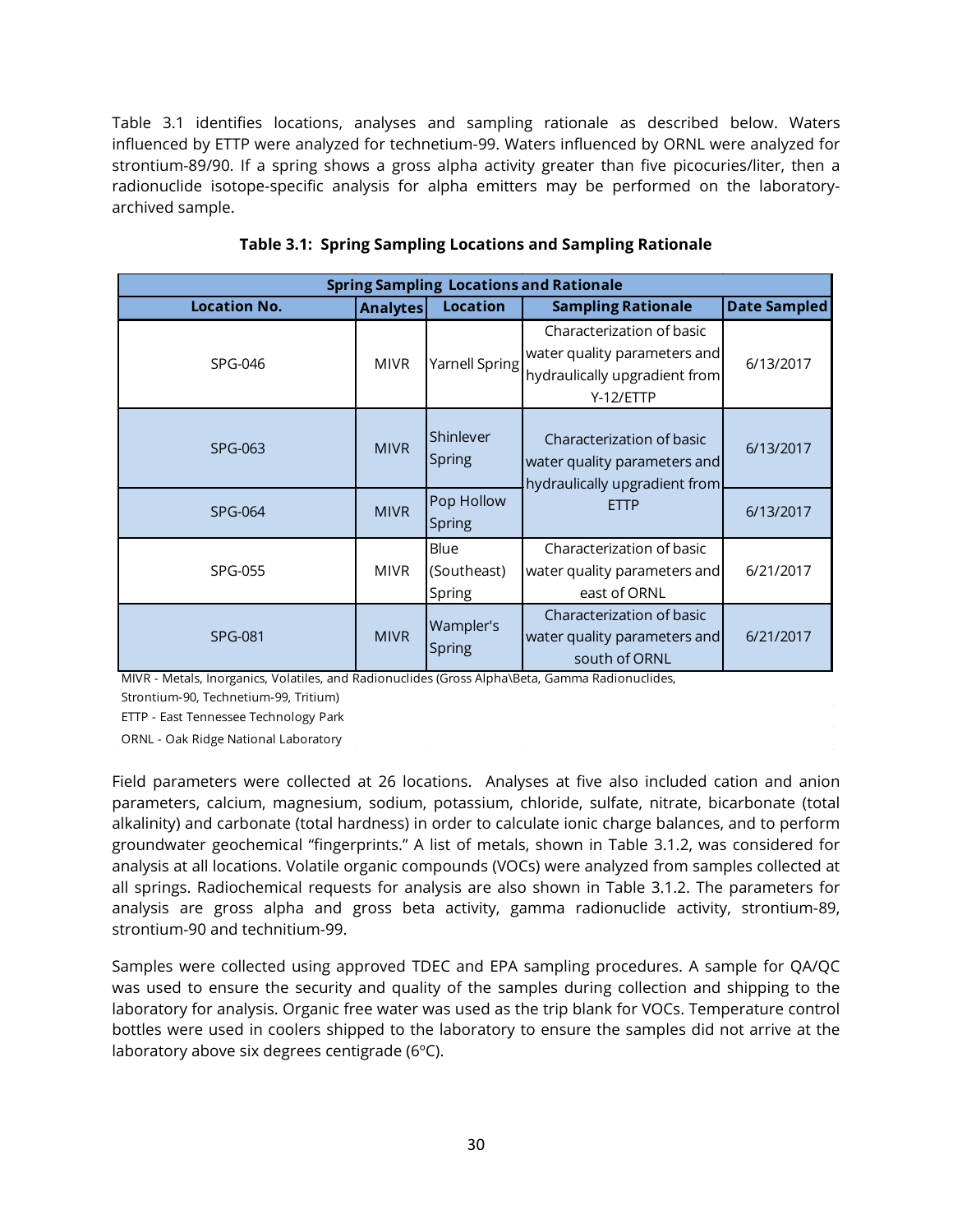## <span id="page-37-0"></span>**3.2 Methods and Materials**

#### <span id="page-37-1"></span>**3.2.1 Sampling Techniques**

Spring samples were collected for the anaylses of the sample parameters identified in Table 3.2.1. Samples were collected by dipping the bottles into the issuing water, being careful not to lose preservatives. In the event there was no room to dip a bottle, a clean one-liter unpreserved bottle was filled and the water transferred into the larger bottle. Dipping in this manner was not used to fill the volatile vials. A 60 cubic centimeter (cc) syringe and clean tubing collected water from the spring and the tip of the tubing was placed at least one inch below the surface of the water at the designated sampling location and was filled slowly by pulling back on the plunger. Sediment or other foreign materials were carefully excluded from entering into the syringe/tubing.

Standard Operating Procedures followed:

- Division of Water Pollution Control QS-SOP for Chemical & Bacteriological Sampling of Surface Water Revision 4 Effective Date, August 1, 2011
- EPA SESDPROC-301-R3 Groundwater Sampling, March 6, 2013
- TDEC DoR-OR SOP 101, Shipping Samples to the State Lab in Nashville, March 2, 2015

| <b>List of Analytes for Collected Samples</b>      |                    |                     |  |  |  |  |  |  |  |  |
|----------------------------------------------------|--------------------|---------------------|--|--|--|--|--|--|--|--|
| <b>METALS</b>                                      |                    |                     |  |  |  |  |  |  |  |  |
| Aluminum                                           | Iron               | Nickel              |  |  |  |  |  |  |  |  |
| Arsenic                                            | Lead               | Potassium           |  |  |  |  |  |  |  |  |
| <b>Barium</b>                                      | Lithium            | Selenium            |  |  |  |  |  |  |  |  |
| Cadmium                                            | Magnesium          | Sodium              |  |  |  |  |  |  |  |  |
| Calcium                                            | Manganese          | Strontium           |  |  |  |  |  |  |  |  |
| Chromium                                           | Mercury            | Uranium             |  |  |  |  |  |  |  |  |
| <b>INORGANICS</b>                                  |                    |                     |  |  |  |  |  |  |  |  |
| Alkalinity as CaCO <sub>3</sub> (total alkalinity) | Nitrate by IC      | Nitrate and Nitrite |  |  |  |  |  |  |  |  |
| Boron                                              | pH                 |                     |  |  |  |  |  |  |  |  |
| Chloride by IC                                     | Residue, Dissolved |                     |  |  |  |  |  |  |  |  |
| Conductivity                                       | Sulfate            |                     |  |  |  |  |  |  |  |  |
| Hardness as CaCO <sub>3</sub> (total hardness)     |                    |                     |  |  |  |  |  |  |  |  |
| <b>RADIOLOLOGIC</b>                                |                    |                     |  |  |  |  |  |  |  |  |
| Gross Alpha/Beta by LSC                            | Strontium 89/90    | Technetium-99       |  |  |  |  |  |  |  |  |
| Gamma Radionuclides                                | Tritium            |                     |  |  |  |  |  |  |  |  |
| <b>VOLATILE ORGANIC COMPOUNDS</b>                  |                    |                     |  |  |  |  |  |  |  |  |
| EPA 8260B List of Analytes                         |                    |                     |  |  |  |  |  |  |  |  |

#### **Table 3.2.1: Spring Sampling Analytes for Collected Samples**

LSC = Liquid Scintillation Counting IC = Ion Chromatography

EPA 8260 B = EPA laboratory method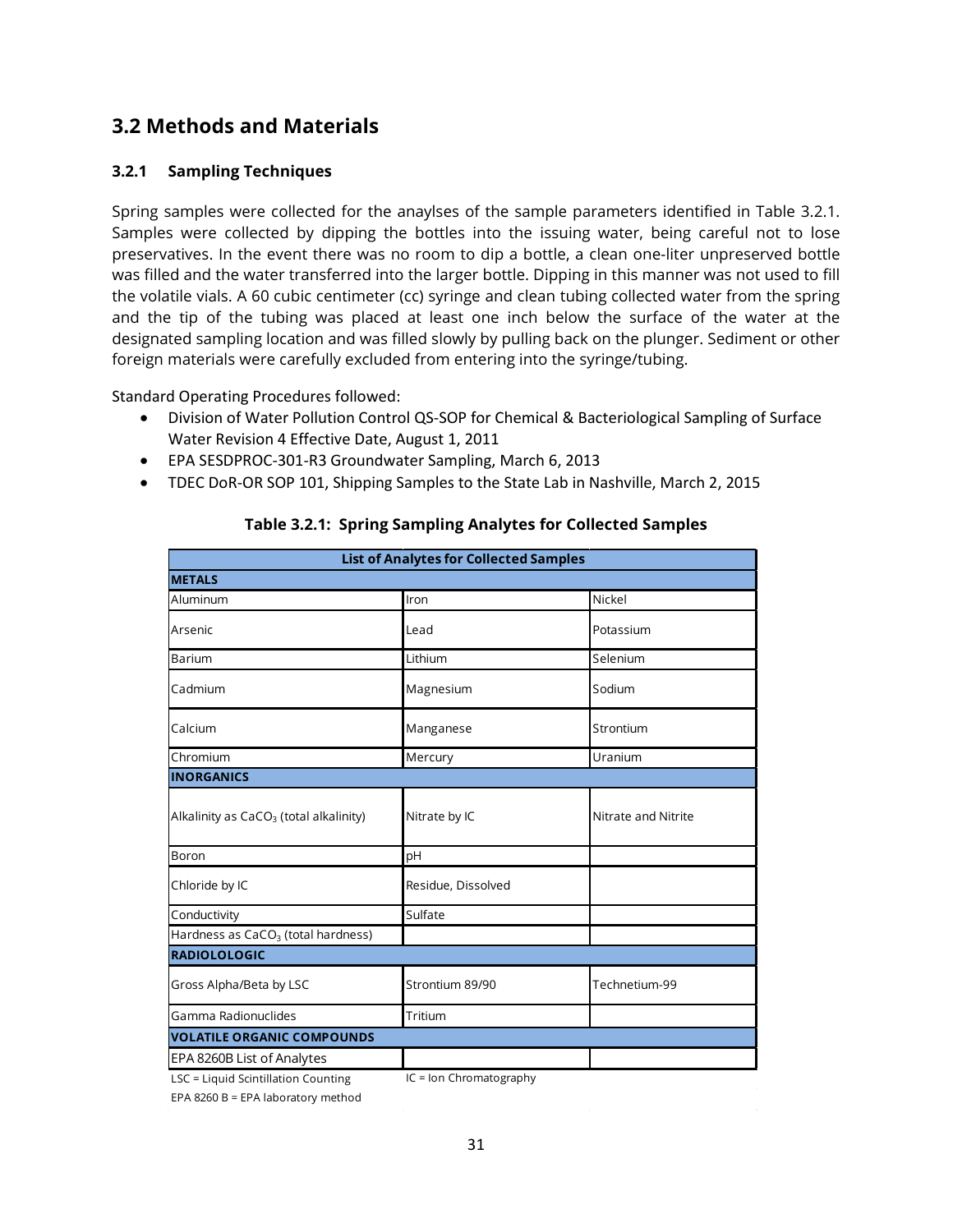#### <span id="page-38-0"></span>**3.2.2 Regulatory Comparison Values**

In order to evaluate the hydrochemical composition of the spring water assessed for this project, DoR-OR compares the results of these spring water analyses to EPA National Primary Drinking Water Regulations (NPDWR). These criteria include Maximum Contaminant Levels (MCL)s and Secondary Maximum Contaminant Levels (SMCL)s.

- MCLs are standards used to protect people by limiting levels of harmful contaminants in public drinking water supplies. MCLs are legally enforceable rules for public water utilities.
- SMCLs are associated with public acceptance of water. These constituents include items such as taste, odor and color, as well as the staining of teeth, clothing or fixtures. SMCLs are only guidelines for public water utilities.

## <span id="page-38-1"></span>**3.3 Results and Discussion**

There are no exceedances of the primary drinking water regulations (MCLs) in any samples collected. (Table 3.3.1). SMCL levels were exceeded in three springs. SPG-055 and SPG-081 contain two constituents above the regulatory limits for SMCLs. SPG-063's water exceeded the SMCL level for aluminum (200 µg /L) at 320 µg /L. SPG-081 also exceeded the aluminum criterion at 210 µg/L. Iron levels exceeded the criterion of 300 µg/L in SPG-055 (320 µg/L) and SPG-081 (380 µg/L). Manganese exceeded the criterion of 50 µg/L in the sample collected at SPG-055.

Table 3.3.2 shows the total number of samples, the number of analyte detections, the minimum and maximum concentrations of radiochemical activities, and EPA's NPDWR (MCL) and NSDWR (SMCL) levels. Several metals, (arsenic, cadmium, chromium, mercury, selenium and uranium) were not measured above their detection limits during analysis. Inorganic constituents consisting of metals and general inorganics are listed in Table 3.3.2.

#### <span id="page-38-2"></span>**3.3.1 Field Parameters**

Field parameters are collected and recorded prior to sample collection, using a YSI® Professional Plus multi-parameter water quality instrument that reads temperature in degrees Celcius, dissolved oxygen in mg/L, specific conductivity in micro-Siemens, pH in standard units and oxidation reduction potential (ORP) in millivolts. Table 3.3.1 lists 21 spring locations where field parameters alone were collected (i.e. no additional sample analytes collected). The parameters measured give a snapshot of the water quality at those locations.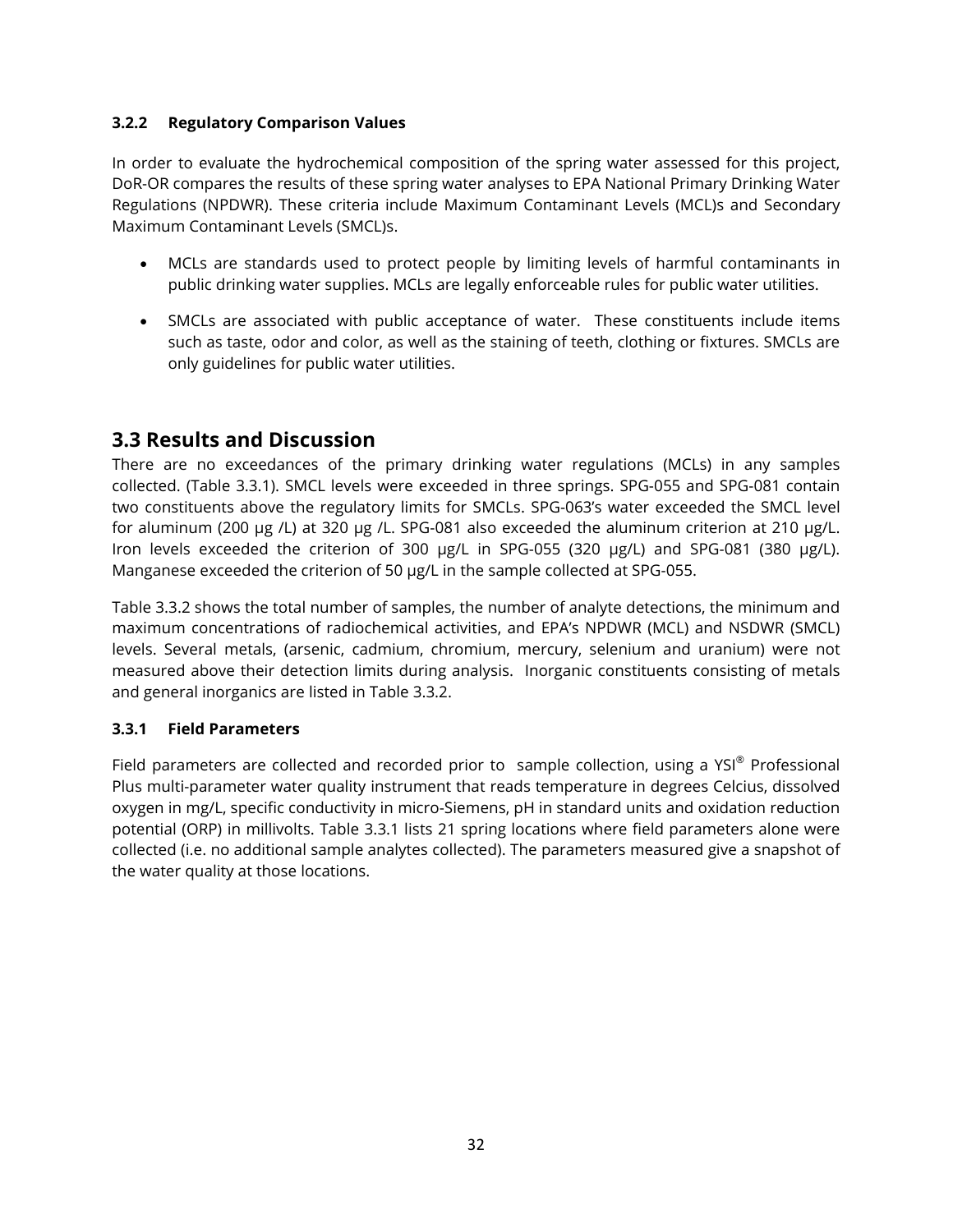| <b>Location</b> | <b>Date</b>     | pH (Std.   | <b>Temperature</b> | <b>DO</b> | <b>ORP</b> | <b>Specific</b>                  |
|-----------------|-----------------|------------|--------------------|-----------|------------|----------------------------------|
| <b>Number</b>   | <b>Measured</b> | Units)     | (Celsius)          | (mg/L)    | (mvolts)   | <b>Conductivity</b><br>$(\mu S)$ |
| SPG-045         | 7/18/2016       | 7.11       | 16.6               | 9.21      | 232.2      | 382.9                            |
| <b>SPG-046</b>  | 7/18/2016       | 7.46       | 16.7               | 9.21      | 172.6      | 364.8                            |
| SPG-064         | 2/2/2017        | 7.81       | 13.6               | 10.31     | 627.9      | 243.8                            |
| <b>SPG-063</b>  | 2/2/2017        | 7.76       | 11.1               | 9.75      | 471.4      | 149.8                            |
| SPG-062         | 2/2/2017        | 7.72       | 9.4                | 12.26     | 430.5      | 255.6                            |
| <b>SPG-057</b>  | 2/27/2017       | 8.03       | 13.7               | 8.89      | 346.8      | 277.9                            |
| SPG-052         | 2/27/2017       | 7.62       | 12.1               | 10.51     | 350.2      | 449.9                            |
| <b>SPG-082</b>  | 2/27/2017       | 7.51       | 15.4               | 5.65      | 279.5      | 415.4                            |
| SPG-081         | 2/27/2017       | 7.58       | 14.3               | 6.65      | 331.4      | 298.4                            |
| <b>SPG-054</b>  | 3/6/2017        | 7.57       | 16.3               | 10.26     | 271.2      | 534.8                            |
| <b>SPG-054A</b> | 3/6/2017        | 7.63       | 16.4               | 11.05     | 268.1      | 458.1                            |
| <b>SPG-053A</b> | 3/6/2017        | 7.78       | 16.1               | 10.22     | 262.7      | 530.5                            |
| SPG-051         | 3/6/2017        | <b>DRY</b> |                    |           |            |                                  |
| <b>SPG-055A</b> | 3/6/2017        | 7.68       | 15.4               | 8.69      | 257.1      | 352.2                            |
| SPG-050         | 3/8/2017        | 7.82       | 16.3               | 10.27     | 317.1      | 341.7                            |
| <b>SPG-055</b>  | 3/8/2017        | 7.43       | 15.7               | 5.59      | 102.5      | 384.4                            |
| SPG-046         | 6/13/2017       | 7.88       | 13.5               | 9.81      | 211.6      | 196.3                            |
| <b>SPG-064</b>  | 6/13/2017       | 7.51       | 15.9               | 8.87      | 468.9      | 264.6                            |
| SPG-063         | 6/13/2017       | 7.1        | 17.1               | 6.47      | 351.3      | 164.7                            |
| <b>SPG-055</b>  | 6/21/2017       | 7.79       | 16.2               | 5.22      | 145.1      | 410.5                            |
| SPG-081         | 6/21/2017       | 7.7        | 14.6               | 7.64      | 223.8      | 317.2                            |

**Table 3.3.1 Spring Sampling Summary of Water Parameters Measured**

DO = Dissolved Oxygen

mg/L= milligrams per Liter

ORP = Oxidation Reduction Potential mvolts= millivolts

Specific Conductivity measured in microSiemens (µS)

#### <span id="page-39-0"></span>**3.3.2 Volatile Organic Compounds Results**

VOCs are not naturally found in pristine waters in measurable amounts. EPA has set limits in regulations for finished water from public water systems. These regulations are NPDWR limits (MCLs). Primary standards protect public health by limiting the levels of contaminants in drinking water. Table 3.3.2 lists those VOCs (Organic Analytes) that were detected during analysis. The laboratory method for analysis was EPA's 8260B for drinking water constituents. (https://www.epa.gov/sites/production/files/2015-12/documents/8260b.pdf).

Five springs were sampled, no spring indicated VOCs above the NPDWR (MCL). There was one detection of chloroform in SPG-064 (1.88 µg /L) only identified in a quality control sample.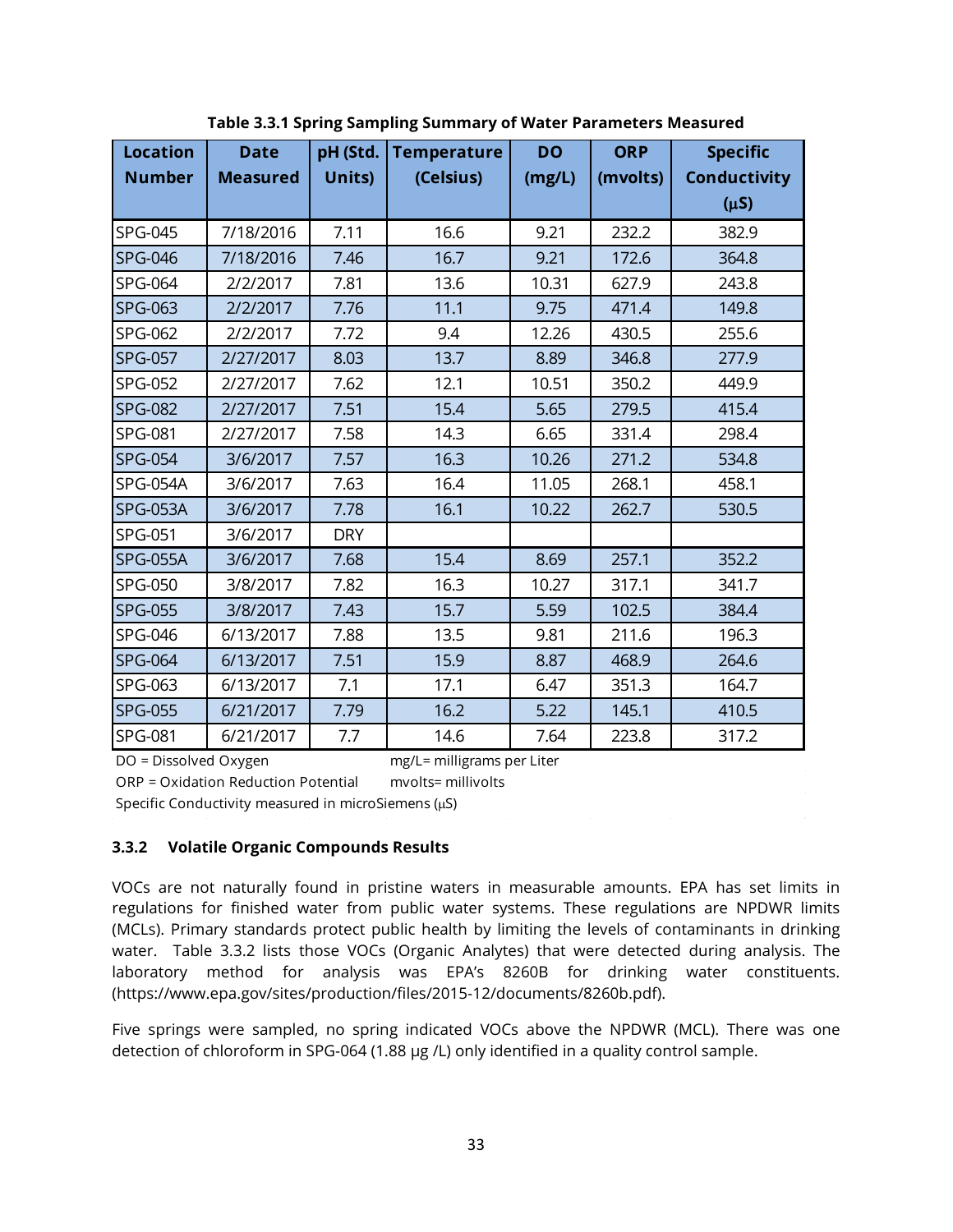#### <span id="page-40-0"></span>**3.3.3 Metals and Inorganics Results**

Table 3.3.2 lists the metals requested for analysis in the 2017 Environmental Monitoring Plan. The table also lists the maximum and minimum concentrations for the metals collected. For example, aluminum measurements ranged from 4.6 to 320 µg/L. No spring samples exceeded the EPA NPDWR (MCL) levels. Three analytes exceeded NSDWR (SMCL) levels; aluminum in two springs (SPG-063 and SPG-081), iron in two springs (SPG-055 and SPG-081) and manganese in spring SPG-055.

Of the 19 metals tested, six (arsenic, cadmium, chromium, mercury, selenium and uranium) were not detected in any of the five samples analyzed. Iron is a variable constituent and ranged from nondetect to 380 mg/L. The concentration of lead was detected in low concentrations in three of the five samples collected. Lithium was detected in two of the five spring samples. Manganese was detected in all samples (0.9-290  $\mu$ g /L), with the highest concentration in Blue Spring (SPG-055). The concentration of manganese in SPG-055 was measured above the NSDWR (SMCL) of 50 µg/L at 290 µg/L. Nickel was seen in all samples, but well below the TDEC limit of 100 µg/L. See Table 3.3.2.

Analyses at all sampling locations included inorganic parameters, bicarbonate (alkalinity as calcium carbonate CaCO<sub>3</sub>), and carbonate (hardness as CaCO<sub>3</sub>). Non-metal inorganics are listed in Table 3.1.2. The analytes on the list are constituents found in natural water, and concentrations can be used to determine if the water is affected by manmade pollutants.

Bicarbonate ranged from 79.3 mg/L in SPG-063 to 214 mg/L in SPG-055. Carbonate ranged from 44 mg/L in SPG-063 to 150 mg/L in SPG-055. Chloride ranged from 1.7 mg/L in SPG-046 to 4.85 mg/L in SPG-055. Nitrate is measured to determine the effect from fertilizers and other chemicals. The NPDWR level (MCL) for nitrate is 10 mg/L. Nitrate in these springs ranged from 0.37 mg/L in SPG-046 to 1.3 mg/L in SPG-064. Sulfate ranged from a low of 4.8 mg/L to a high of 9.3 mg/L in SPG-081 and SPG-046 respectively. The NSDWR (SMCL) criterion for sulfate is 250 mg/L and at this level gives a salty taste to water. Total dissolved solids can be used to gauge how long water has been in the ground; the higher the concentration, the longer it has been underground. Total dissolved solids ranged from 96.0 mg/L in SPG-063 to 218 mg/L in SPG-055.

#### <span id="page-40-1"></span>**3.3.4 Radionuclides Results**

Water from all five sampled springs was analyzed for radiological constituents. The analyses consisted of measuring the gross alpha activity, gross beta activity and the activity of gammaemitting isotopes. Individual isotopes were also analyzed in samples. Technetium-99 was requested for analysis in all five samples. Strontium-89 and strontium-90 were analyzed in water from five springs and tritium was requested in all springs. Analytical results for the five samples have not been received from the laboratory to date as of the writing of this report.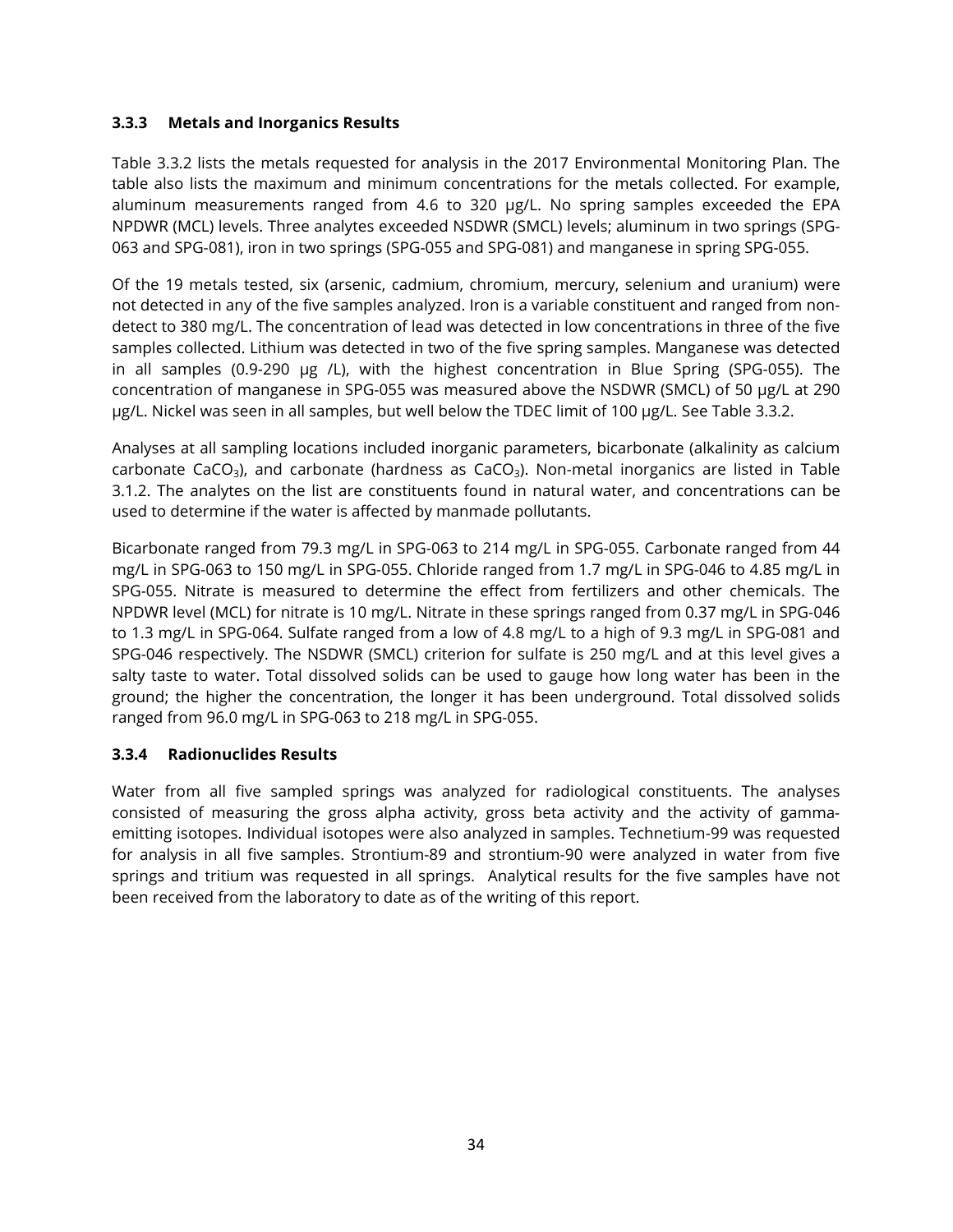| <b>ANALYTES</b>                                                            | <b>Number of</b><br><b>Samples</b><br>Analyzed | <b>Number of</b><br><b>Analytes</b><br><b>Detected</b> | Min. Conc./<br><b>Activity</b> | Max. Conc./<br><b>Activity</b> | <b>EPA</b><br>NPDWR (P)<br><b>NSDWR(S)</b> | <b>Units</b> |
|----------------------------------------------------------------------------|------------------------------------------------|--------------------------------------------------------|--------------------------------|--------------------------------|--------------------------------------------|--------------|
| <b>METALS ANALYTES</b>                                                     |                                                |                                                        |                                |                                |                                            |              |
| Aluminum                                                                   | 5                                              | 5                                                      | 4.6                            | 320                            | $50 - 200S$                                | μg/L         |
| Arsenic                                                                    | $\overline{5}$                                 | $\overline{0}$                                         | $\mathbf{0}$                   | $\overline{0}$                 | 10 P                                       | µg/L         |
| Barium                                                                     | 5                                              | 5                                                      | 3.4                            | 91                             | 2000 P                                     | µg/L         |
| Boron                                                                      | 5                                              | 5                                                      | 4.8                            | 11                             | No Criteria                                | $\mu$ g/L    |
| Cadmium                                                                    | 5                                              | 0                                                      | 0                              | 0                              | 5 P                                        | µg/L         |
| Calcium                                                                    | 5                                              | 5                                                      | 18                             | 59                             | No Criteria                                | µg/L         |
| Chromium                                                                   | 5                                              | 0                                                      | 0                              | $\mathbf 0$                    | 100 P                                      | μg/L         |
| Iron                                                                       | 5                                              | 5                                                      | $\mathbf{O}$                   | 380                            | 300S                                       | µg/L         |
| Lead                                                                       | 5                                              | 3                                                      | $\mathbf 0$                    | 2.1                            | 15 P                                       | µg/L         |
| Lithium                                                                    | 5                                              | $\overline{2}$                                         | $\mathbf{O}$                   | 2.3                            | No Criteria                                | ug/L         |
| Magnesium                                                                  | 5                                              | 5                                                      | 7.6                            | 20                             | No Criteria                                | mg/L         |
| Manganese                                                                  | 5                                              | 5                                                      | 0.9                            | 290                            | 50 <sub>S</sub>                            | µg/L         |
| Mercury                                                                    | 5                                              | 0                                                      | $\mathbf 0$                    | $\mathbf 0$                    | 2P                                         | $\mu$ g/L    |
| <b>Nickel</b>                                                              | 5                                              | 5                                                      | 0.8                            | 2.3                            | <b>100 TDEC</b>                            | $\mu$ g/L    |
| Potassium                                                                  | 5                                              | 5                                                      | 1.1                            | 2.3                            | No Criteria                                | mg/L         |
| Selenium                                                                   | 5                                              | $\mathbf 0$                                            | $\mathbf{O}$                   | $\mathbf 0$                    | 50 P                                       | $\mu$ g/L    |
| Sodium                                                                     | 5                                              | 5                                                      | 1.3                            | 3                              | No Criteria                                | mg/L         |
| Strontium                                                                  | 5                                              | 5                                                      | 26                             | 73                             | No Criteria                                | µg/L         |
| Uranium                                                                    | 5                                              | 0                                                      | 0                              | 0                              | 30 P                                       | µg/L         |
| <b>INORGANIC ANALYTES</b>                                                  |                                                |                                                        |                                |                                |                                            |              |
| Calcium Hardness BC                                                        | 5                                              | 5                                                      | 44                             | 150                            | No Criteria                                | mg/L         |
| Chloride by IC                                                             | 5                                              | 5                                                      | 1.7                            | 4.85                           | 250 S                                      | mg/L         |
| Nitrate and Nitrite                                                        | $\overline{2}$                                 | 2                                                      | 0.5                            | 1                              | 10 P                                       | mg/L         |
| Nitrate by IC                                                              | 5                                              | 5                                                      | 0.37                           | 1.3                            | 10P                                        | mg/L         |
| Sulfate                                                                    | 5                                              | 5                                                      | 4.8                            | 9.3                            | 250 S                                      | mg/L         |
| <b>Total Alkalinity</b>                                                    | 5                                              | 5                                                      | 79.3                           | 214                            | No Criteria                                | mg/L         |
| <b>Total Dissolved Solids</b>                                              | 5                                              | 5                                                      | 96                             | 218                            | 500 S                                      | mg/L         |
| <b>Total Hardness</b>                                                      | $\mathbf{1}$                                   | $\mathbf{1}$                                           | 91                             | 91                             | No Criteria                                | mg/L         |
| <b>ORGANIC ANALYTES</b>                                                    |                                                |                                                        |                                |                                |                                            |              |
| Chloroform                                                                 | 5                                              | 1                                                      | 0.318                          | 1.88                           | No Criteria                                | $\mu$ g/L    |
| 1,2,4-Trichlorobenzene                                                     | 5                                              | $\mathbf{1}$                                           | $\mathbf{0}$                   | 0.675B                         | No Criteria                                | $\mu$ g/L    |
| Carbon Disulfide                                                           | 5                                              | 1                                                      | $\mathbf 0$                    | 0.104                          | No Criteria                                | µg/L         |
| <b>Radiologic Analytes</b>                                                 |                                                |                                                        |                                |                                |                                            |              |
| Analytical results were not received in time for inclusion in this report. |                                                |                                                        |                                |                                |                                            |              |
| <b>QA/QC SAMPLES</b>                                                       |                                                |                                                        |                                |                                |                                            |              |
| Chloroform                                                                 | 1                                              | 1                                                      | $0.192$ $ $                    | 0.192                          | No Criteria                                | µg/L         |
| 1,2,4-Trichlorobenzene                                                     | $\mathbf{1}$                                   | $\mathbf{1}$                                           | 0.662 B                        | 0.662B                         | No Criteria                                | µg/L         |
| Max. - maximum                                                             |                                                |                                                        | Min. - minimum                 |                                |                                            |              |
| Conc. - concentration                                                      |                                                |                                                        | mg/L - milligram per liter     |                                |                                            |              |

#### **Table 3.3.2: Spring Sampling Summary**

µg/L = micrograms per liter

B = Analyte identified in laboratory blank

QA/QC = Quality Assurance/Quality Control IC = Ion Chromatography

J = Estimated Concentration

TDEC = Determined by the State of Tennessee Rule

NPDWR (P) = National Primary Drinking Water Regulations

NSDWR (S) = National Secondary Drinking Water Regulations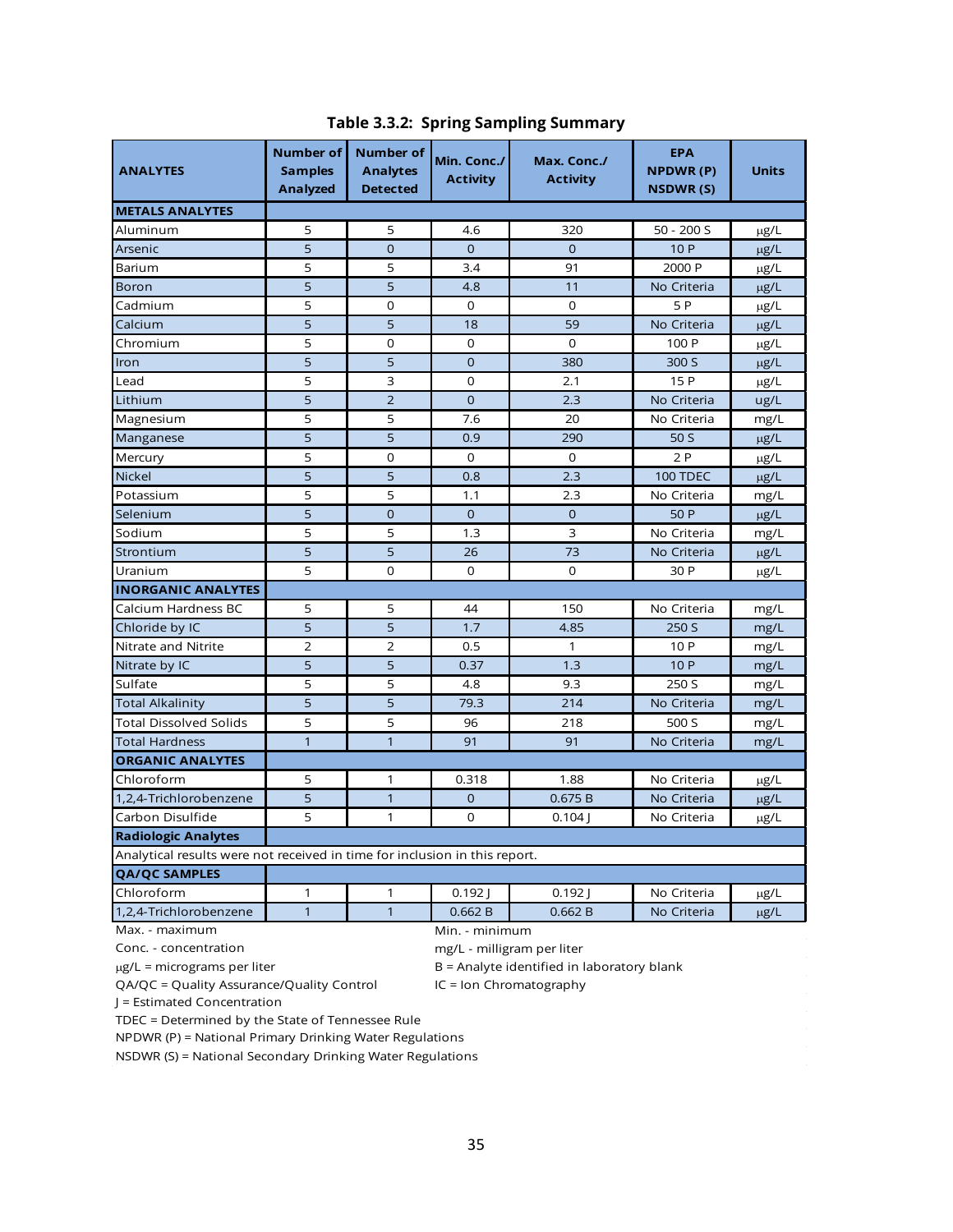## <span id="page-42-0"></span>**3.4 Conclusions**

DoR-OR sampled and analyzed groundwater from selected springs on the ORR and its environs to evaluate water composition and quality. This project sampled springs to collect information on the ambient health of the groundwater off the ORR and along geologic strike of the ORR to the northeast and southwest.

Since there are no regulations for natural groundwater concentrations of constituents, DoR-OR compared the results to the EPA's NPDWRs and NSDWRs. Results listed in Table 3.3.2 for the springs located off the ORR did not indicate constituents above the NPDWR (MCLs). There were a total of five exceedances of the NSDWRs (SMCLs) for aluminum, iron and manganese in three springs. SPG-055 had exceedances for manganese and iron. SPG-081 had exceedances for aluminum and iron and SPG-063 exceeded the NSDWR (SMCL) for aluminum only.